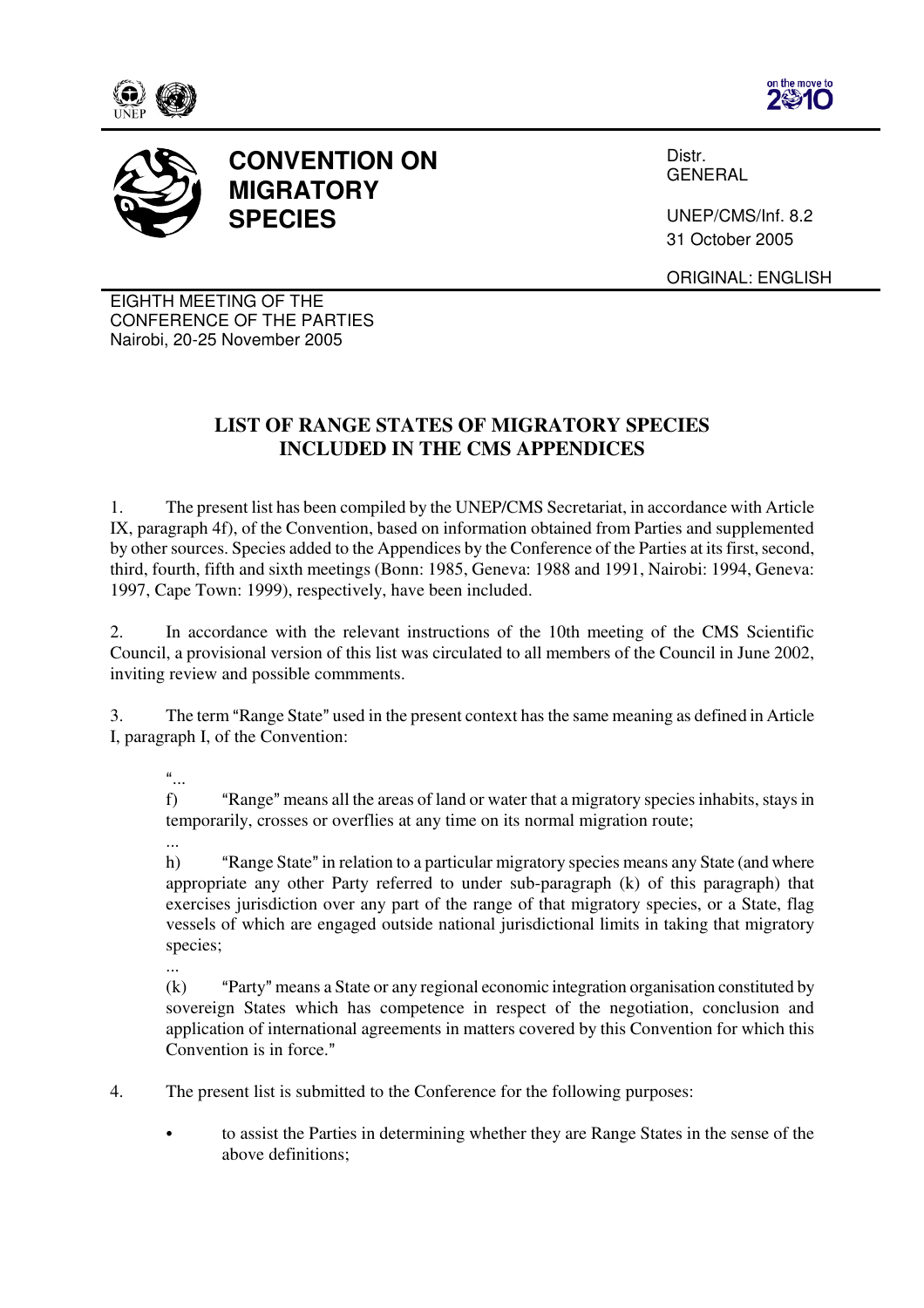- to assist the Conference of the Parties in making recommendations to the Parties for improving the conservation status of migratory species and reviewing the progress being made under Agreements; and
- to provide the basic information necessary for the Scientific Council to consider, recommend or coordinate appropriate conservation measures to the Conference of the Parties for the species listed in Appendices I and II.

5. In order to maintain an up-to-date list, Parties are required under Article VI, paragraph 2, of the Convention to keep the Secretariat informed in regard to which of the migratory species listed in Appendices I and II they consider themselves to be Range States, including provision of information on their flag vessels engaged outside national jurisdiction or limits in taking the migratory species concerned and, where possible, future plans in respect of such taking.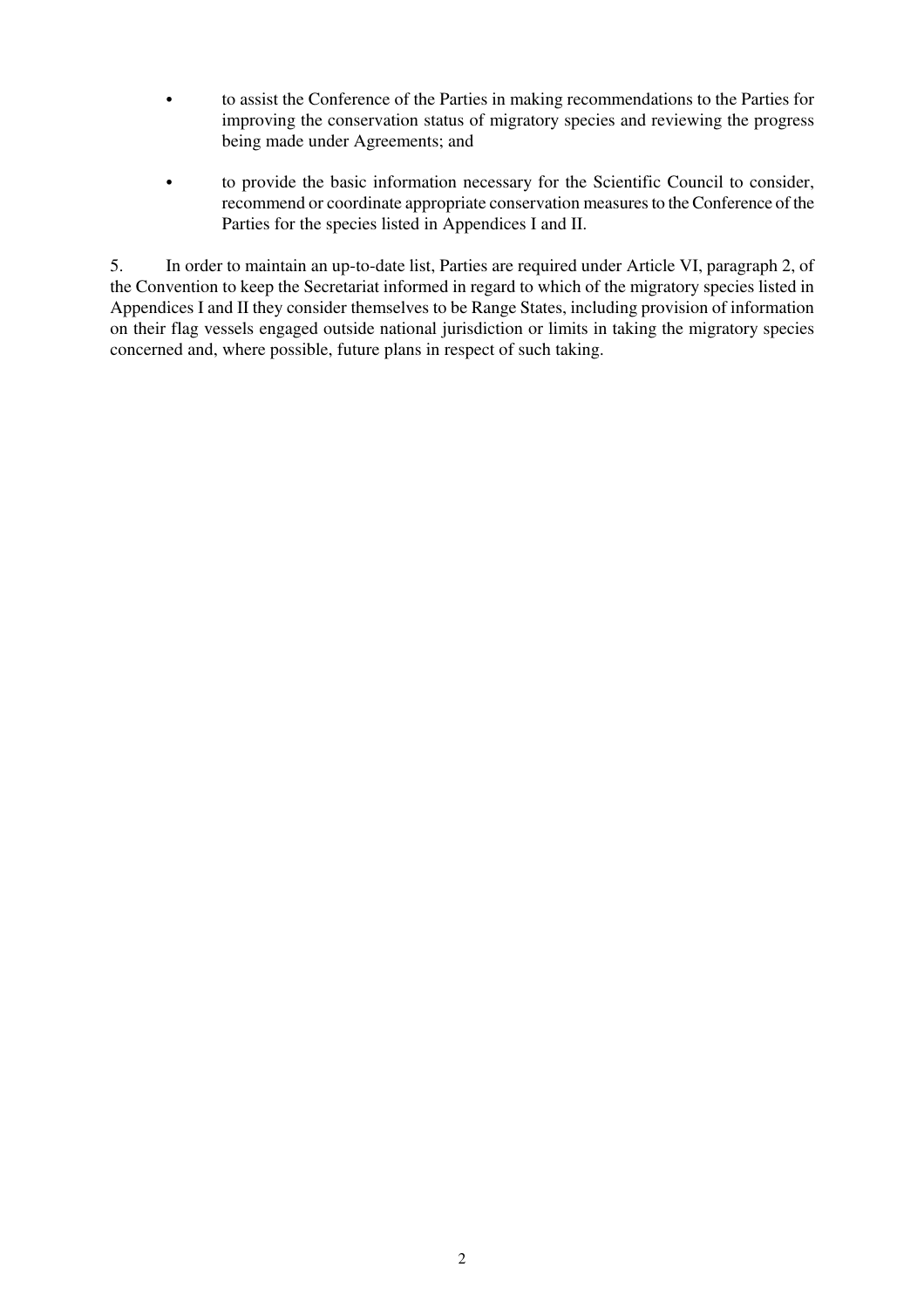## **Notes**

1. Place names appearing in the list correspond to those used in the United Nations Terminology Bulletin No. 347/Rev.1 (United Nations, 1997), as amended, and the ISO 3166 International Standard (International Organisation for Standardisation, 1988), as amended. A number of country names have been inverted to facilitate reference, as follows: Congo, Democratic Republic of the; Korea, Democratic Republic of; Korea, Republic of; Macedonia, the former Yugoslav Republic of; Moldova, Republic of; Tanzania, United Republic of. A number of abbreviated names have been used, in accordance with the above: United Kingdom of Great Britain and Northern Ireland (United Kingdom); and United States of America (United States).

2. The designations employed and the presentation of the material in this list do not imply the expression of any opinion whatsoever on the part of the Secretariat concerning the legal status of any country, territory, or area, or of its authorities, or concerning the delimitation of its frontiers or boundaries.

3. The names of Range States that are Parties to the Convention as at 1 October 2005 are shown in capitalised type: e.g., **ARGENTINA**. If a CMS Party has entered a reservation with respect to a particular species, its name appears in normal, underlined type: e.g., Norway.

4. Where appropriate, dependant territories, overseas departments, provinces, states etc. appear in parentheses following the name of the State concerned, according to the following convention. The entry "**UNITED KINGDOM** (Montserrat)" indicates that only the island of Montserrat, and not the mainland, is to be considered part of the range of a particular species. Conversely, the entry "**UNITED KINGDOM** (including Montserrat)" indicates that the range encompasses mainland United Kingdom as well as the island of Montserrat. If the Convention does not apply to a dependant territory, overseas department etc. of a Party, the entry is shown in normal type: for example, "Denmark (Greenland)".

5.  $A'(?)$  after a country listing denotes unconfirmed sightings

6.  $\bullet$  "(Ex)" after a country listing denotes that the taxon is extinct in that country. Some species have only recently disappeared from those countries; if individuals recover in number they may still return to parts of their former range. For this reason, these countries are also included in the list.

7. Reference to "international waters" indicates migration of a species in or above the sea or oceans beyond the limits of national jurisdiction, which falls within the substantive scope of the Convention, pursuant to Article I, paragraphs 1f) and h). The text in parentheses indicates the specific regions of these waters in which migration takes place.

8. The list does not distinguish different categories of known usage and occurrence. Therefore, many of the countries listed as Range States for certain species, e.g. *Numenius tenuirostris,* have been identified as such based on records of vagrancy rather than established patterns of migration, according to the information available.

9. For Aves in Appendix II, Range States have been listed only for individual species or for taxa that include a small number of species; Range States will be specified for taxa with larger numbers of species when Agreements for particular species or groups of species are negotiated.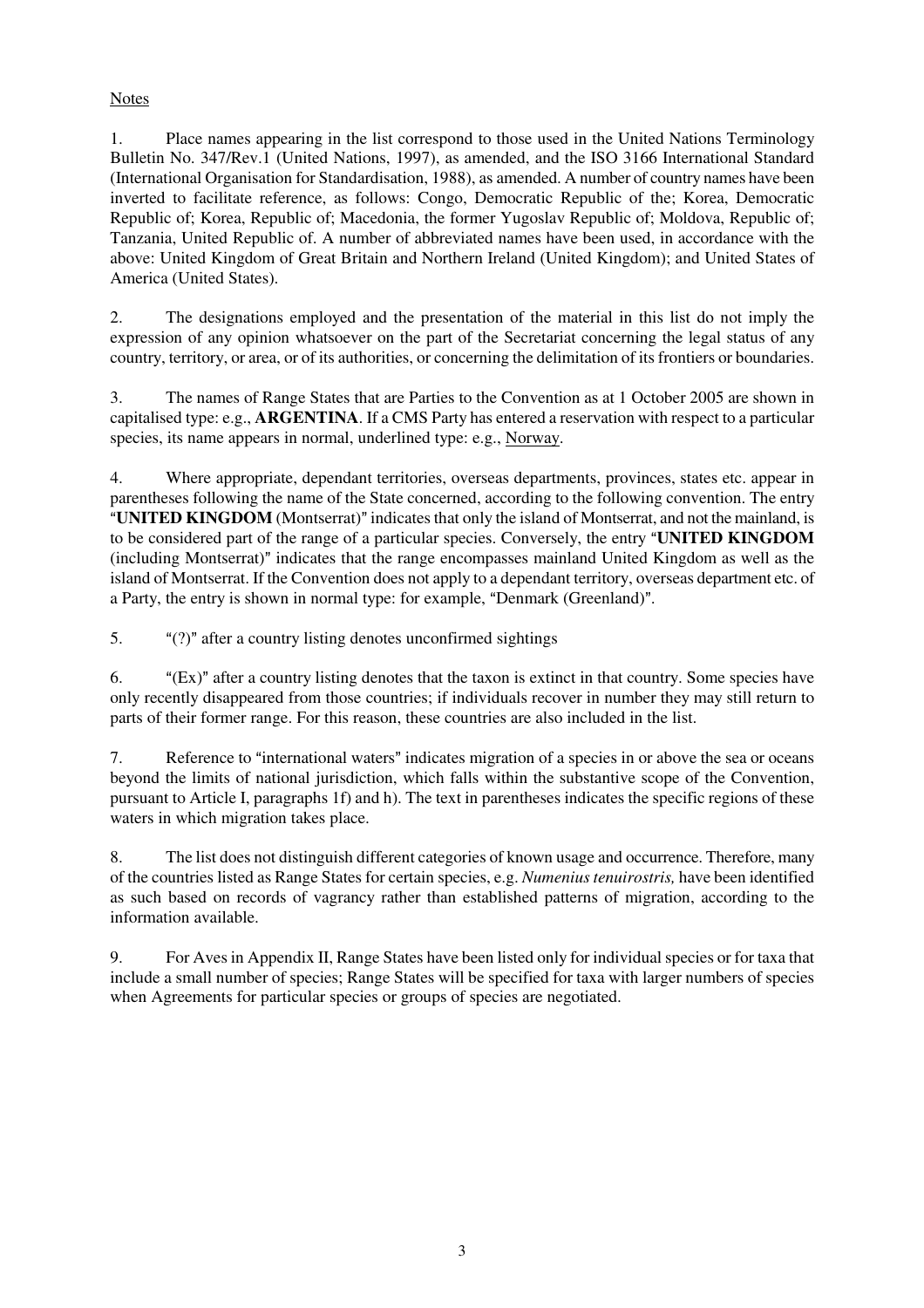## **References**

- CITES 1988. Identification Manual, Manual de Identificación, Manuel d`Identification. Vol. 1 & 1a. Mammalia - Monotremata to Cetacea/Carnivora to Artiodactyla. CITES Secretariat, Geneva, Switzerland.
- CITES 1995. Identification Manual, Manual de Identificación, Manuel d`Identification. Vol. 3. Reptilia. CITES Secretariat, Geneva, Switzerland.
- del Hoyo, J., Elliott, A. & Sargatal. J. (eds) 1996. Handbook of the Birds of the World. Vol. 1-3. Lynx Editions, Barcelona.
- Görner, M. & Hackethal, H. 1987. Säugetiere Europas. Enke Verlag Stuttgart und Deutscher Taschenbuch Verlag, Munich.
- Hagemeijer, E.J.M. & Blair, M.J. (Eds) 1997. The EBCC Atlas of European Breeding Birds: Their Distribution and Abundance. T & A D Poyser, London.
- Jefferson, T.A., Leatherwood, S. & Webber, M.A. 1993. Marine mammals of the world. FAO species identification guide. Rome, FAO.
- Madsen, J., Cracknell, G. & Fox, T. (eds) 1999. Goose populations of the Western Palaearctic. A review of status and distribution. Wetlands International Publ. No. 48, Wetlands International, Wageningen, The Netherlands. National Environmental Research Institute, Rønde, Denmark.
- Scott, D.A. & Rose, P.M. 1996. Atlas of Anatidae Populations in Africa and Western Eurasia. Wetlands International Publ. No. 41, Wetlands International, Wageningen, The Netherlands.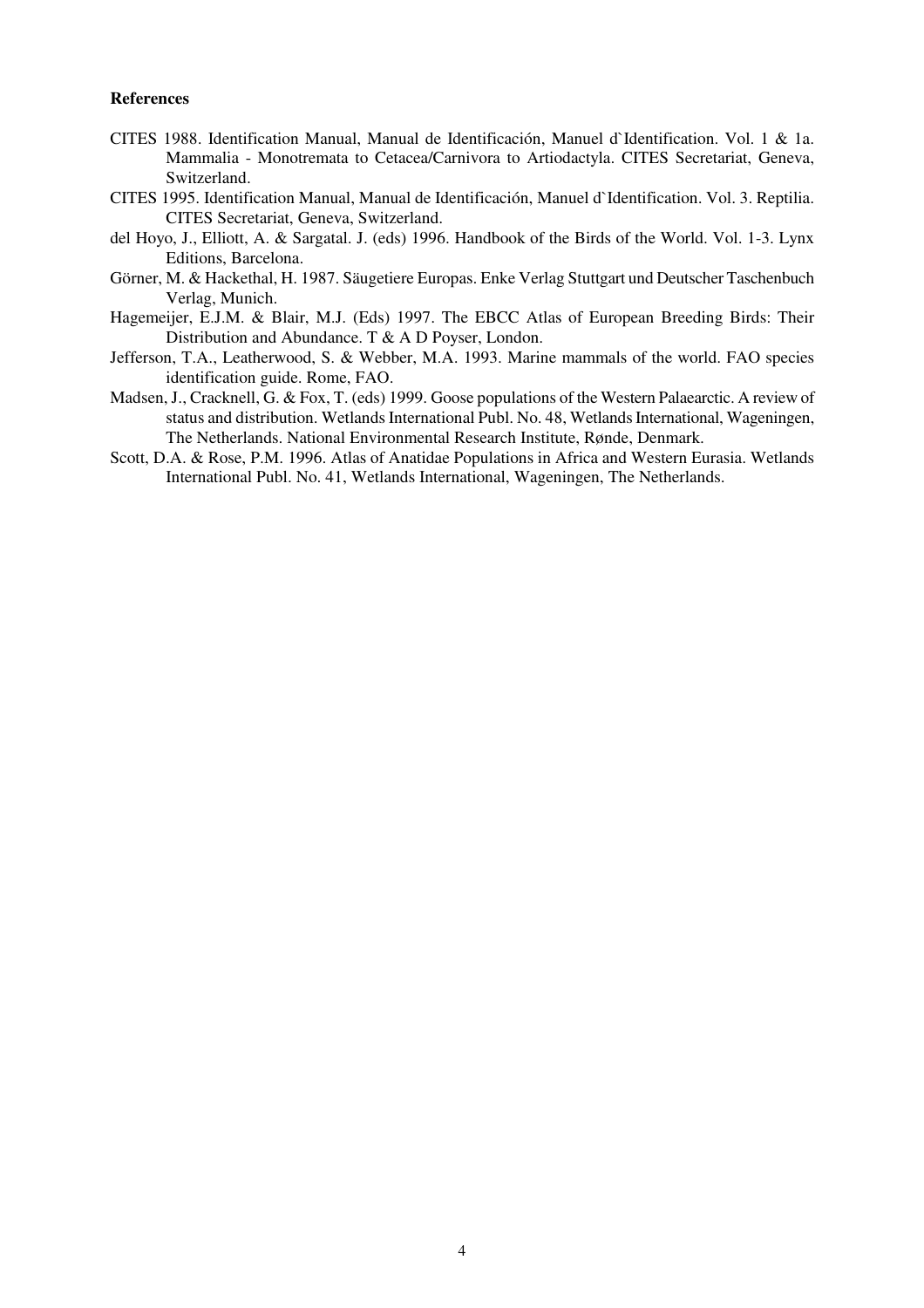| Apx          | Class    | Order      | Family          | Taxon                               | Range                                                                                                                                                                                                                                                                                                                                                                                                                                                                                                                                                                                                                                                                                                                                                                                                                                                                                                                                                                                                                                                                                                                                                                                                                                                                                                                                                                                                                                                                                                                                                                                                                                                                                                                                                                                                                                                                                                                                                                                                                                                                                                                                                                                                                                                                                                                                                                                                                                                                                                                                                                                                                                                                                                                                                                                                                                                                                                                     | Date of       |
|--------------|----------|------------|-----------------|-------------------------------------|---------------------------------------------------------------------------------------------------------------------------------------------------------------------------------------------------------------------------------------------------------------------------------------------------------------------------------------------------------------------------------------------------------------------------------------------------------------------------------------------------------------------------------------------------------------------------------------------------------------------------------------------------------------------------------------------------------------------------------------------------------------------------------------------------------------------------------------------------------------------------------------------------------------------------------------------------------------------------------------------------------------------------------------------------------------------------------------------------------------------------------------------------------------------------------------------------------------------------------------------------------------------------------------------------------------------------------------------------------------------------------------------------------------------------------------------------------------------------------------------------------------------------------------------------------------------------------------------------------------------------------------------------------------------------------------------------------------------------------------------------------------------------------------------------------------------------------------------------------------------------------------------------------------------------------------------------------------------------------------------------------------------------------------------------------------------------------------------------------------------------------------------------------------------------------------------------------------------------------------------------------------------------------------------------------------------------------------------------------------------------------------------------------------------------------------------------------------------------------------------------------------------------------------------------------------------------------------------------------------------------------------------------------------------------------------------------------------------------------------------------------------------------------------------------------------------------------------------------------------------------------------------------------------------------|---------------|
|              |          |            |                 |                                     |                                                                                                                                                                                                                                                                                                                                                                                                                                                                                                                                                                                                                                                                                                                                                                                                                                                                                                                                                                                                                                                                                                                                                                                                                                                                                                                                                                                                                                                                                                                                                                                                                                                                                                                                                                                                                                                                                                                                                                                                                                                                                                                                                                                                                                                                                                                                                                                                                                                                                                                                                                                                                                                                                                                                                                                                                                                                                                                           | Entry         |
|              | Mammalia | Chiroptera | Molossidae      | Tadarida brasiliensis               | Antigua and Barbuda; ARGENTINA; Bahamas; Belize; BOLIVIA; Brazil; CHILE; Colombia; Costa Rica; Cuba; Dominica; Dominican<br>Republic; ECUADOR; El Salvador; FRANCE (Guadeloupe, Martinique); Guatemala; Haiti; Honduras; Jamaica; Mexico;<br>NETHERLANDS (Aruba, Saba, Sint Eustatius, Sint Maarten); Nicaragua; PANAMA; PARAGUAY; PERU; Saint Kitts and Nevis; Saint<br>Lucia; United States (including Puerto Rico); UNITED KINGDOM (Montserrat); URUGUAY; Venezuela                                                                                                                                                                                                                                                                                                                                                                                                                                                                                                                                                                                                                                                                                                                                                                                                                                                                                                                                                                                                                                                                                                                                                                                                                                                                                                                                                                                                                                                                                                                                                                                                                                                                                                                                                                                                                                                                                                                                                                                                                                                                                                                                                                                                                                                                                                                                                                                                                                                    | 1979          |
| $\mathbf{I}$ | Mammalia | Primates   | Hominidae       | Gorilla gorilla beringei            | CONGO, DEMOCRATIC REPUBLIC OF THE; RWANDA; UGANDA                                                                                                                                                                                                                                                                                                                                                                                                                                                                                                                                                                                                                                                                                                                                                                                                                                                                                                                                                                                                                                                                                                                                                                                                                                                                                                                                                                                                                                                                                                                                                                                                                                                                                                                                                                                                                                                                                                                                                                                                                                                                                                                                                                                                                                                                                                                                                                                                                                                                                                                                                                                                                                                                                                                                                                                                                                                                         | 1979          |
|              | Mammalia | Cetacea    | Physeteridae    | Physeter<br>macrocephalus *         | ARGENTINA; AUSTRALIA; BELGIUM; Brazil; Canada; CHILE; China; Colombia; Costa Rica; DENMARK (including<br>Greenland); ERITREA; FRANCE (French Polynesia); INDIA; Indonesia; IRELAND; Japan; KENYA; Korea, Democratic<br>People's Republic of; Korea, Republic of; LIBERIA; Mexico; Mozambique; Myanmar; NETHERLANDS; NEW ZEALAND;<br>NORWAY; PANAMA; PORTUGAL; SOUTH AFRICA; SPAIN; SRI LANKA; Suriname; TANZANIA, UNITED REPUBLIC<br>OF; Thailand; UNITED KINGDOM (including Falkland Islands (Malvinas), St. Helena); United States; URUGUAY;<br>Venezuela; international waters                                                                                                                                                                                                                                                                                                                                                                                                                                                                                                                                                                                                                                                                                                                                                                                                                                                                                                                                                                                                                                                                                                                                                                                                                                                                                                                                                                                                                                                                                                                                                                                                                                                                                                                                                                                                                                                                                                                                                                                                                                                                                                                                                                                                                                                                                                                                         | cop7          |
| $\mathbf I$  | Mammalia | Cetacea    | Platanistidae   | Platanista gangetica<br>gangetica * | Bangladesh; Bhutan (?); INDIA; Nepal; PAKISTAN                                                                                                                                                                                                                                                                                                                                                                                                                                                                                                                                                                                                                                                                                                                                                                                                                                                                                                                                                                                                                                                                                                                                                                                                                                                                                                                                                                                                                                                                                                                                                                                                                                                                                                                                                                                                                                                                                                                                                                                                                                                                                                                                                                                                                                                                                                                                                                                                                                                                                                                                                                                                                                                                                                                                                                                                                                                                            | cop7          |
|              | Mammalia | Cetacea    | Pontoporiidae   | Pontoporia blainvillei *            | ARGENTINA; Brazil; URUGUAY; international waters (Southwest Atlantic Ocean)                                                                                                                                                                                                                                                                                                                                                                                                                                                                                                                                                                                                                                                                                                                                                                                                                                                                                                                                                                                                                                                                                                                                                                                                                                                                                                                                                                                                                                                                                                                                                                                                                                                                                                                                                                                                                                                                                                                                                                                                                                                                                                                                                                                                                                                                                                                                                                                                                                                                                                                                                                                                                                                                                                                                                                                                                                               | $\text{cop}5$ |
|              | Mammalia | Cetacea    | Balaenopteridae | Balaenoptera borealis *             | ARGENTINA; AUSTRALIA; Canada; CHILE; China (Taiwan); Cuba; FRANCE (Réunion); Iceland; INDIA; Indonesia; Japan;<br>KENYA; Korea, Democratic People's Republic of; Korea, Republic of; Malaysia; Mexico; Mozambique; NORWAY; POLAND;<br>Russian Federation; SOUTH AFRICA; SPAIN; Suriname; TANZANIA, UNITED REPUBLIC; Thailand; UNITED KINGDOM<br>(Falkland Islands (Malvinas)); United States; URUGUAY; international waters                                                                                                                                                                                                                                                                                                                                                                                                                                                                                                                                                                                                                                                                                                                                                                                                                                                                                                                                                                                                                                                                                                                                                                                                                                                                                                                                                                                                                                                                                                                                                                                                                                                                                                                                                                                                                                                                                                                                                                                                                                                                                                                                                                                                                                                                                                                                                                                                                                                                                               | cop7          |
|              | Mammalia | Cetacea    | Balaenopteridae | Balaenoptera physalus               | Angola; ARGENTINA; AUSTRALIA; Bangladesh; Brazil; Canada; China (including Hong Kong, Taiwan); DENMARK (Faeroe Isles);<br>Denmark (Greenland); ECUADOR; FRANCE (French Polynesia, French Southern Territories); Iceland; INDIA; Indonesia; ITALY;<br>Japan; KENYA; Korea, Democratic People's Republic of; Korea, Republic of; Madagascar; Mexico; Myanmar; Namibia; NEW<br>ZEALAND; NORWAY (including Jan Mayen, Svalbard); PAKISTAN; POLAND; PORTUGAL; Russian Federation; SOUTH<br>AFRICA; SPAIN; SRI LANKA; Suriname; TANZANIA, UNITED REPUBLIC OF; TUNISIA; UNITED ARAB EMIRATES;<br>UNITED KINGDOM (South Georgia, South Sandwich Islands); United States; international waters                                                                                                                                                                                                                                                                                                                                                                                                                                                                                                                                                                                                                                                                                                                                                                                                                                                                                                                                                                                                                                                                                                                                                                                                                                                                                                                                                                                                                                                                                                                                                                                                                                                                                                                                                                                                                                                                                                                                                                                                                                                                                                                                                                                                                                     | $\rm cop7$    |
| $\mathbf{I}$ | Mammalia | Cetacea    | Balaenopteridae | Balaenoptera musculus               | Angola; Antigua and Barbuda; ARGENTINA; AUSTRALIA (including Heard Island); Bahamas; Bahrain; Bangladesh;<br>Barbados; BELGIUM; Belize; BENIN; Brazil; Brunei Darussalam; Cambodia; CAMEROON; Canada; Cape Verde; CHILE;<br>China (including Hong Kong, Taiwan); Colombia; Comoros; CONGO; CONGO, DEMOCRATIC REPUBLIC OF THE; Cook<br>Islands; Costa Rica; COTE D'IVOIRE; Cuba; CYPRUS; DENMARK (Faeroe Islands); Denmark (Greenland); DJIBOUTI;<br>Dominica; Dominican Republic; ECUADOR (including Galapagos Islands); El Salvador; Equatorial Guinea; ERITREA; Fiji;<br>FINLAND; FRANCE (including Amsterdam Island, Clipperton Island, Corsica, Crozet Islands, French Guiana, Guadeloupe,<br>Kerguelen, Martinique, New Caledonia, St. Paul Island, St. Pierre-et-Miquelon, Wallis and Futuna Islands); Gabon; GAMBIA;<br>GHANA; Grenada; Guatemala; GUINEA; GUINEA-BISSAU; Guyana; Haiti; Honduras; Iceland; INDIA (including Andaman<br>Islands, Laccadive Islands, Nicobar Islands); Indonesia; Iran (Islamic Republic of); Iraq; IRELAND; Jamaica; Japan (including<br>Bonin Islands); JORDAN; KENYA; Kiribati; Korea, Democratic People's Republic of; Korea, Republic of; Kuwait; LIBERIA;<br>Madagascar; Malaysia; Maldives; Marshall Islands; MAURITANIA; MAURITIUS; Mexico (including Cedros, Guadalupe);<br>Micronesia (Federated States of); MOROCCO; Mozambique; Myanmar; Namibia; Nauru; NETHERLANDS (including Aruba,<br>Bonaire, Curaçao, Saba, Sint Eustatius); NEW ZEALAND (including Antipodes Islands, Auckland Islands, Bounty Islands,<br>Campbell Island, Chatham Islands, Kermadec Islands, Snares Islands, Solander Island, Stewart Island, Three Kings Islands,<br>Tokelau); Nicaragua; NIGERIA; Niue; NORWAY (including Bouvet Island, Jan Mayen Island, Svalbard); Oman; PAKISTAN;<br>Palau; PANAMA; Papua New Guinea; PERU; PHILIPPINES; POLAND; PORTUGAL; Qatar; Russian Federation; Saint Kitts<br>and Nevis; Saint Lucia; Saint Vincent and the Grenadines; Samoa; SAO TOME AND PRINCIPE; SAUDI ARABIA;<br>SENEGAL; SEYCHELLES; Sierra Leone; SOMALIA; SOUTH AFRICA (including Prince Edward Islands); SPAIN; SRI<br>LANKA; Sudan; Suriname; SWEDEN (?); SYRIAN ARAB REPUBLIC; TANZANIA, UNITED REPUBLIC OF; TOGO;<br>Tonga; Trinidad and Tobago; Tuvalu; United Arab Emirates; UNITED KINGDOM (including Ascension Island, Bermuda,<br>British Indian Ocean Territory, British Virgin Islands, Cayman Islands, Cyprus, Falkland Islands (Malvinas), Gibraltar,<br>Montserrat, Pitcairn, St. Helena, South Georgia, South Orkney Islands, South Sandwich Islands, South Shetland Islands, Tristan<br>da Cunha, Turks and Caicos Islands); United States (including American Samoa, Guam, Hawaiian Islands, United States Virgin<br>Islands, Northern Mariana Islands, Puerto Rico); URUGUAY; Vanuatu; Venezuela (including Lesser Antilles); Viet Nam;<br>Yemen; international waters | 1979          |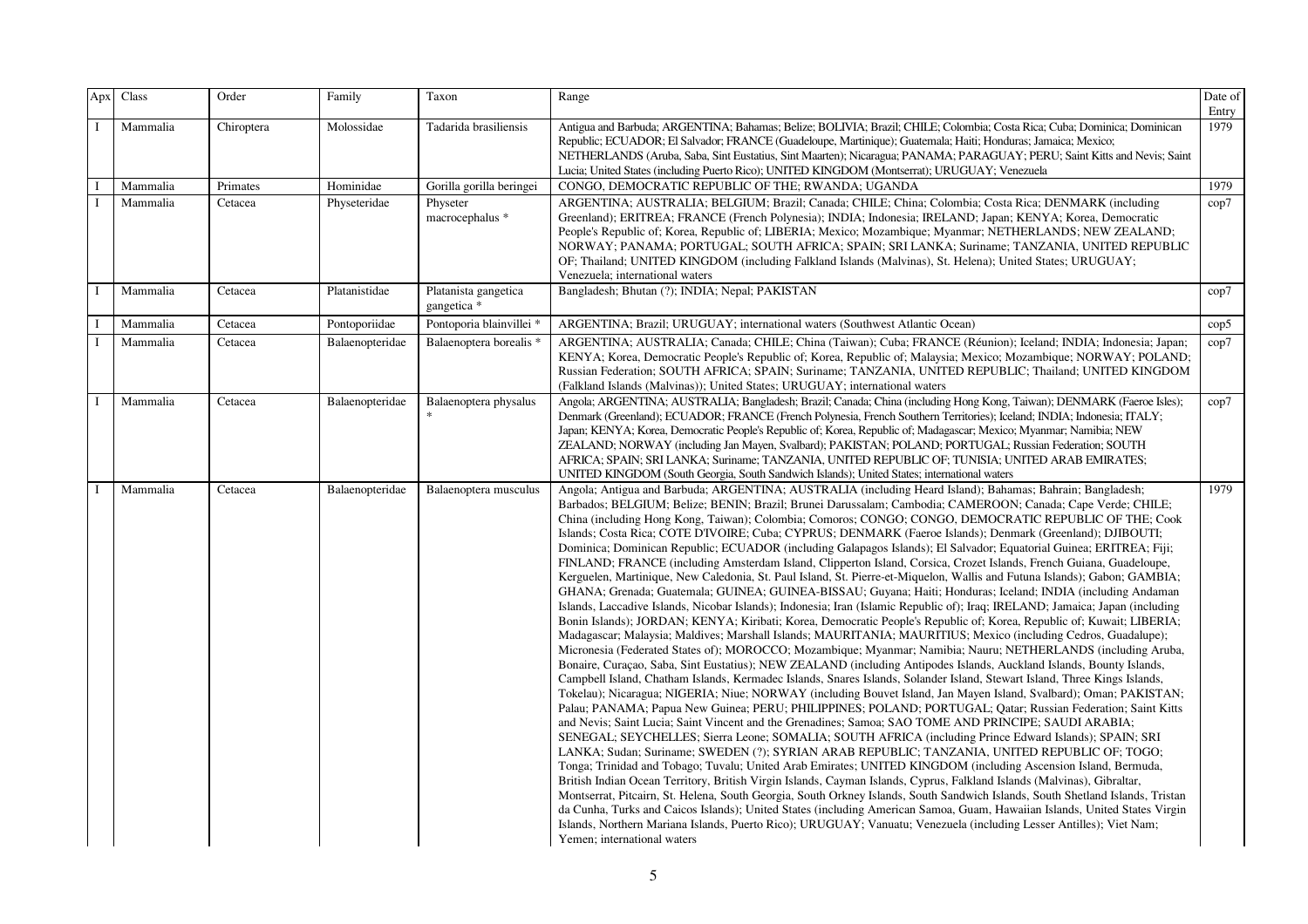| Apx | Class    | Order          | Family          | Taxon                                                                 | Range                                                                                                                                                                                                                                                                                                                                                                                                                                                                                                                                                                                                                                                                                                                                                                                                                                                                                                                                                                                                                                                                                                                                                                                                                                                                                                                                                                                                                                                                                                                                                                                                                                                                                                                                                                                                                                                                                                                                                                                                                                                                                                                                                                                                                                                                                                                                                                                                                                                                                                                                                                                                                                                                                                                                                                                                                                                                                                         | Date of<br>Entry |
|-----|----------|----------------|-----------------|-----------------------------------------------------------------------|---------------------------------------------------------------------------------------------------------------------------------------------------------------------------------------------------------------------------------------------------------------------------------------------------------------------------------------------------------------------------------------------------------------------------------------------------------------------------------------------------------------------------------------------------------------------------------------------------------------------------------------------------------------------------------------------------------------------------------------------------------------------------------------------------------------------------------------------------------------------------------------------------------------------------------------------------------------------------------------------------------------------------------------------------------------------------------------------------------------------------------------------------------------------------------------------------------------------------------------------------------------------------------------------------------------------------------------------------------------------------------------------------------------------------------------------------------------------------------------------------------------------------------------------------------------------------------------------------------------------------------------------------------------------------------------------------------------------------------------------------------------------------------------------------------------------------------------------------------------------------------------------------------------------------------------------------------------------------------------------------------------------------------------------------------------------------------------------------------------------------------------------------------------------------------------------------------------------------------------------------------------------------------------------------------------------------------------------------------------------------------------------------------------------------------------------------------------------------------------------------------------------------------------------------------------------------------------------------------------------------------------------------------------------------------------------------------------------------------------------------------------------------------------------------------------------------------------------------------------------------------------------------------------|------------------|
|     | Mammalia | Cetacea        | Balaenopteridae | Megaptera<br>novaeangliae                                             | Angola; Antigua and Barbuda; ARGENTINA; AUSTRALIA (including Heard Island); Bahamas; Bahrain; Bangladesh; Barbados;<br>BELGIUM; Belize; BENIN; Brazil; Brunei Darussalam; Cambodia; CAMEROON; Canada; Cape Verde; CHILE; China (including Hong<br>Kong, Taiwan); Colombia; Comoros; CONGO; CONGO, DEMOCRATIC REPUBLIC OF THE; Cook Islands; Costa Rica; COTE<br>D'IVOIRE; Cuba; CYPRUS; DENMARK; Denmark (Greenland); DJIBOUTI; Dominica; Dominican Republic; ECUADOR (including<br>Galapagos Islands); EGYPT; El Salvador; Equatorial Guinea; ERITREA; Fiji; FRANCE (including Amsterdam Island, Clipperton Island,<br>Corsica, Crozet Islands, French Guiana, Guadeloupe, Kerguelen, Martinique, New Caledonia, St. Paul Island, St. Pierre-et-Miquelon,<br>Wallis and Futuna Islands); Gabon; GAMBIA; GHANA; Grenada; Guatemala; GUINEA; GUINEA-BISSAU; Guyana; Haiti; Honduras;<br>Iceland; INDIA (including Andaman Islands, Laccadive Islands, Nicobar Islands); Indonesia; Iran (Islamic Republic of); Iraq; IRELAND;<br>ISRAEL; Jamaica; Japan (including Bonin Islands); JORDAN; KENYA; Kiribati; Korea, Democratic People's Republic of; Korea,<br>Republic of; Kuwait; LIBERIA; Madagascar; Malaysia; Maldives; MALTA; Marshall Islands; MAURITANIA; MAURITIUS; Mexico<br>(including Cedros, Guadalupe); Micronesia (Federated States of); MOROCCO; Mozambique; Myanmar; Namibia; Nauru;<br>NETHERLANDS (including Aruba, Bonaire, Curaçao, Saba, Sint Eustatius); NEW ZEALAND (including Antipodes Islands, Auckland<br>Islands, Bounty Islands, Campbell Island, Chatham Islands, Kermadec Islands, Snares Islands, Solander Island, Stewart Island, Three Kings<br>Islands, Tokelau); Nicaragua; NIGERIA; Niue; NORWAY (including Bouvet Island, Jan Mayen Island, Svalbard); Oman; PAKISTAN;<br>Palau; PANAMA; Papua New Guinea; PERU; PORTUGAL; Qatar; Saint Kitts and Nevis; Saint Lucia; Saint Vincent and the Grenadines;<br>Samoa; SAO TOME AND PRINCIPE; SAUDI ARABIA; SENEGAL; SEYCHELLES; Sierra Leone; Singapore; Solomon Islands;<br>SOMALIA; SOUTH AFRICA (including Prince Edward Islands); SPAIN; SRI LANKA; Sudan; Suriname; SWEDEN (?); TANZANIA,<br>UNITED REPUBLIC OF; Thailand; TOGO; Tonga; Trinidad and Tobago; TUNISIA; Tuvalu; United Arab Emirates; United Kingdom<br>(Anguilla); UNITED KINGDOM (including Ascension Island, Bermuda, British Indian Ocean Territory, British Virgin Islands, Cayman<br>Islands, Cyprus, Falkland Islands (Malvinas), Gibraltar, Montserrat, Pitcairn, St. Helena, South Georgia, South Orkney Islands, South<br>Sandwich Islands, South Shetland Islands, Tristan da Cunha, Turks and Caicos Islands); United States (including American Samoa, Guam,<br>Hawaiian Islands, Northern Mariana Islands, United States Virgin Islands); URUGUAY; Vanuatu; Venezuela (including Lesser Antilles);<br>Viet Nam; Yemen; international waters | 1979             |
|     | Mammalia | Cetacea        | Balaenidae      | Balaena mysticetus                                                    | Canada; Denmark (Greenland); Iceland; Japan; Korea, Democratic People's Republic of; Korea, Republic of; NORWAY (Jan<br>Mayen Island, Svalbard); Russian Federation; United States; international waters (Arctic Ocean, Northern Atlantic Ocean,<br>Northern Pacific Ocean)                                                                                                                                                                                                                                                                                                                                                                                                                                                                                                                                                                                                                                                                                                                                                                                                                                                                                                                                                                                                                                                                                                                                                                                                                                                                                                                                                                                                                                                                                                                                                                                                                                                                                                                                                                                                                                                                                                                                                                                                                                                                                                                                                                                                                                                                                                                                                                                                                                                                                                                                                                                                                                   | 1979             |
|     | Mammalia | Cetacea        | Balaenidae      | Eubalaena glacialis<br>(North Atlantic)                               | Bahamas; BELGIUM; Canada; Cuba; DENMARK; Denmark (Greenland); FRANCE (including St. Pierre-et-Miquelon);<br>Iceland; MAURITANIA; Mexico; MOROCCO; NETHERLANDS; NORWAY (including Bouvet Island, Jan Mayen Island,<br>Svalbard); PORTUGAL; Russian Federation; SPAIN; UNITED KINGDOM (Bermuda); United States; international waters<br>(Northern Atlantic Ocean)                                                                                                                                                                                                                                                                                                                                                                                                                                                                                                                                                                                                                                                                                                                                                                                                                                                                                                                                                                                                                                                                                                                                                                                                                                                                                                                                                                                                                                                                                                                                                                                                                                                                                                                                                                                                                                                                                                                                                                                                                                                                                                                                                                                                                                                                                                                                                                                                                                                                                                                                               | 1979             |
|     | Mammalia | Cetacea        | Balaenidae      | Eubalaena japonica<br>(North Pacific)                                 | Canada; China (including Taiwan); Japan; Korea, Democratic People's Republic of; Korea, Republic of; Russian Federation;<br>United States; international waters (Northern Pacific Ocean)                                                                                                                                                                                                                                                                                                                                                                                                                                                                                                                                                                                                                                                                                                                                                                                                                                                                                                                                                                                                                                                                                                                                                                                                                                                                                                                                                                                                                                                                                                                                                                                                                                                                                                                                                                                                                                                                                                                                                                                                                                                                                                                                                                                                                                                                                                                                                                                                                                                                                                                                                                                                                                                                                                                      | 1979             |
|     | Mammalia | Cetacea        | Balaenidae      | Eubalaena australis                                                   | ARGENTINA; AUSTRALIA (including Heard Island); Brazil; CHILE (including Easter Island); Cook Islands; FRANCE<br>(Amsterdam Island, Crozet Islands, Kerguelen, St. Paul Island); NEW ZEALAND (including Antipodes Islands, Auckland<br>Islands, Bounty Islands, Campbell Island, Chatham Islands, Kermadec Islands, Snares Islands, Solander Island, Stewart Island,<br>Three Kings Islands, Tokelau); Niue; SOUTH AFRICA (including Prince Edward Islands); UNITED KINGDOM (Falkland<br>Islands (Malvinas), Tristan da Cunha); URUGUAY; international waters (Southern Indian Ocean, Southern Pacific Ocean)                                                                                                                                                                                                                                                                                                                                                                                                                                                                                                                                                                                                                                                                                                                                                                                                                                                                                                                                                                                                                                                                                                                                                                                                                                                                                                                                                                                                                                                                                                                                                                                                                                                                                                                                                                                                                                                                                                                                                                                                                                                                                                                                                                                                                                                                                                  | 1979             |
|     | Mammalia | Carnivora      | Mustelidae      | Lontra felina                                                         | ARGENTINA; CHILE; PERU                                                                                                                                                                                                                                                                                                                                                                                                                                                                                                                                                                                                                                                                                                                                                                                                                                                                                                                                                                                                                                                                                                                                                                                                                                                                                                                                                                                                                                                                                                                                                                                                                                                                                                                                                                                                                                                                                                                                                                                                                                                                                                                                                                                                                                                                                                                                                                                                                                                                                                                                                                                                                                                                                                                                                                                                                                                                                        | $\rm cop5$       |
|     | Mammalia | Carnivora      | Mustelidae      | Lontra provocax                                                       | <b>ARGENTINA; CHILE</b>                                                                                                                                                                                                                                                                                                                                                                                                                                                                                                                                                                                                                                                                                                                                                                                                                                                                                                                                                                                                                                                                                                                                                                                                                                                                                                                                                                                                                                                                                                                                                                                                                                                                                                                                                                                                                                                                                                                                                                                                                                                                                                                                                                                                                                                                                                                                                                                                                                                                                                                                                                                                                                                                                                                                                                                                                                                                                       | $\rm cop5$       |
|     | Mammalia | Carnivora      | Felidae         | Uncia uncia                                                           | Afghanistan; Bhutan; China; INDIA; Kazakhstan; Kyrgyzstan; MONGOLIA; Nepal; PAKISTAN; Russian Federation;<br>TAJIKISTAN; UZBEKISTAN                                                                                                                                                                                                                                                                                                                                                                                                                                                                                                                                                                                                                                                                                                                                                                                                                                                                                                                                                                                                                                                                                                                                                                                                                                                                                                                                                                                                                                                                                                                                                                                                                                                                                                                                                                                                                                                                                                                                                                                                                                                                                                                                                                                                                                                                                                                                                                                                                                                                                                                                                                                                                                                                                                                                                                           | cop1             |
|     | Mammalia | Carnivora      | Phocidae        | Monachus monachus *                                                   | ALBANIA; Algeria; BULGARIA; CROATIA; CYPRUS (Ex); EGYPT (Ex); FRANCE (Corsica); GREECE; ISRAEL (Ex);<br>ITALY; Lebanon; LIBYAN ARAB JAMAHIRIYA; MAURITANIA; MONACO (?); MOROCCO; PORTUGAL; Serbia and<br>Montenegro; SPAIN; TUNISIA; Turkey; UNITED KINGDOM (Cyprus) (Ex); international waters (Black Sea, Mediterranean<br>Sea, Atlantic Ocean)                                                                                                                                                                                                                                                                                                                                                                                                                                                                                                                                                                                                                                                                                                                                                                                                                                                                                                                                                                                                                                                                                                                                                                                                                                                                                                                                                                                                                                                                                                                                                                                                                                                                                                                                                                                                                                                                                                                                                                                                                                                                                                                                                                                                                                                                                                                                                                                                                                                                                                                                                             | 1979             |
|     | Mammalia | Sirenia        | Trichechidae    | Trichechus manatus *<br>(populations between)<br>Honduras and Panama) | Bahamas; Belize; Brazil; Colombia; Costa Rica; Cuba; Dominican Republic; FRANCE (French Guiana); Guatemala; Guyana;<br>Haiti; Honduras; Jamaica; Mexico; Nicaragua; PANAMA; Suriname; Trinidad and Tobago; United States (including Puerto<br>Rico); Venezuela                                                                                                                                                                                                                                                                                                                                                                                                                                                                                                                                                                                                                                                                                                                                                                                                                                                                                                                                                                                                                                                                                                                                                                                                                                                                                                                                                                                                                                                                                                                                                                                                                                                                                                                                                                                                                                                                                                                                                                                                                                                                                                                                                                                                                                                                                                                                                                                                                                                                                                                                                                                                                                                | $\rm cop6$       |
|     | Mammalia | Perissodactyla | Equidae         | Equus grevyi                                                          | ERITREA; Ethiopia; KENYA; SOMALIA (Ex); Sudan (?)                                                                                                                                                                                                                                                                                                                                                                                                                                                                                                                                                                                                                                                                                                                                                                                                                                                                                                                                                                                                                                                                                                                                                                                                                                                                                                                                                                                                                                                                                                                                                                                                                                                                                                                                                                                                                                                                                                                                                                                                                                                                                                                                                                                                                                                                                                                                                                                                                                                                                                                                                                                                                                                                                                                                                                                                                                                             | 1979             |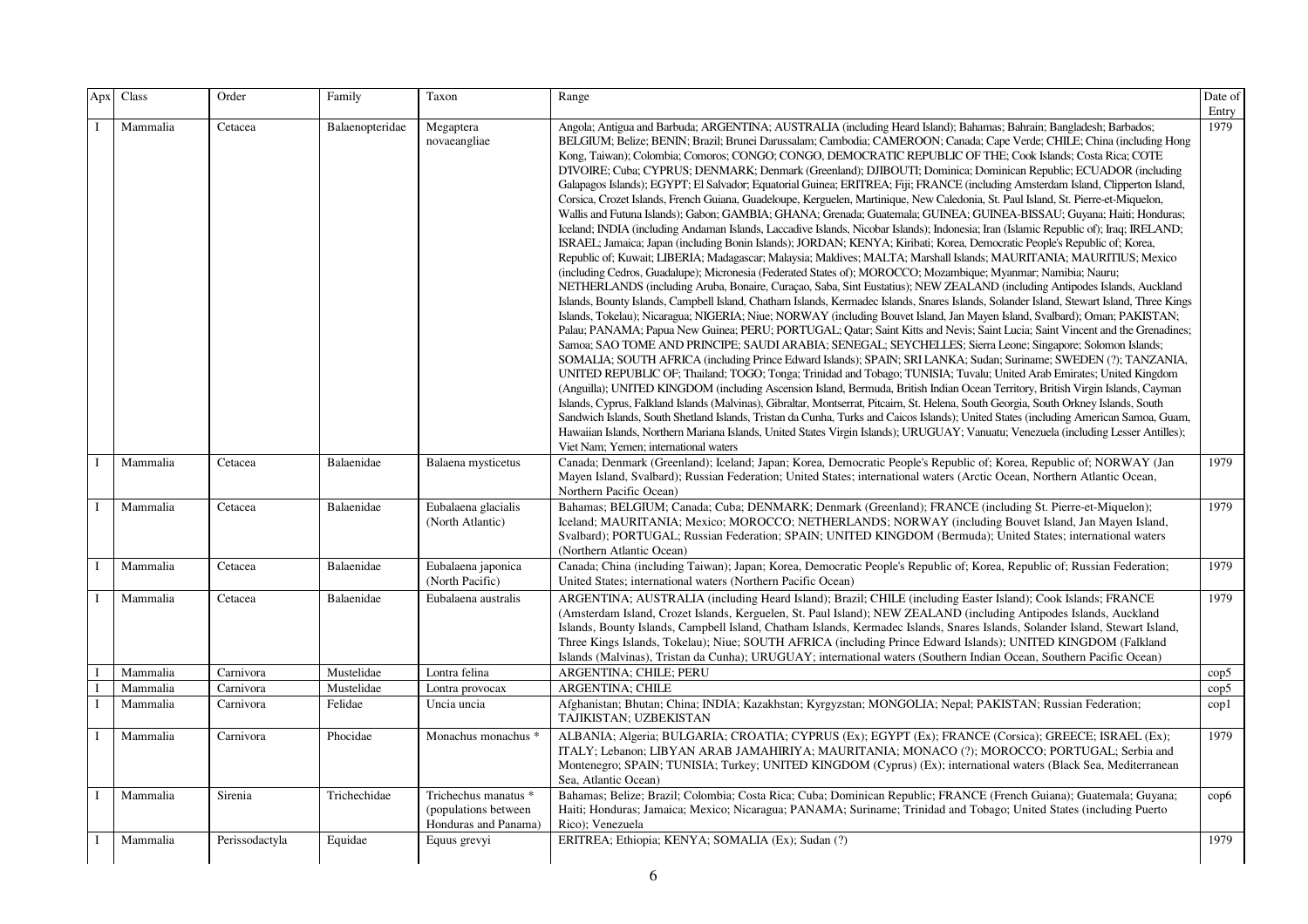| Apx            | Class    | Order             | Family         | Taxon                                                      | Range                                                                                                                                                                                                                                                                                                                                                                                                                                                                                                                                                                                                                                                                                    | Date of<br>Entry |
|----------------|----------|-------------------|----------------|------------------------------------------------------------|------------------------------------------------------------------------------------------------------------------------------------------------------------------------------------------------------------------------------------------------------------------------------------------------------------------------------------------------------------------------------------------------------------------------------------------------------------------------------------------------------------------------------------------------------------------------------------------------------------------------------------------------------------------------------------------|------------------|
| $\blacksquare$ | Mammalia | Artiodactyla      | Camelidae      | Camelus bactrianus                                         | China; MONGOLIA                                                                                                                                                                                                                                                                                                                                                                                                                                                                                                                                                                                                                                                                          | cop7             |
|                | Mammalia | Artiodactyla      | Camelidae      | Vicugna vicugna *<br>(except Peruvian<br>populations)      | Argentina*; BOLIVIA; CHILE                                                                                                                                                                                                                                                                                                                                                                                                                                                                                                                                                                                                                                                               | 1979             |
| $\mathbf I$    | Mammalia | Artiodactyla      | Cervidae       | Cervus elaphus<br>barbarus                                 | Algeria; MOROCCO (Ex); TUNISIA                                                                                                                                                                                                                                                                                                                                                                                                                                                                                                                                                                                                                                                           | 1979             |
|                | Mammalia | Artiodactyla      | Cervidae       | Hippocamelus bisulcus                                      | <b>ARGENTINA; CHILE</b>                                                                                                                                                                                                                                                                                                                                                                                                                                                                                                                                                                                                                                                                  | $\text{cop}5$    |
|                | Mammalia | Artiodactyla      | Bovidae        | Bos sauveli                                                | Cambodia; Lao People's Democratic Republic (?); Thailand; Viet Nam                                                                                                                                                                                                                                                                                                                                                                                                                                                                                                                                                                                                                       | 1979             |
|                | Mammalia | Artiodactyla      | Bovidae        | Bos grunniens                                              | Bhutan; China; INDIA; Nepal                                                                                                                                                                                                                                                                                                                                                                                                                                                                                                                                                                                                                                                              | cop1             |
|                | Mammalia | Artiodactyla      | Bovidae        | Addax nasomaculatus                                        | Algeria; CHAD; EGYPT; LIBYAN ARAB JAMAHIRIYA (Ex); MALI; MAURITANIA; MOROCCO (Ex); NIGER; Sudan;<br>TUNISIA                                                                                                                                                                                                                                                                                                                                                                                                                                                                                                                                                                              | 1979             |
|                | Mammalia | Artiodactyla      | Bovidae        | Gazella cuvieri                                            | Algeria; MOROCCO; TUNISIA                                                                                                                                                                                                                                                                                                                                                                                                                                                                                                                                                                                                                                                                | 1979             |
|                | Mammalia | Artiodactyla      | Bovidae        | Gazella dama                                               | Algeria; BURKINA FASO; CHAD; LIBYAN ARAB JAMAHIRIYA (Ex); MALI; MAURITANIA (Ex); MOROCCO; NIGER;<br>NIGERIA (Ex); SENEGAL (Ex); Sudan; TUNISIA                                                                                                                                                                                                                                                                                                                                                                                                                                                                                                                                           | 1979             |
| $\bf{I}$       | Mammalia | Artiodactyla      | Bovidae        | Gazella dorcas<br>(only Northwest)<br>African populations) | Algeria; BURKINA FASO (Ex?); CHAD; EGYPT; ERITREA; Ethiopia; ISRAEL; LIBYAN ARAB JAMAHIRIYA; MALI;<br>MAURITANIA; MOROCCO; NIGER; NIGERIA (Ex?); SENEGAL; Sudan; TUNISIA; Yemen                                                                                                                                                                                                                                                                                                                                                                                                                                                                                                          | 1979             |
|                | Mammalia | Artiodactyla      | Bovidae        | Gazella leptoceros                                         | Algeria; CHAD (?); EGYPT; LIBYAN ARAB JAMAHIRIYA; MALI (?); MAURITANIA (?); MOROCCO; NIGER; Sudan<br>(Ex?); TUNISIA                                                                                                                                                                                                                                                                                                                                                                                                                                                                                                                                                                      | $\text{cop1}$    |
| $\mathbf I$    | Mammalia | Artiodactyla      | Bovidae        | Oryx dammah *                                              | Algeria (Ex); BURKINA FASO (Ex); CHAD; EGYPT (Ex?); LIBYAN ARAB JAMAHIRIYA (Ex); MALI; MAURITANIA<br>(Ex); MOROCCO (Ex); NIGER; NIGERIA (Ex); SENEGAL (Ex); Sudan (Ex?); TUNISIA                                                                                                                                                                                                                                                                                                                                                                                                                                                                                                         | $\mathrm{cop}4$  |
| $\mathbf I$    | Aves     | Sphenisciformes   | Spheniscidae   | Spheniscus humboldti                                       | CHILE; PERU; international waters (Southeast Pacific Ocean)                                                                                                                                                                                                                                                                                                                                                                                                                                                                                                                                                                                                                              | $\text{cop}5$    |
|                | Aves     | Procellariiformes | Diomedeidae    | Diomedea albatrus                                          | Japan; international waters (Northern Pacific Ocean)                                                                                                                                                                                                                                                                                                                                                                                                                                                                                                                                                                                                                                     | 1979             |
| $\bf{I}$       | Aves     | Procellariiformes | Diomedeidae    | Diomedea<br>amsterdamensis                                 | FRANCE (Amsterdam Island); international waters (Indian Ocean, southern oceans)                                                                                                                                                                                                                                                                                                                                                                                                                                                                                                                                                                                                          | $\text{cop}5$    |
|                | Aves     | Procellariiformes | Procellariidae | Pterodroma cahow                                           | UNITED KINGDOM (Bermuda); international waters (Northern Atlantic Ocean)                                                                                                                                                                                                                                                                                                                                                                                                                                                                                                                                                                                                                 | 1979             |
|                | Aves     | Procellariiformes | Procellariidae | Pterodroma phaeopygia                                      | ECUADOR (Galapagos Islands); international waters (Pacific Ocean)                                                                                                                                                                                                                                                                                                                                                                                                                                                                                                                                                                                                                        | 1979             |
| $\mathbf{I}$   | Aves     | Procellariiformes | Procellariidae | Pterodroma<br>sandwichensis                                | United States (Hawaiian Islands); international waters (Pacific Ocean)                                                                                                                                                                                                                                                                                                                                                                                                                                                                                                                                                                                                                   | 1979             |
| $\mathbf I$    | Aves     | Procellariiformes | Procellariidae | Puffinus creatopus                                         | Canada; CHILE; Colombia; Costa Rica; ECUADOR; El Salvador; Guatemala; Honduras; Mexico; Nicaragua; PANAMA;<br>PERU; United States                                                                                                                                                                                                                                                                                                                                                                                                                                                                                                                                                        | cop7             |
|                | Aves     | Procellariiformes | Pelecanoididae | Pelecanoides garnotii                                      | <b>CHILE: PERU</b>                                                                                                                                                                                                                                                                                                                                                                                                                                                                                                                                                                                                                                                                       | cop7             |
|                | Aves     | Pelecaniformes    | Pelecanidae    | Pelecanus crispus *                                        | Afghanistan (?); ALBANIA; Algeria; Armenia; Azerbaijan; Bahrain; Bangladesh; Bosnia and Herzegovina; BULGARIA; China<br>(including Hong Kong); CROATIA; CYPRUS; EGYPT; EUROPEAN COMMUNITY (GREECE, ITALY); GEORGIA;<br>HUNGARY; INDIA; Iran (Islamic Republic of); Iraq; ISRAEL; Kazakhstan; Korea, Republic of; Kuwait; Kyrgyzstan; Lebanon;<br>LIBYAN ARAB JAMAHIRIYA; MACEDONIA, THE FORMER YUGOSLAV REPUBLIC OF; MONGOLIA; MOROCCO;<br>PAKISTAN; Qatar; ROMANIA; Russian Federation; SAUDI ARABIA; Serbia and Montenegro; SWITZERLAND (?);<br>SYRIAN ARAB REPUBLIC; TAJIKISTAN; TUNISIA; Turkey; Turkmenistan; UKRAINE; United Arab Emirates; UNITED<br>KINGDOM (Cyprus); UZBEKISTAN | $\text{cop}1$    |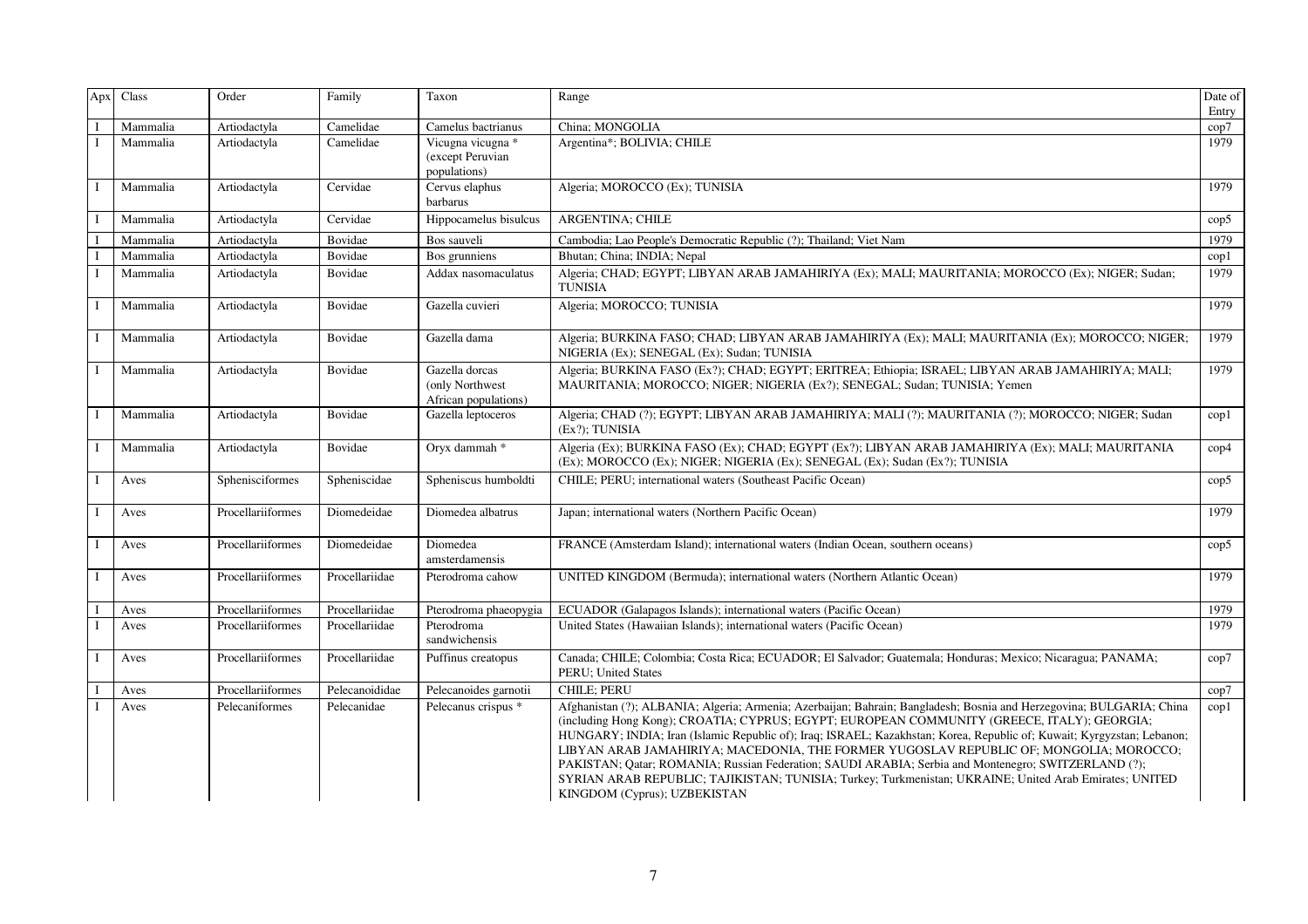| Apx | Class | Order                    | Family                | Taxon                                                     | Range                                                                                                                                                                                                                                                                                                                                                                                                                                                                                                                                                                                                                             | Date of<br>Entry |
|-----|-------|--------------------------|-----------------------|-----------------------------------------------------------|-----------------------------------------------------------------------------------------------------------------------------------------------------------------------------------------------------------------------------------------------------------------------------------------------------------------------------------------------------------------------------------------------------------------------------------------------------------------------------------------------------------------------------------------------------------------------------------------------------------------------------------|------------------|
|     | Aves  | Pelecaniformes           | Pelecanidae           | Pelecanus onocrotalus<br>(only Palearctic<br>populations) | Afghanistan; ALBANIA; Algeria; Armenia; Azerbaijan; Bosnia and Herzegovina; BULGARIA; CHAD; China; CROATIA;<br>CYPRUS; EGYPT; EUROPEAN COMMUNITY (GREECE, ITALY); GEORGIA; HUNGARY; Iran (Islamic Republic of);<br>Iraq; ISRAEL; JORDAN; Kazakhstan; Korea, Democratic People's Republic of; Korea, Republic of; Kuwait; Kyrgyzstan;<br>Lebanon; LIBYAN ARAB JAMAHIRIYA; MACEDONIA, THE FORMER YUGOSLAV REPUBLIC OF; MALI;<br>MAURITANIA; MOROCCO; NIGER; PAKISTAN; ROMANIA; Russian Federation; SAUDI ARABIA; Serbia and<br>Montenegro; Sudan; SYRIAN ARAB REPUBLIC; TAJIKISTAN; Turkey; Turkmenistan; UKRAINE; UZBEKISTAN       | cop1             |
|     | Aves  | Ciconiiformes            | Ardeidae              | Egretta eulophotes                                        | Cambodia; China (including Hong Kong, Taiwan); Indonesia; Japan; Korea, Democratic People's Republic of; Korea, Republic<br>of; Malaysia; PHILIPPINES; Russian Federation; Singapore; Thailand; United States (Aleutian Islands); Viet Nam                                                                                                                                                                                                                                                                                                                                                                                        | 1979             |
|     | Aves  | Ciconiiformes            | Ardeidae              | Gorsachius goisagi                                        | China; Indonesia; Japan; Korea, Republic of; PHILIPPINES; Russian Federation                                                                                                                                                                                                                                                                                                                                                                                                                                                                                                                                                      | cop7             |
|     | Aves  | Ciconiiformes            | Ciconiidae            | Ciconia boyciana                                          | China; Japan; Korea, Democratic People's Republic of; Korea, Republic of; Russian Federation                                                                                                                                                                                                                                                                                                                                                                                                                                                                                                                                      | 1979             |
|     | Aves  | Ciconiiformes            | Threskiornithida<br>e | Geronticus eremita *                                      | Algeria; CHAD; DJIBOUTI; EGYPT; ERITREA; Ethiopia; Iraq; JORDAN; LIBYAN ARAB JAMAHIRIYA; MALI;<br>MAURITANIA; MOROCCO; NIGER; SAUDI ARABIA; SOMALIA; Sudan; SYRIAN ARAB REPUBLIC; TUNISIA; Turkey;<br>Yemen                                                                                                                                                                                                                                                                                                                                                                                                                       | 1979             |
|     | Aves  | Ciconiiformes            | Threskiornithida<br>e | Platalea minor                                            | China; Japan; Korea, Democratic People's Republic of; Korea, Republic of; PHILIPPINES; Russian Federation                                                                                                                                                                                                                                                                                                                                                                                                                                                                                                                         | cop7             |
|     | Aves  | Phoenicopteriform<br>es  | Phoenicopterida       | Phoenicopterus<br>andinus                                 | ARGENTINA; BOLIVIA; Brazil; CHILE; PERU                                                                                                                                                                                                                                                                                                                                                                                                                                                                                                                                                                                           | $\rm cop5$       |
|     | Aves  | Phoenicopteriform<br>es. | Phoenicopterida       | Phoenicopterus jamesi                                     | ARGENTINA; BOLIVIA; Brazil; CHILE; PERU                                                                                                                                                                                                                                                                                                                                                                                                                                                                                                                                                                                           | $\rm cop5$       |
|     | Aves  | Anseriformes             | Anatidae              | Anser cygnoides                                           | China; Japan; Korea, Democratic People's Republic of; Korea, Republic of; MONGOLIA; Russian Federation                                                                                                                                                                                                                                                                                                                                                                                                                                                                                                                            | cop7             |
|     | Aves  | Anseriformes             | Anatidae              | Anser erythropus *                                        | ALBANIA; Armenia; Azerbaijan; BELARUS; Bosnia and Herzegovina; BULGARIA; China; CROATIA; CZECH REPUBLIC;<br>EGYPT; Estonia; EUROPEAN COMMUNITY (AUSTRIA, BELGIUM, DENMARK, FINLAND, GERMANY, GREECE,<br>LUXEMBOURG (?), NETHERLANDS, SWEDEN); GEORGIA; HUNGARY; INDIA; Iran (Islamic Republic of); Iraq; Japan;<br>JORDAN; Kazakhstan; Korea, Democratic People's Republic of; Korea, Republic of; Kuwait; LATVIA; LITHUANIA;<br>MACEDONIA, THE FORMER YUGOSLAV REPUBLIC OF; NORWAY; PAKISTAN; POLAND; Russian Federation; Serbia<br>and Montenegro; SLOVAKIA; SWITZERLAND; TAJIKISTAN; Turkey; Turkmenistan; UKRAINE; UZBEKISTAN | $\rm cop5$       |
|     | Aves  | Anseriformes             | Anatidae              | Branta ruficollis *                                       | Armenia; Azerbaijan; BULGARIA; Estonia; EUROPEAN COMMUNITY (GERMANY, GREECE, NETHERLANDS,<br>UNITED KINGDOM); GEORGIA; HUNGARY; Iran (Islamic Republic of); Iraq; Kazakhstan; LATVIA; LITHUANIA;<br>MOLDOVA, REPUBLIC OF; POLAND; ROMANIA; Russian Federation; Turkey; Turkmenistan; UKRAINE; UZBEKISTAN                                                                                                                                                                                                                                                                                                                          | $\rm cop5$       |
|     | Aves  | Anseriformes             | Anatidae              | Chloephaga rubidiceps                                     | ARGENTINA; CHILE; UNITED KINGDOM (Falkland Islands (Malvinas))                                                                                                                                                                                                                                                                                                                                                                                                                                                                                                                                                                    | 1979             |
|     | Aves  | Anseriformes             | Anatidae              | Anas formosa                                              | China; Japan; Korea, Democratic People's Republic of; Korea, Republic of; MONGOLIA; Russian Federation                                                                                                                                                                                                                                                                                                                                                                                                                                                                                                                            | cop7             |
|     | Aves  | Anseriformes             | Anatidae              | Marmaronetta<br>angustirostris *                          | Afghanistan; Algeria; Armenia; Azerbaijan; BENIN; BURKINA FASO; CAMEROON; CHAD; China; CYPRUS; EGYPT;<br>EUROPEAN COMMUNITY (PORTUGAL, SPAIN); GAMBIA; GEORGIA; GUINEA; INDIA; Iran (Islamic Republic of);<br>Iraq; ISRAEL; JORDAN; Kazakhstan; Kuwait; Kyrgyzstan; Lebanon; LIBYAN ARAB JAMAHIRIYA; MALI; MAURITANIA;<br>MOROCCO; Nepal; NIGER; NIGERIA; PAKISTAN; Russian Federation; SENEGAL; SYRIAN ARAB REPUBLIC;<br>TAJIKISTAN; TUNISIA; Turkey; Turkmenistan; UZBEKISTAN                                                                                                                                                   | $\rm cop5$       |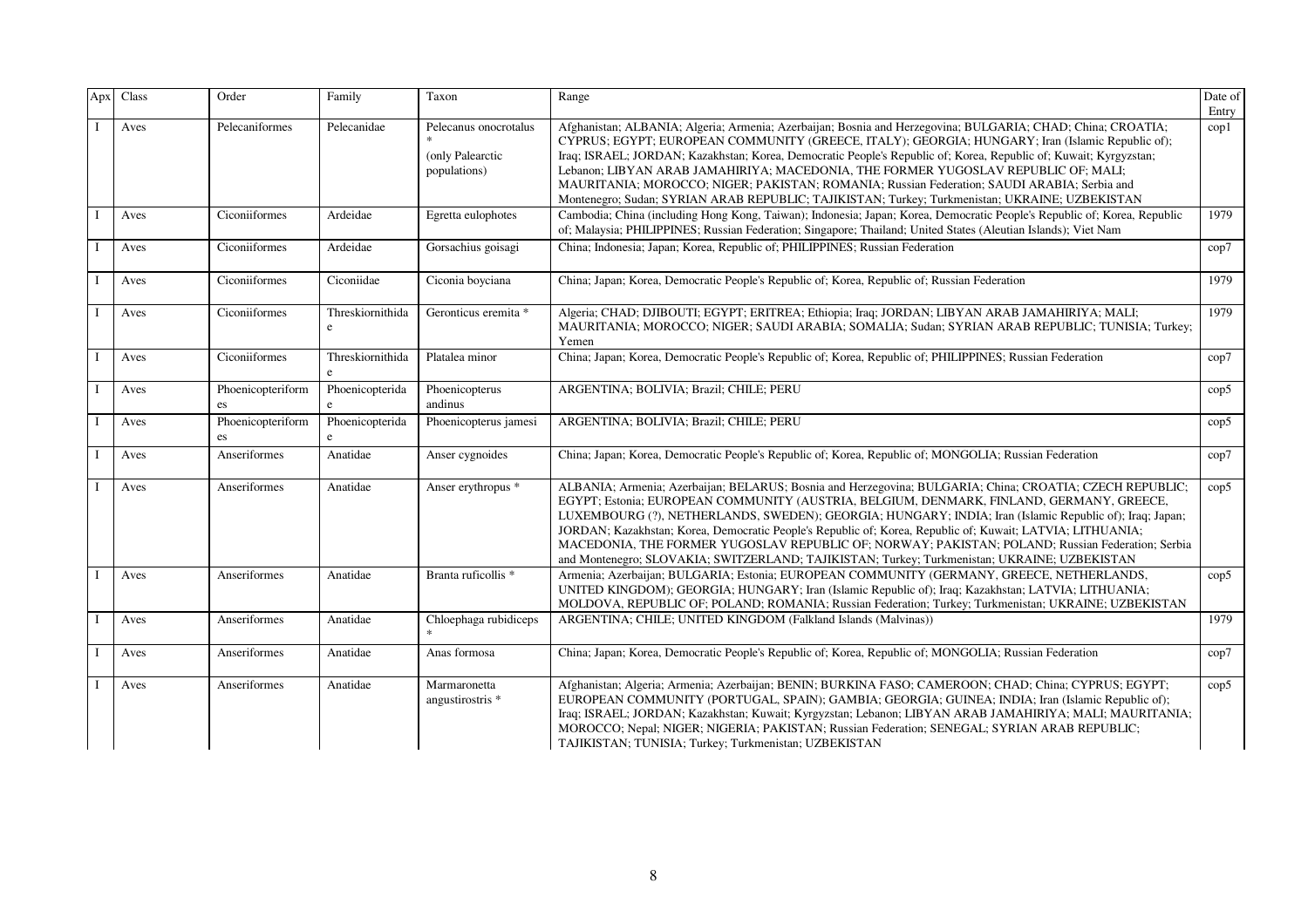| Apx          | Class | Order         | Family       | Taxon                  | Range                                                                                                                                                                                                                                                                                                                                                                                                                                                                                                                                                                                                                                                                                                                                                                                                                                                                                                                                                                                                                                                                                                                                                                                                               | Date of<br>Entry |
|--------------|-------|---------------|--------------|------------------------|---------------------------------------------------------------------------------------------------------------------------------------------------------------------------------------------------------------------------------------------------------------------------------------------------------------------------------------------------------------------------------------------------------------------------------------------------------------------------------------------------------------------------------------------------------------------------------------------------------------------------------------------------------------------------------------------------------------------------------------------------------------------------------------------------------------------------------------------------------------------------------------------------------------------------------------------------------------------------------------------------------------------------------------------------------------------------------------------------------------------------------------------------------------------------------------------------------------------|------------------|
|              | Aves  | Anseriformes  | Anatidae     | Aythya nyroca *        | Afghanistan; ALBANIA; Algeria; Armenia; Azerbaijan; Bahrain; Bangladesh; BELARUS; BENIN; Bhutan; Bosnia and<br>Herzegovina; BULGARIA; BURKINA FASO; CAMEROON; Central African Republic; CHAD; China; CONGO,<br>DEMOCRATIC REPUBLIC OF THE; CROATIA; CYPRUS; CZECH REPUBLIC; DJIBOUTI; EGYPT; ERITREA; Estonia;<br>Ethiopia; EUROPEAN COMMUNITY (AUSTRIA, BELGIUM, DENMARK, FRANCE, GERMANY, GREECE, ITALY,<br>LUXEMBOURG, NETHERLANDS, PORTUGAL, SPAIN, SWEDEN, UNITED KINGDOM); GAMBIA; GEORGIA;<br>GHANA; GUINEA; GUINEA-BISSAU; HUNGARY; INDIA; Iran (Islamic Republic of); Iraq; ISRAEL; JORDAN;<br>Kazakhstan; KENYA; Kuwait; Kyrgyzstan; LATVIA; Lebanon; LIBYAN ARAB JAMAHIRIYA; LIECHTENSTEIN;<br>LITHUANIA; MACEDONIA, THE FORMER YUGOSLAV REPUBLIC OF; MALI; MALTA; MAURITANIA; MOLDOVA,<br>REPUBLIC OF; MONACO; MONGOLIA; MOROCCO; Myanmar; Nepal; NIGER; NIGERIA; Oman; PAKISTAN; POLAND;<br>Qatar; ROMANIA; Russian Federation; SAUDI ARABIA; SENEGAL; Serbia and Montenegro; Sierra Leone; SLOVAKIA;<br>SLOVENIA; SOMALIA; Sudan; SWITZERLAND; SYRIAN ARAB REPUBLIC; TAJIKISTAN; Thailand; TOGO; TUNISIA;<br>Turkey; Turkmenistan; UGANDA; UKRAINE; United Arab Emirates; UZBEKISTAN; Viet Nam; Yemen | $\text{cop}5$    |
| $\mathbf{I}$ | Aves  | Anseriformes  | Anatidae     | Polysticta stelleri *  | Canada; Estonia; EUROPEAN COMMUNITY (DENMARK, FINLAND, SWEDEN); LATVIA; LITHUANIA; NORWAY;<br>POLAND; Russian Federation; United States (Alaska)                                                                                                                                                                                                                                                                                                                                                                                                                                                                                                                                                                                                                                                                                                                                                                                                                                                                                                                                                                                                                                                                    | $\text{cop}5$    |
|              | Aves  | Anseriformes  | Anatidae     | Oxyura leucocephala *  | Afghanistan; ALBANIA; Algeria; Armenia; Azerbaijan; Bahrain; BULGARIA; CYPRUS; EGYPT; EUROPEAN<br>COMMUNITY (FRANCE, GREECE, ITALY, PORTUGAL, SPAIN); GEORGIA; HUNGARY; Iran (Islamic Republic of);<br>Iraq; ISRAEL; JORDAN; Kazakhstan; Kuwait; Kyrgyzstan; Lebanon; MACEDONIA, THE FORMER YUGOSLAV<br>REPUBLIC OF; MOLDOVA, REPUBLIC OF; MONGOLIA; MOROCCO; PAKISTAN; Qatar; ROMANIA; Russian<br>Federation; SAUDI ARABIA; SYRIAN ARAB REPUBLIC; TAJIKISTAN; TUNISIA; Turkey; Turkmenistan; UKRAINE;<br><b>UZBEKISTAN</b>                                                                                                                                                                                                                                                                                                                                                                                                                                                                                                                                                                                                                                                                                         | $\text{cop}4$    |
|              | Aves  | Falconiformes | Accipitridae | Haliaeetus albicilla * | Afghanistan; ALBANIA; Algeria; Armenia; Azerbaijan; BELARUS; Bosnia and Herzegovina; BULGARIA; China (including<br>Taiwan); CROATIA; CYPRUS; CZECH REPUBLIC; Denmark (Greenland); EGYPT; Estonia; EUROPEAN COMMUNITY<br>(AUSTRIA, BELGIUM, DENMARK, FINLAND, FRANCE, GERMANY, GREECE, IRELAND (Ex), ITALY,<br>LUXEMBOURG, NETHERLANDS, SWEDEN); GEORGIA; HUNGARY; Iceland; INDIA; Iran (Islamic Republic of); Iraq;<br>ISRAEL; Japan; JORDAN; Kazakhstan; Korea, Democratic People's Republic of; Korea, Republic of; Kyrgyzstan; LATVIA;<br>Lebanon; LITHUANIA; MACEDONIA, THE FORMER YUGOSLAV REPUBLIC OF; MALTA; MOLDOVA, REPUBLIC<br>OF; MONACO (?); MONGOLIA; Nepal; NORWAY; PAKISTAN; POLAND; ROMANIA; Russian Federation; Serbia and<br>Montenegro; SLOVAKIA; SLOVENIA; SWITZERLAND; SYRIAN ARAB REPUBLIC; TAJIKISTAN; Thailand; Turkey;<br>Turkmenistan; UKRAINE; UNITED KINGDOM (Cyprus); UZBEKISTAN                                                                                                                                                                                                                                                                                                       | $\text{cop}1$    |
| $\mathbf{I}$ | Aves  | Falconiformes | Accipitridae | Haliaeetus leucoryphus | Afghanistan; Bangladesh; Bhutan; China; INDIA; Iran (Islamic Republic of); Kazakhstan; MONGOLIA; Myanmar; Nepal;<br>PAKISTAN; Tajikistan; UZBEKISTAN                                                                                                                                                                                                                                                                                                                                                                                                                                                                                                                                                                                                                                                                                                                                                                                                                                                                                                                                                                                                                                                                | cop7             |
| T            | Aves  | Falconiformes | Accipitridae | Haliaeetus pelagicus * | China; Japan; Korea, Democratic People's Republic of; Korea, Republic of; Russian Federation; United States (Alaska, Hawaiian<br>Islands)                                                                                                                                                                                                                                                                                                                                                                                                                                                                                                                                                                                                                                                                                                                                                                                                                                                                                                                                                                                                                                                                           | 1979             |
|              | Aves  | Falconiformes | Accipitridae | Aquila clanga *        | Afghanistan; Bahrain; Bangladesh; BELARUS; Bhutan; BULGARIA; Cambodia; China; CZECH REPUBLIC; EGYPT;<br>ERITREA; Estonia; Ethiopia; EUROPEAN COMMUNITY (FINLAND, FRANCE, GERMANY, GREECE, ITALY,<br>SWEDEN); HUNGARY; INDIA; Iran (Islamic Republic of); Iraq; ISRAEL; JORDAN; Kazakhstan; KENYA; Kuwait; Lao<br>People's Democratic Republic; LATVIA; Lebanon; LIBYAN ARAB JAMAHIRIYA; LITHUANIA; Malaysia; MOLDOVA,<br>REPUBLIC OF; MONGOLIA; MOROCCO; Myanmar; Nepal; Oman; PAKISTAN; POLAND; Qatar; ROMANIA; Russian<br>Federation; SAUDI ARABIA; Singapore; SLOVAKIA; SLOVENIA; Sudan; SYRIAN ARAB REPUBLIC; Thailand; Turkey;<br>UKRAINE; United Arab Emirates; Viet Nam; Yemen                                                                                                                                                                                                                                                                                                                                                                                                                                                                                                                               | $\text{cop}5$    |
| $\mathbf{I}$ | Aves  | Falconiformes | Accipitridae | Aquila heliaca *       | Afghanistan; Armenia; Azerbaijan; Bangladesh; Bosnia and Herzegovina; BULGARIA; China; CROATIA; CYPRUS; CZECH<br>REPUBLIC; DJIBOUTI; EGYPT; ERITREA; Ethiopia; EUROPEAN COMMUNITY (GREECE); GEORGIA; HUNGARY;<br>INDIA; Iran (Islamic Republic of); Iraq; ISRAEL; JORDAN; Kazakhstan; Kuwait; Lebanon; LIBYAN ARAB JAMAHIRIYA;<br>MACEDONIA, THE FORMER YUGOSLAV REPUBLIC OF; MOLDOVA, REPUBLIC OF; MONGOLIA; MOROCCO;<br>Oman; PAKISTAN; ROMANIA; Russian Federation; SAUDI ARABIA; Serbia and Montenegro; SLOVAKIA; SLOVENIA;<br>Sudan; SYRIAN ARAB REPUBLIC; Turkey; Turkmenistan; UKRAINE; UZBEKISTAN; Yemen                                                                                                                                                                                                                                                                                                                                                                                                                                                                                                                                                                                                    | $\rm cop5$       |
| $\bf{I}$     | Aves  | Falconiformes | Accipitridae | Aquila adalberti *     | EUROPEAN COMMUNITY (GREECE, SPAIN, PORTUGAL); MOROCCO (?)                                                                                                                                                                                                                                                                                                                                                                                                                                                                                                                                                                                                                                                                                                                                                                                                                                                                                                                                                                                                                                                                                                                                                           | $\text{cop}5$    |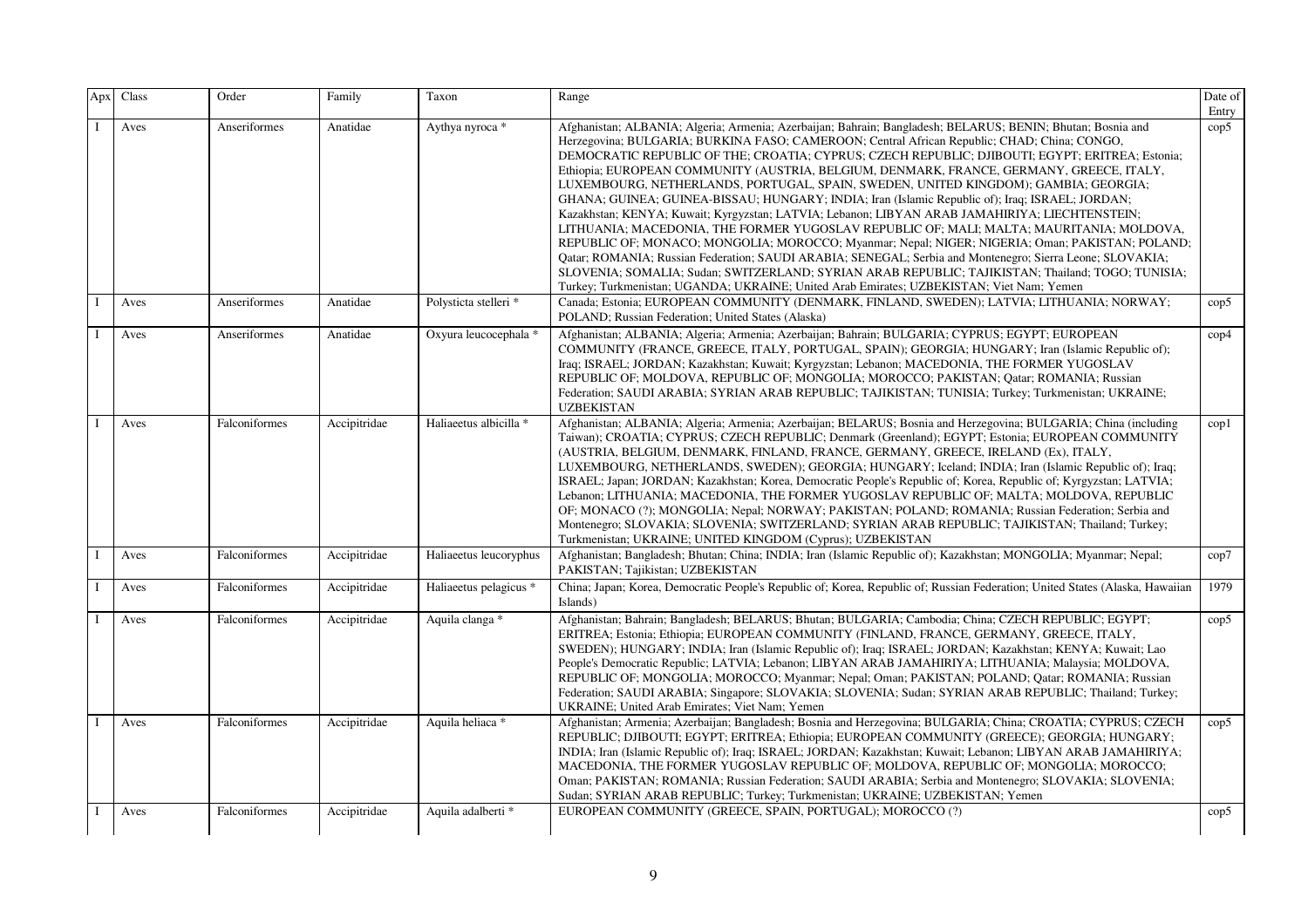| Apx          | Class | Order           | Family       | Taxon                                                             | Range                                                                                                                                                                                                                                                                                                                                                                                                                                                                                                                                                                                                                                                                                                                                                                                                                                                                                                                                                                                                                                                                                                                                                                                                                                                                        | Date of<br>Entry |
|--------------|-------|-----------------|--------------|-------------------------------------------------------------------|------------------------------------------------------------------------------------------------------------------------------------------------------------------------------------------------------------------------------------------------------------------------------------------------------------------------------------------------------------------------------------------------------------------------------------------------------------------------------------------------------------------------------------------------------------------------------------------------------------------------------------------------------------------------------------------------------------------------------------------------------------------------------------------------------------------------------------------------------------------------------------------------------------------------------------------------------------------------------------------------------------------------------------------------------------------------------------------------------------------------------------------------------------------------------------------------------------------------------------------------------------------------------|------------------|
|              | Aves  | Falconiformes   | Falconidae   | Falco naumanni *                                                  | Afghanistan; ALBANIA; Algeria; Angola; Armenia; Azerbaijan; Bangladesh; BENIN; Bhutan; Bosnia and Herzegovina;<br>Botswana; BULGARIA; BURKINA FASO; Burundi; CAMEROON; Cape Verde; Central African Republic; CHAD; China;<br>Colombia; Comoros; CONGO; CONGO, DEMOCRATIC REPUBLIC OF THE; COTE D'IVOIRE; CROATIA; CYPRUS;<br>DJIBOUTI; EGYPT; Equatorial Guinea; ERITREA; Ethiopia; EUROPEAN COMMUNITY (FRANCE, GREECE, ITALY,<br>PORTUGAL, SPAIN, UNITED KINGDOM); Gabon; GAMBIA; GEORGIA; GHANA; GUINEA; GUINEA-BISSAU; INDIA;<br>Iran (Islamic Republic of); Iraq; ISRAEL; JORDAN; Kazakhstan; KENYA; Kuwait; Kyrgyzstan; Lao People's Democratic<br>Republic; Lebanon; Lesotho; LIBERIA; LIBYAN ARAB JAMAHIRIYA; MACEDONIA, THE FORMER YUGOSLAV<br>REPUBLIC OF; MAURITANIA; Malawi; Maldives; MALI; MOLDOVA, REPUBLIC OF; MONGOLIA; MOROCCO;<br>Mozambique; Myanmar; Namibia; Nepal; NIGER; NIGERIA; Oman; PAKISTAN; Qatar; ROMANIA; Russian Federation;<br>RWANDA; SAUDI ARABIA; SENEGAL; Serbia and Montenegro; Sierra Leone; SLOVENIA; SOMALIA; SOUTH AFRICA;<br>Sudan; Swaziland; SYRIAN ARAB REPUBLIC; TAJIKISTAN; TANZANIA, UNITED REPUBLIC OF; TOGO; TUNISIA;<br>Turkey; Turkmenistan; UGANDA; UKRAINE; United Arab Emirates; UZBEKISTAN; Yemen; Zambia; Zimbabwe | $\rm cop 5$      |
|              | Aves  | Gruiformes      | Gruidae      | Grus japonensis *                                                 | China; Japan; Korea, Democratic People's Republic of; Korea, Republic of; Russian Federation                                                                                                                                                                                                                                                                                                                                                                                                                                                                                                                                                                                                                                                                                                                                                                                                                                                                                                                                                                                                                                                                                                                                                                                 | 1979             |
| $\bf{I}$     | Aves  | Gruiformes      | Gruidae      | Grus leucogeranus *                                               | Afghanistan; China; INDIA; Iran (Islamic Republic of); Kazakhstan; MONGOLIA; PAKISTAN; Russian Federation;<br>Turkmenistan; UZBEKISTAN                                                                                                                                                                                                                                                                                                                                                                                                                                                                                                                                                                                                                                                                                                                                                                                                                                                                                                                                                                                                                                                                                                                                       | 1979             |
| $\bf{I}$     | Aves  | Gruiformes      | Gruidae      | Grus monacha *                                                    | China; Japan; Korea, Republic of; MONGOLIA; Russian Federation                                                                                                                                                                                                                                                                                                                                                                                                                                                                                                                                                                                                                                                                                                                                                                                                                                                                                                                                                                                                                                                                                                                                                                                                               | cop7             |
| $\mathbf{I}$ | Aves  | Gruiformes      | Gruidae      | Grus nigricollis *                                                | Bangladesh (?); Bhutan; China; INDIA; Myanmar; Viet Nam                                                                                                                                                                                                                                                                                                                                                                                                                                                                                                                                                                                                                                                                                                                                                                                                                                                                                                                                                                                                                                                                                                                                                                                                                      | 1979             |
| $\mathbf{I}$ | Aves  | Gruiformes      | Rallidae     | Sarothrura ayresi *                                               | ERITREA (?); Ethiopia; SOUTH AFRICA; Zambia; Zimbabwe                                                                                                                                                                                                                                                                                                                                                                                                                                                                                                                                                                                                                                                                                                                                                                                                                                                                                                                                                                                                                                                                                                                                                                                                                        | $\text{cop}5$    |
|              | Aves  | Gruiformes      | Otididae     | Chlamydotis undulata *<br>(only Northwest<br>African populations) | Algeria; LIBYAN ARAB JAMAHIRIYA; MALI; MAURITANIA; MOROCCO; NIGER; SPAIN; TUNISIA                                                                                                                                                                                                                                                                                                                                                                                                                                                                                                                                                                                                                                                                                                                                                                                                                                                                                                                                                                                                                                                                                                                                                                                            | 1979             |
| $\bf{I}$     | Aves  | Gruiformes      | Otididae     | Otis tarda *<br>(Middle-European<br>population)                   | ALBANIA; BULGARIA; Bosnia and Herzegovina; CROATIA; CZECH REPUBLIC; EUROPEAN COMMUNITY<br>(AUSTRIA, GERMANY, GREECE, ITALY); HUNGARY; MACEDONIA, THE FORMER YUGOSLAV REPUBLIC OF;<br>MOLDOVA, REPUBLIC OF; POLAND (Ex); ROMANIA; SLOVAKIA; SLOVENIA; UKRAINE                                                                                                                                                                                                                                                                                                                                                                                                                                                                                                                                                                                                                                                                                                                                                                                                                                                                                                                                                                                                                 | $\mathrm{cop}4$  |
| $\mathbf{I}$ | Aves  | Charadriiformes | Charadriidae | Vanellus gregarius *                                              | Afghanistan; Azerbaijan; China; DJIBOUTI; EGYPT; ERITREA; GEORGIA; INDIA; Iran (Islamic Republic of); Iraq; ISRAEL;<br>JORDAN; Kazakhstan; Kuwait; Kyrgyzstan; Lebanon; Oman; PAKISTAN; Russian Federation; SAUDI ARABIA; SOMALIA;<br>SRI LANKA; Sudan; SYRIAN ARAB REPUBLIC; TAJIKISTAN; Turkey; Turkmenistan; UZBEKISTAN                                                                                                                                                                                                                                                                                                                                                                                                                                                                                                                                                                                                                                                                                                                                                                                                                                                                                                                                                   | $\rm cop 5$      |
| <sup>1</sup> | Aves  | Charadriiformes | Scolopacidae | Numenius borealis *                                               | ARGENTINA; Barbados; Brazil; Canada; CHILE (?); Guyana; Mexico; PARAGUAY; Suriname; URUGUAY; United States<br>(Alaska)                                                                                                                                                                                                                                                                                                                                                                                                                                                                                                                                                                                                                                                                                                                                                                                                                                                                                                                                                                                                                                                                                                                                                       | 1979             |
| $\mathbf{I}$ | Aves  | Charadriiformes | Scolopacidae | Numenius tenuirostris                                             | ALBANIA; Algeria; Armenia (?); Azerbaijan (?); Bahrain; Bosnia and Herzegovina; BULGARIA; CROATIA; CYPRUS;<br>EGYPT; EUROPEAN COMMUNITY (AUSTRIA, GREECE, ITALY, SPAIN); GEORGIA; HUNGARY; Iran (Islamic<br>Republic of); Iraq; ISRAEL (?); JORDAN (?); Kazakhstan; Kuwait (?); Lebanon (?); LIBYAN ARAB JAMAHIRIYA (?);<br>MACEDONIA, THE FORMER YUGOSLAV REPUBLIC OF (?); MALTA; MOLDOVA, REPUBLIC OF (?); MOROCCO;<br>Oman; Qatar; ROMANIA; Russian Federation; SAUDI ARABIA (?); Serbia and Montenegro; SYRIAN ARAB REPUBLIC (?);<br>TUNISIA; Turkey; Turkmenistan; UKRAINE; United Arab Emirates; UZBEKISTAN; Yemen                                                                                                                                                                                                                                                                                                                                                                                                                                                                                                                                                                                                                                                     | 1979             |
|              | Aves  | Charadriiformes | Scolopacidae | Tringa guttifer                                                   | Bangladesh; Cambodia; China; INDIA; Indonesia; Japan; Korea, Republic of; Malaysia; Myanmar; PHILIPPINES; Russian<br>Federation; Singapore; SRI LANKA; Thailand; Viet Nam                                                                                                                                                                                                                                                                                                                                                                                                                                                                                                                                                                                                                                                                                                                                                                                                                                                                                                                                                                                                                                                                                                    | cop7             |
| - 1          | Aves  | Charadriiformes | Scolopacidae | Eurynorhynchus<br>pygmeus                                         | Bangladesh; China; Japan; Korea, Democratic People's Republic of; Korea, Republic of; Malaysia; Myanmar; PHILIPPINES;<br>Russian Federation; Singapore; SRI LANKA; Thailand; Viet Nam                                                                                                                                                                                                                                                                                                                                                                                                                                                                                                                                                                                                                                                                                                                                                                                                                                                                                                                                                                                                                                                                                        | cop7             |
| $\mathbf{I}$ | Aves  | Charadriiformes | Scolopacidae | Tryngites subruficollis<br>sk.                                    | ARGENTINA; Barbados; BOLIVIA; Brazil; Canada; Colombia; Costa Rica; ECUADOR; Guyana; Mexico; PANAMA;<br>PARAGUAY; PERU; Suriname; URUGUAY; United States; Venezuela                                                                                                                                                                                                                                                                                                                                                                                                                                                                                                                                                                                                                                                                                                                                                                                                                                                                                                                                                                                                                                                                                                          | $\rm cop6$       |
|              | Aves  | Charadriiformes | Laridae      | Larus atlanticus                                                  | ARGENTINA; Brazil; URUGUAY                                                                                                                                                                                                                                                                                                                                                                                                                                                                                                                                                                                                                                                                                                                                                                                                                                                                                                                                                                                                                                                                                                                                                                                                                                                   | $\text{cop}5$    |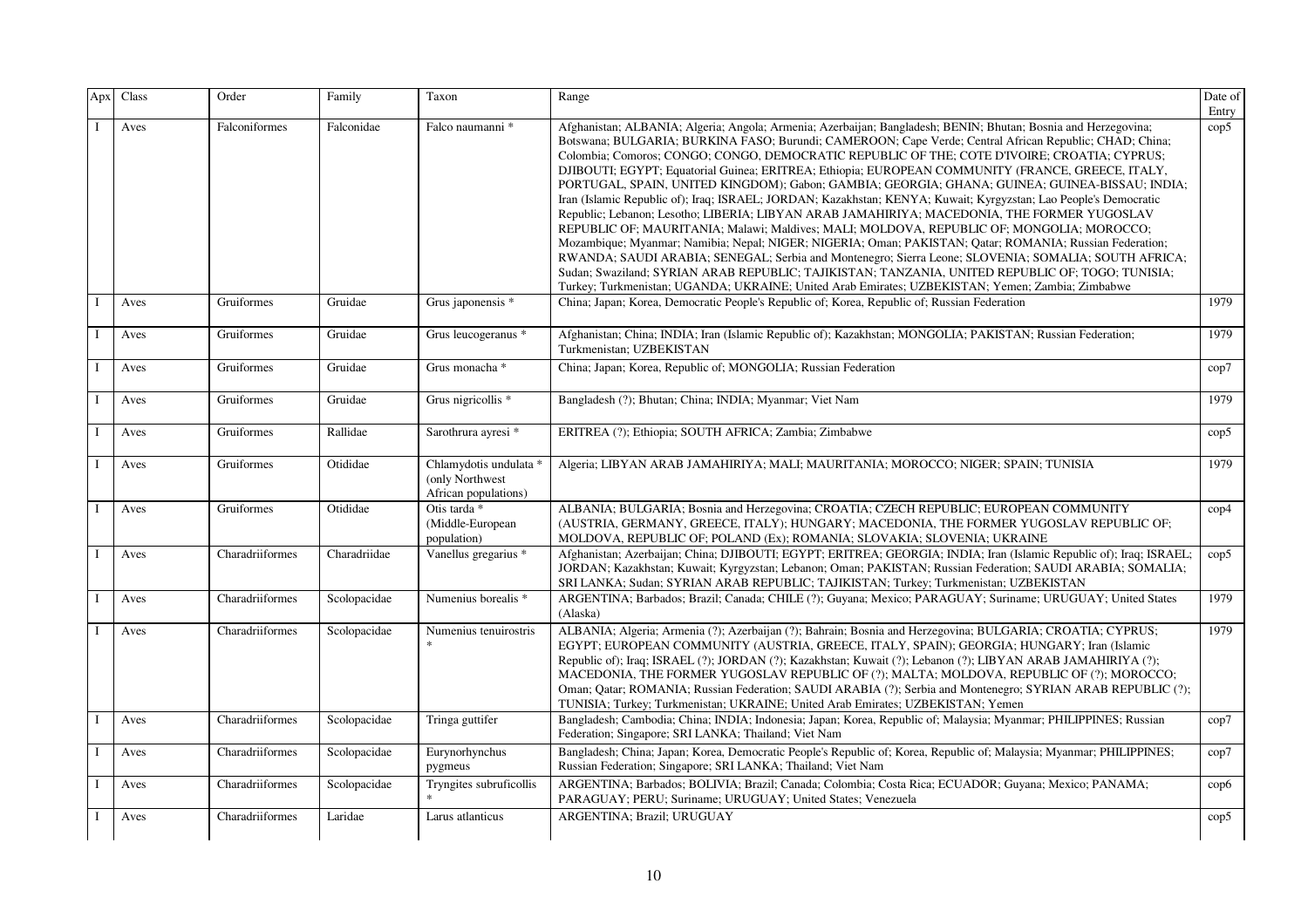| Apx | Class | Order           | Family       | Taxon                             | Range                                                                                                                                                                                                                                                                                                                                                                                                          | Date of<br>Entry |
|-----|-------|-----------------|--------------|-----------------------------------|----------------------------------------------------------------------------------------------------------------------------------------------------------------------------------------------------------------------------------------------------------------------------------------------------------------------------------------------------------------------------------------------------------------|------------------|
|     | Aves  | Charadriiformes | Laridae      | Larus audouinii *                 | ALBANIA; Algeria; CROATIA; CYPRUS; EGYPT; EUROPEAN COMMUNITY (FRANCE (Corsica), GREECE, ITALY,<br>PORTUGAL, SPAIN, UNITED KINGDOM (Gibraltar)); ISRAEL; JORDAN; Lebanon; LIBYAN ARAB JAMAHIRIYA;<br>MALTA; MAURITANIA; MOROCCO; SENEGAL; Serbia and Montenegro; SYRIAN ARAB REPUBLIC; TUNISIA; Turkey                                                                                                          | 1979             |
|     | Aves  | Charadriiformes | Laridae      | Larus leucophthalmus              | DJIBOUTI; EGYPT; ERITREA; Iran (Islamic Republic of); ISRAEL; JORDAN; KENYA; Oman; SAUDI ARABIA;<br>SOMALIA; Sudan; Yemen                                                                                                                                                                                                                                                                                      | $\text{cop}1$    |
|     | Aves  | Charadriiformes | Laridae      | Larus relictus                    | China; Kazakhstan; MONGOLIA; Russian Federation; Viet Nam                                                                                                                                                                                                                                                                                                                                                      | 1979             |
|     | Aves  | Charadriiformes | Laridae      | Larus saundersi                   | China (including Hong Kong, Taiwan); Japan; Korea, Democratic People's Republic of; Korea, Republic of; MONGOLIA (?);<br>Russian Federation; Viet Nam; international waters (Pacific Ocean)                                                                                                                                                                                                                    | 1979             |
|     | Aves  | Charadriiformes | Laridae      | Sterna bernsteini                 | China; Indonesia; Malaysia; PHILIPPINES; Thailand                                                                                                                                                                                                                                                                                                                                                              | $\rm cop7$       |
|     | Aves  | Charadriiformes | Alcidae      | Synthliboramphus<br>wumizusume    | Japan; Korea, Democratic People's Republic of; Korea, Republic of; Russian Federation; international waters (Pacific Ocean)                                                                                                                                                                                                                                                                                    | 1979             |
|     | Aves  | Psittaciformes  | Psittacidae  | <b>Brotogeris</b><br>pyrrhopterus | <b>ECUADOR</b> ; PERU                                                                                                                                                                                                                                                                                                                                                                                          | cop7             |
|     | Aves  | Passeriformes   | Tyrannidae   | Alecturus risora                  | ARGENTINA; Brazil; PARAGUAY; URUGUAY                                                                                                                                                                                                                                                                                                                                                                           | $\rm cop6$       |
|     | Aves  | Passeriformes   | Tyrannidae   | Alectrurus tricolor               | ARGENTINA; BOLIVIA; Brazil; PARAGUAY                                                                                                                                                                                                                                                                                                                                                                           | cop7             |
|     | Aves  | Passeriformes   | Hirundinidae | Hirundo atrocaerulea *            | Burundi; CONGO, DEMOCRATIC REPUBLIC OF THE; KENYA; Lesotho; Malawi; Mozambique; RWANDA; SOUTH<br>AFRICA; Swaziland; TANZANIA, UNITED REPUBLIC OF; UGANDA; Zambia; Zimbabwe                                                                                                                                                                                                                                     | $\rm cop5$       |
|     | Aves  | Passeriformes   | Muscicapidae | Acrocephalus<br>paludicola *      | BELARUS; Bosnia and Herzegovina; BULGARIA; CROATIA; CZECH REPUBLIC; EUROPEAN COMMUNITY<br>(AUSTRIA, BELGIUM, DENMARK, FRANCE, GERMANY, ITALY, LUXEMBOURG, NETHERLANDS, PORTUGAL,<br>SPAIN, UNITED KINGDOM); HUNGARY; LATVIA; LITHUANIA; MALI; MAURITANIA; MOLDOVA, REPUBLIC OF;<br>MOROCCO; POLAND; ROMANIA; Russian Federation; SENEGAL; Serbia and Montenegro; SLOVENIA; SWITZERLAND;<br>UKRAINE; UZBEKISTAN | $\rm cop5$       |
|     | Aves  | Passeriformes   | Emberizidae  | Sporophila zelichi                | ARGENTINA; PARAGUAY; URUGUAY (?)                                                                                                                                                                                                                                                                                                                                                                               | $\rm cop6$       |
|     | Aves  | Passeriformes   | Emberizidae  | Sporophila<br>cinnamomea          | ARGENTINA; Brazil; PARAGUAY; URUGUAY                                                                                                                                                                                                                                                                                                                                                                           | $\rm cop6$       |
|     | Aves  | Passeriformes   | Emberizidae  | Sporophila<br>hypochroma          | ARGENTINA; BOLIVIA; Brazil; PARAGUAY                                                                                                                                                                                                                                                                                                                                                                           | $\rm cop6$       |
|     | Aves  | Passeriformes   | Emberizidae  | Sporophila palustris              | ARGENTINA; Brazil; PARAGUAY; URUGUAY                                                                                                                                                                                                                                                                                                                                                                           | cop7             |
|     | Aves  | Passeriformes   | Parulidae    | Dendroica kirtlandii              | Bahamas; Canada; UNITED KINGDOM (Turks and Caicos Islands); United States                                                                                                                                                                                                                                                                                                                                      | 1979             |
|     | Aves  | Passeriformes   | Icteridae    | Agelaius flavus                   | ARGENTINA; Brazil; PARAGUAY; URUGUAY                                                                                                                                                                                                                                                                                                                                                                           | $\rm cop6$       |
|     | Aves  | Passeriformes   | Fringillidae | Serinus syriacus                  | EGYPT; Iraq; ISRAEL; JORDAN; Lebanon; SYRIAN ARAB REPUBLIC                                                                                                                                                                                                                                                                                                                                                     | 1979             |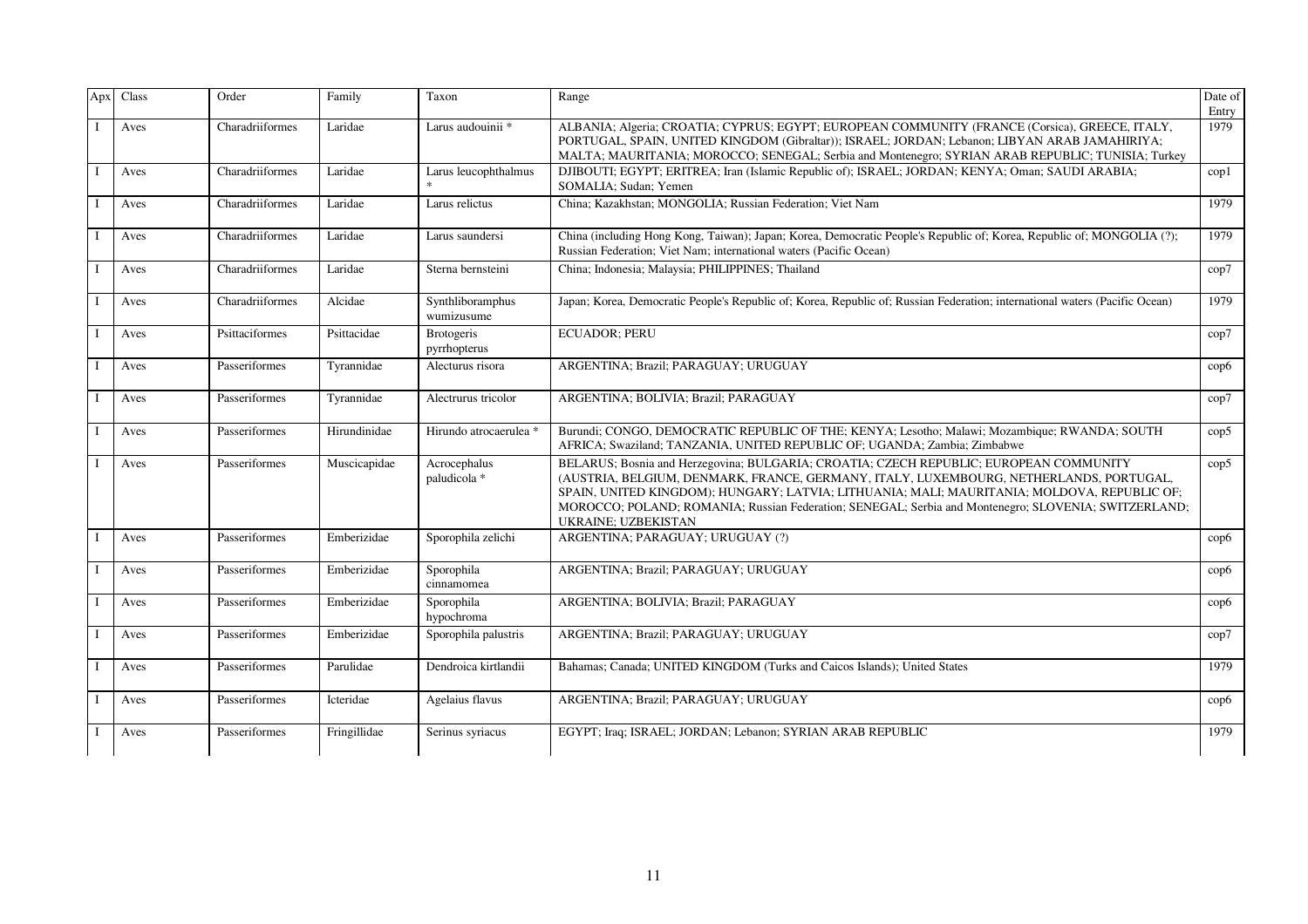| Apx | Class    | Order       | Family      | Taxon             | Range                                                                                                                                                                                                                                                                                                                                                                                                                                                                                                                                                                                                                                                                                                                                                                                                                                                                                                                                                                                                                                                                                                                                                                                                                                                                                                                                                                                                                                                                                                                                                                                                                                                                                                                                                                                                                                                                                                                                                                                                                                                                                                                                                                                                                                                                                                                                                                                                                    | Date of<br>Entry |
|-----|----------|-------------|-------------|-------------------|--------------------------------------------------------------------------------------------------------------------------------------------------------------------------------------------------------------------------------------------------------------------------------------------------------------------------------------------------------------------------------------------------------------------------------------------------------------------------------------------------------------------------------------------------------------------------------------------------------------------------------------------------------------------------------------------------------------------------------------------------------------------------------------------------------------------------------------------------------------------------------------------------------------------------------------------------------------------------------------------------------------------------------------------------------------------------------------------------------------------------------------------------------------------------------------------------------------------------------------------------------------------------------------------------------------------------------------------------------------------------------------------------------------------------------------------------------------------------------------------------------------------------------------------------------------------------------------------------------------------------------------------------------------------------------------------------------------------------------------------------------------------------------------------------------------------------------------------------------------------------------------------------------------------------------------------------------------------------------------------------------------------------------------------------------------------------------------------------------------------------------------------------------------------------------------------------------------------------------------------------------------------------------------------------------------------------------------------------------------------------------------------------------------------------|------------------|
|     | Reptilia | Testudinata | Cheloniidae | Chelonia mydas *  | Algeria; Angola; Antigua and Barbuda; AUSTRALIA; Bahamas; Bahrain; Bangladesh; Barbados; Belize; BENIN (?); Brazil;<br>Brunei Darussalam; Cambodia; CAMEROON; Canada; Cape Verde (?); CHILE (including Easter Island); China (including<br>Taiwan); Colombia; Comoros; CONGO (?); CONGO, DEMOCRATIC REPUBLIC OF THE (?); Cook Islands; Costa Rica;<br>Cuba; CYPRUS; DJIBOUTI; Dominica; Dominican Republic; ECUADOR (including Galapagos Islands); EGYPT; El Salvador;<br>Equatorial Guinea; ERITREA; Fiji; France* (including French Guiana, French Polynesia, Guadeloupe, Martinique, New<br>Caledonia, Réunion, Society Islands, Tuamotu Islands, Wallis and Futuna Islands (?)); Gabon (?); GAMBIA (?); GHANA;<br>GREECE; Grenada; Guatemala; GUINEA; GUINEA-BISSAU; Guyana; Haiti; Honduras; INDIA (including Andaman Islands,<br>Laccadive Islands, Nicobar Islands); Indonesia; Iran (Islamic Republic of); Iraq; ISRAEL; ITALY; Jamaica; Japan; KENYA;<br>Kiribati; Kuwait; Lebanon; LIBERIA; LIBYAN ARAB JAMAHIRIYA; Madagascar; Malaysia; Maldives; MALTA; Marshall<br>Islands; MAURITANIA; MAURITIUS (including Rodrigues); Mexico; Micronesia (Federated States of); MOROCCO (?);<br>Mozambique; Myanmar; Namibia; Nauru (?); NETHERLANDS (Aruba, Bonaire, Curaçao, Saba, Sint Eustatius, Sint Maarten);<br>NEW ZEALAND (Tokelau); Nicaragua; NIGERIA (?); Niue (?); Oman; PAKISTAN; Palau; PANAMA; Papua New Guinea;<br>PERU; PHILIPPINES; PORTUGAL (?); Qatar; Saint Kitts and Nevis; Saint Lucia; Saint Vincent and the Grenadines; Samoa;<br>SAO TOME AND PRINCIPE; SAUDI ARABIA; SENEGAL; SEYCHELLES; Sierra Leone; Singapore; SLOVENIA; Solomon<br>Islands; SOMALIA; SOUTH AFRICA; SPAIN; SRI LANKA; Sudan; Suriname; SYRIAN ARAB REPUBLIC; TANZANIA,<br>UNITED REPUBLIC OF; Thailand; TOGO (?); Tonga; Trinidad and Tobago; TUNISIA; Turkey; Tuvalu; United Arab<br>Emirates; United Kingdom (Anguilla); UNITED KINGDOM (Ascension Island, Bermuda, British Indian Ocean Territory,<br>British Virgin Islands, Cayman Islands, Cyprus, Montserrat, Pitcairn (?), Turks and Caicos Islands); United States (including<br>American Samoa, Caroline Islands, Guam, Hawaiian Islands, Northern Mariana Islands, Puerto Rico, United States Virgin<br>Islands); URUGUAY; Vanuatu; Venezuela; Viet Nam (?); Yemen; international waters (Mediterranean Sea, Atlantic Ocean,<br>Indian Ocean, Pacific Ocean) | $\text{cop}1$    |
|     | Reptilia | Testudinata | Cheloniidae | Caretta caretta * | ALBANIA; Algeria; ARGENTINA; Angola; Antigua and Barbuda; AUSTRALIA; Bahamas; Bahrain; Bangladesh; Barbados;<br>Belize; BENIN; Brazil; Brunei Darussalam; Canada; Cambodia; CAMEROON; Cape Verde; CHILE; China; Colombia;<br>CONGO; CONGO, DEMOCRATIC REPUBLIC OF THE; Costa Rica; Comores; COTE D'IVOIRE; CROATIA; Cuba;<br>CYPRUS; DJIBOUTI; Dominica; Dominican Republic; ECUADOR; EGYPT; El Salvador; Equatorial Guinea; ERITREA; Fiji;<br>FRANCE (including Corsica, French Guiana, New Caledonia, Réunion); GAMBIA; Gabon; GHANA; GREECE; Guatemala;<br>GUINEA; GUINEA-BISSAU; Guyana; Haiti; Honduras; INDIA; Indonesia; Iran (Islamic Republic of); Iraq; ISRAEL; ITALY;<br>Jamaica; Japan; KENYA; Korea Democratic People's Republic of; Korea, Republic of; Kuwait; Lebanon; LIBERIA; LIBYAN<br>ARAB JAMAHIRIYA; Madagascar; Malaysia; Maldives; MALTA; MAURITANIA; MAURITIUS; Mexico; MONACO;<br>MOROCCO; Mozambique; Myanmar; Namibia; NETHERLANDS (Aruba, Saba, Sint Eustatius, Sint Maarten); NEW<br>ZEALAND; Nicaragua; NIGERIA; Oman; PAKISTAN; PANAMA; Papua New Guinea; PERU; PHILIPPINES; PORTUGAL;<br>Qatar; Saint Kitts and Nevis; Saint Lucia; Saint Vincent and the Grenadines; Samoa; SAUDI ARABIA; SENEGAL; Serbia and<br>Montenegro; SEYCHELLES; Sierra Leone; SLOVENIA; Solomon Islands; SOMALIA; SOUTH AFRICA (Natal); SPAIN; SRI<br>LANKA; Sudan; Suriname; SYRIAN ARAB REPUBLIC; TANZANIA, UNITED REPUBLIC OF; Thailand; Tonga; TOGO;<br>Trinidad and Tobago; TUNISIA; Turkey; Tuvalu; United Arab Emirates; United Kingdom (Anguilla); UNITED KINGDOM<br>(Cyprus); United States (including Puerto Rico); URUGUAY; Vanuatu, Venezuela; Viet Nam; Yemen; international waters<br>(Mediterranean Sea, Atlantic Ocean, Indian Ocean, Pacific Ocean)                                                                                                                                                                                                                                                                                                                                                                                                                                                                                                                                                                                                                                          | $\text{cop}1$    |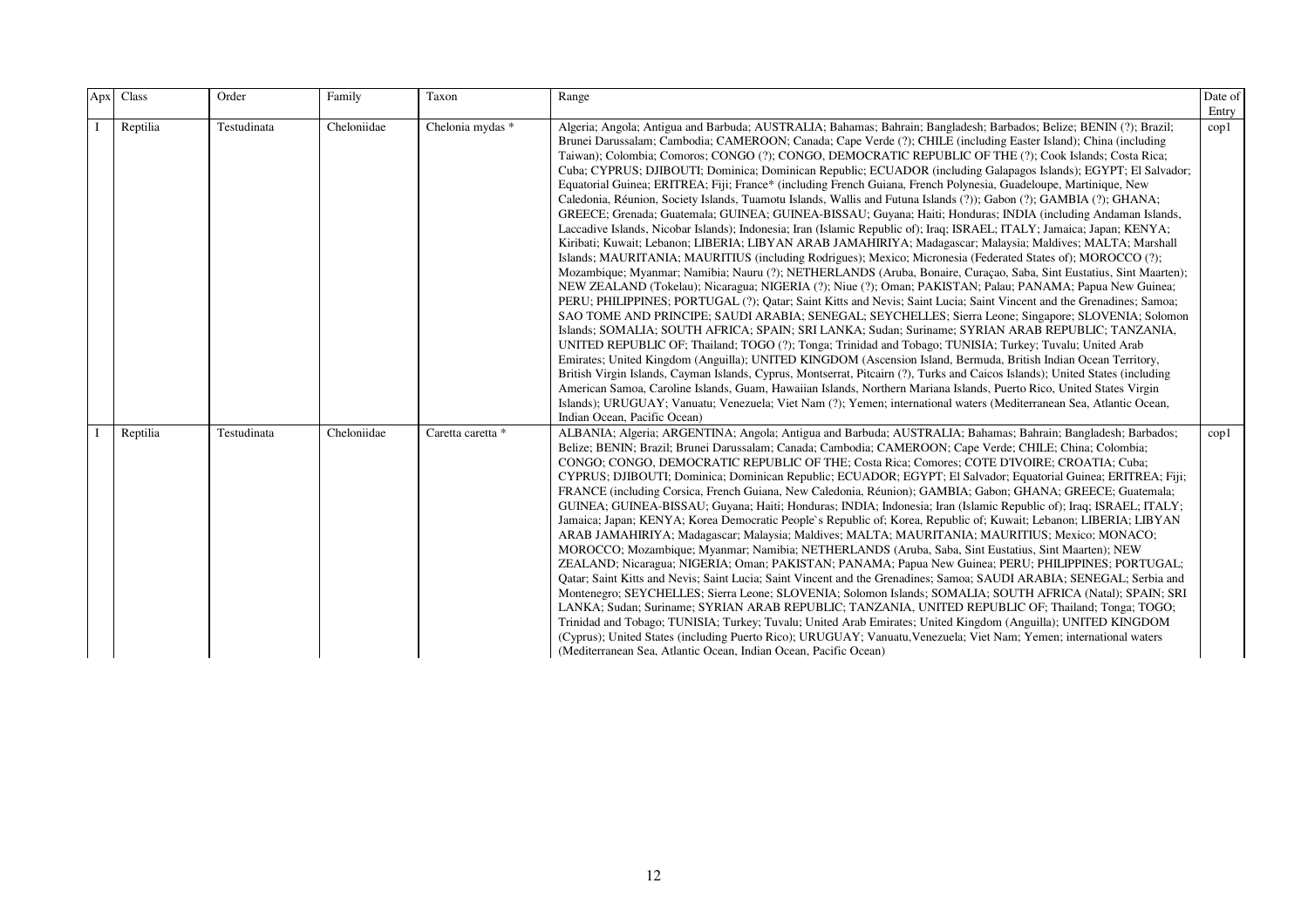| Apx | Class    | Order       | Family      | Taxon                  | Range                                                                                                                                                                                                                                                                                                                                                                                                                                                                                                                                                                                                                                                                                                                                                                                                                                                                                                                                                                                                                                                                                                                                                                                                                                                                                                                                                                                                                                                                                                                                                                                                                                                                                                                                                                                                                                                                                                                                                                                                                                                                                                                                                                                                                                                           | Date of<br>Entry |
|-----|----------|-------------|-------------|------------------------|-----------------------------------------------------------------------------------------------------------------------------------------------------------------------------------------------------------------------------------------------------------------------------------------------------------------------------------------------------------------------------------------------------------------------------------------------------------------------------------------------------------------------------------------------------------------------------------------------------------------------------------------------------------------------------------------------------------------------------------------------------------------------------------------------------------------------------------------------------------------------------------------------------------------------------------------------------------------------------------------------------------------------------------------------------------------------------------------------------------------------------------------------------------------------------------------------------------------------------------------------------------------------------------------------------------------------------------------------------------------------------------------------------------------------------------------------------------------------------------------------------------------------------------------------------------------------------------------------------------------------------------------------------------------------------------------------------------------------------------------------------------------------------------------------------------------------------------------------------------------------------------------------------------------------------------------------------------------------------------------------------------------------------------------------------------------------------------------------------------------------------------------------------------------------------------------------------------------------------------------------------------------|------------------|
|     | Reptilia | Testudinata | Cheloniidae | Eretmochelys imbricata | Algeria; Angola; Antigua and Barbuda; AUSTRALIA; Bahamas; Bahrain (?); Bangladesh; Barbados; Belize; BENIN (?); Brazil;<br>Brunei Darussalam; Cambodia; CAMEROON; Cape Verde; CHILE (Easter Island); China (including Taiwan); Colombia;<br>Comoros; CONGO (?); CONGO, DEMOCRATIC REPUBLIC OF THE; Cook Islands; Costa Rica; COTE D'IVOIRE; Cuba;<br>DJIBOUTI; Dominica; Dominican Republic; ECUADOR (including Galapagos Islands); EGYPT; El Salvador; Equatorial<br>Guinea; ERITREA; Fiji; FRANCE (including French Guiana, French Polynesia, Guadeloupe, Martinique, New Caledonia,<br>Réunion, Society Islands, Tuamotu Islands, Wallis and Futuna Islands (?)); GAMBIA; Gabon (?); GHANA; Grenada;<br>Guatemala; GUINEA; GUINEA-BISSAU; Guyana; Haiti; Honduras; INDIA (including Andaman Islands, Laccadive Islands,<br>Nicobar Islands); Indonesia; Iran (Islamic Republic of); Iraq; ISRAEL; Jamaica; Japan; KENYA; Kiribati; Korea, Democratic<br>People's Republic of; Korea Republic of; Kuwait; LIBERIA; Madagascar; Malaysia; Maldives; Marshall Islands (?);<br>MAURITANIA; MAURITIUS (?); Mexico; Micronesia (Federated States of); MOROCCO; Mozambique; Myanmar; Namibia<br>(?); Nauru; NETHERLANDS (Aruba, Bonaire, Curaçao, Saba, Sint Eustatius, Sint Maarten); NEW ZEALAND (Tokelau);<br>Nicaragua; NIGERIA; Oman; PAKISTAN; Palau; PANAMA; Papua New Guinea; PERU; PHILIPPINES; PORTUGAL; Qatar;<br>Saint Kitts and Nevis; Saint Lucia; Saint Vincent and the Grenadines; Samoa; SAO TOME AND PRINCIPE; SAUDI ARABIA;<br>SENEGAL; SEYCHELLES; Sierra Leone; Singapore; Solomon Islands; SOMALIA (?); SOUTH AFRICA; SPAIN; SRI<br>LANKA; Sudan; Suriname; TANZANIA, UNITED REPUBLIC OF; Thailand; TOGO (?); Tonga; Trinidad and Tobago; Tuvalu<br>(?); United Arab Emirates (?); United Kingdom (Anguilla); UNITED KINGDOM (Ascension Island, Bermuda, British Indian<br>Ocean Territory, British Virgin Islands, Cayman Islands, Montserrat, Pitcairn (?), Turks and Caicos Islands); United States<br>(including American Samoa, Guam, Hawaiian Islands, Northern Mariana Islands, Puerto Rico, United States Virgin Islands);<br>Vanuatu; Venezuela; Viet Nam; Yemen; international waters (Atlantic Ocean, Indian Ocean, Pacific Ocean) | $\text{cop}1$    |
|     | Reptilia | Testudinata | Cheloniidae | Lepidochelys kempii *  | Algeria; Canada; Cuba; FRANCE; ITALY; Mexico; MOROCCO; PORTUGAL; SPAIN; United Kingdom (Anguilla); UNITED<br>KINGDOM (including Bermuda, British Virgin Islands, Cayman Islands, Montserrat, Turks and Caicos Islands); United States;<br>international waters (Gulf of Mexico, Atlantic Ocean)                                                                                                                                                                                                                                                                                                                                                                                                                                                                                                                                                                                                                                                                                                                                                                                                                                                                                                                                                                                                                                                                                                                                                                                                                                                                                                                                                                                                                                                                                                                                                                                                                                                                                                                                                                                                                                                                                                                                                                 | 1979             |
|     | Reptilia | Testudinata | Cheloniidae | Lepidochelys olivacea  | Angola; Antigua and Barbuda; AUSTRALIA; Bahrain; Bangladesh; Barbados; BENIN; Brazil; Brunei Darussalam; Cambodia;<br>CAMEROON; Canada; Cape Verde; CHILE; China; Colombia; Comores; CONGO; CONGO, DEMOCRATIC REPUBLIC OF<br>THE; Costa Rica; COTE D'IVOIRE; Cuba; DJIBOUTI; Dominica; Dominican Republic; ECUADOR; EGYPT; El Salvador;<br>ERITREA; Equatorial Guinea; FRANCE (French Guiana, New Caledonia); Gabon; GAMBIA; GHANA; Grenada; Guatemala;<br>GUINEA; GUINEA-BISSAU; Guyana; Haiti; Honduras; INDIA (including Andaman Islands, Laccadive Islands, Nicobar<br>Islands); Indonesia; Iran (Islamic Republic of); Iraq; ISRAEL; Jamaica; Japan; KENYA; Korea, Democratic People's Republic<br>of; Korea, Republic of; Kuwait; LIBERIA; Madagascar; Malaysia; Maldives; MAURITANIA; Mexico; Mozambique; Myanmar;<br>NEW ZEALAND; Nicaragua; NIGERIA; Oman; PAKISTAN; PANAMA; Papua New Guinea; PERU; PHILIPPINES; Qatar;<br>Saint Kitts and Nevis; Saint Lucia; Saint Vincent and the Grenadines; SAO TOME AND PRINCIPE; SAUDI ARABIA;<br>SENEGAL; SEYCHELLES; Singapore; Sierra Leone; Solomon Islands; SOMALIA; SOUTH AFRICA; SRI LANKA; Sudan;<br>Suriname; TANZANIA, UNITED REPUBLIC OF; Thailand; TOGO; Trinidad and Tobago; United Arab Emirates; United<br>States (Hawaiian Islands, Puerto Rico, United States Virgin Islands); Venezuela; Viet Nam; Yemen; international waters<br>(Atlantic Ocean, Indian Ocean, Pacific Ocean)                                                                                                                                                                                                                                                                                                                                                                                                                                                                                                                                                                                                                                                                                                                                                                                                              | $\text{cop}1$    |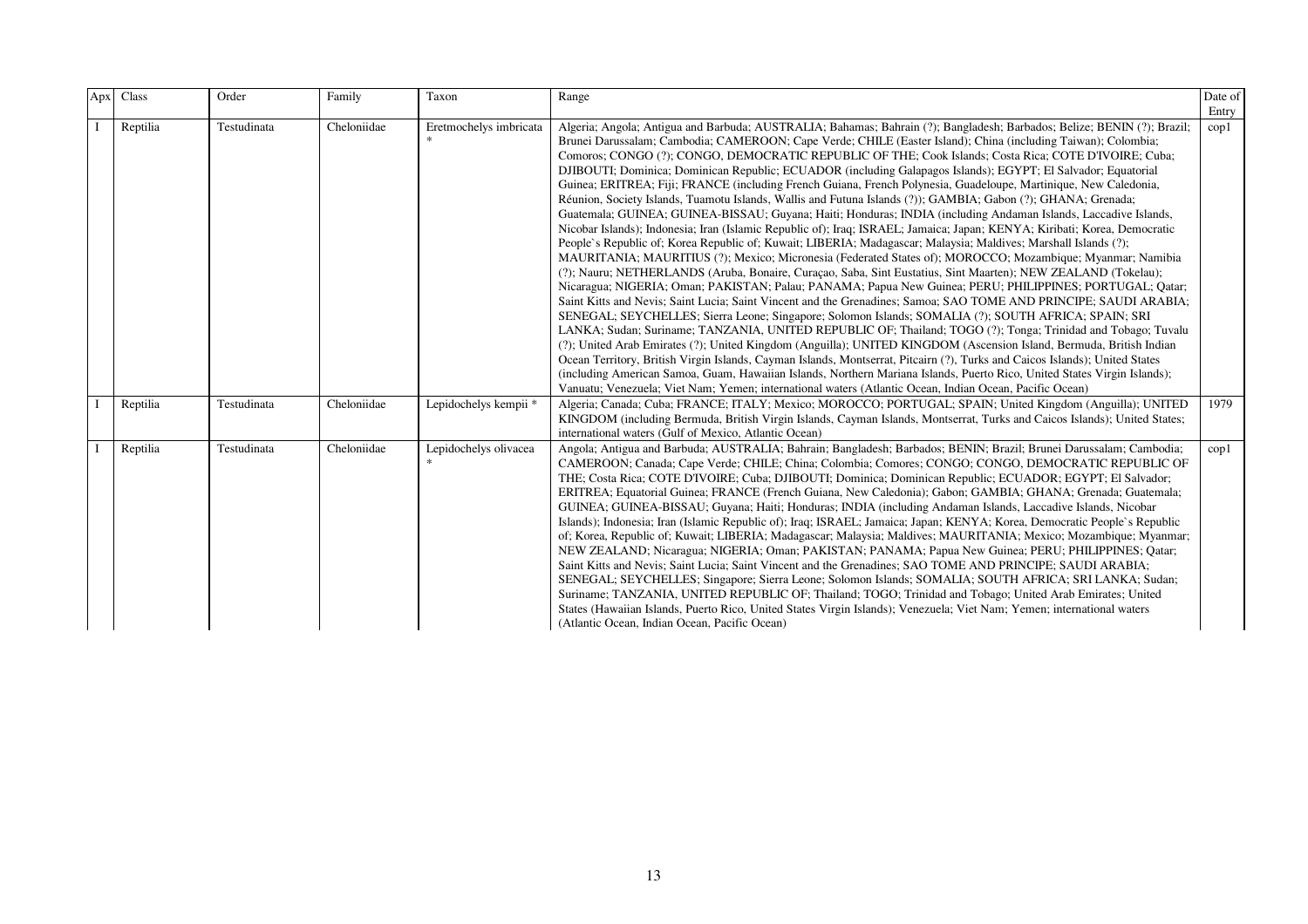| Apx          | Class                                  | Order        | Family        | Taxon                                                      | Range                                                                                                                                                                                                                                                                                                                                                                                                                                                                                                                                                                                                                                                                                                                                                                                                                                                                                                                                                                                                                                                                                                                                                                                                                                                                                                                                                                                                                                                                                                                                                                                                                                                                                                                                                                                                                                                                                                                                                                                                         | Date of<br>Entry |
|--------------|----------------------------------------|--------------|---------------|------------------------------------------------------------|---------------------------------------------------------------------------------------------------------------------------------------------------------------------------------------------------------------------------------------------------------------------------------------------------------------------------------------------------------------------------------------------------------------------------------------------------------------------------------------------------------------------------------------------------------------------------------------------------------------------------------------------------------------------------------------------------------------------------------------------------------------------------------------------------------------------------------------------------------------------------------------------------------------------------------------------------------------------------------------------------------------------------------------------------------------------------------------------------------------------------------------------------------------------------------------------------------------------------------------------------------------------------------------------------------------------------------------------------------------------------------------------------------------------------------------------------------------------------------------------------------------------------------------------------------------------------------------------------------------------------------------------------------------------------------------------------------------------------------------------------------------------------------------------------------------------------------------------------------------------------------------------------------------------------------------------------------------------------------------------------------------|------------------|
|              | Reptilia                               | Testudinata  | Dermochelidae | Dermochelys coriacea                                       | ALBANIA; Algeria; Angola; Antigua and Barbuda; ARGENTINA; AUSTRALIA; Bahamas; Bahrain; Bangladesh; Barbados;<br>Belize; BENIN; Brazil; Brunei Darussalam; Cambodia; Canada; CAMEROON; CHILE; China; Colombia; Comores; CONGO;<br>CONGO, DEMOCRATIC REPUBLIC OF THE; Costa Rica; COTE D'IVOIRE; CROATIA; Cuba; CYPRUS; DJIBOUTI;<br>Dominica; Dominican Republic; ECUADOR; EGYPT; El Salvador; ERITREA; Equatorial Guinea; Fiji; FRANCE (including<br>Corsica, French Guiana, Guadeloupe); Gabon; GAMBIA; GHANA; GREECE; Grenada; Guatemala; GUINEA; GUINEA-<br>BISSAU; Guyana; Haiti; Honduras; Iceland; INDIA (including Andaman Islands, Laccadive Islands, Nicobar Islands);<br>Indonesia; Iran (Islamic Republic of); Iraq; IRELAND; ISRAEL; ITALY; Jamaica; Japan; KENYA; Kiribati; Korea, Democratic<br>People's Republic of; Korea, Republic of; Kuwait; Lebanon; LIBERIA; LIBYAN ARAB JAMAHIRIYA; Madagascar;<br>Malaysia; Maldives; MALTA; Marshall Islands; MAURITANIA; MAURITIUS; Mexico; Micronesia (Federated States of);<br>MONACO; MOROCCO (?); Mozambique; Myanmar; Namibia; Nauru; NETHERLANDS (Aruba); NEW ZEALAND;<br>Nicaragua; NIGERIA; NORWAY; Oman; PAKISTAN; Palau; PANAMA; Papua New Guinea; PERU (?); PHILIPPINES;<br>PORTUGAL; Russian Federation; Qatar; Saint Kitts and Nevis; Saint Lucia; Saint Vincent and the Grenadines; Samoa; SAO<br>TOME AND PRINCIPE; SAUDI ARABIA; SENEGAL; Serbia and Montenegro; SEYCHELLES; Sierra Leone; SLOVENIA;<br>Solomon Islands; SOMALIA; SOUTH AFRICA; SPAIN; SRI LANKA; Sudan; Suriname; SYRIAN ARAB REPUBLIC;<br>TANZANIA, UNITED REPUBLIC OF; Thailand; TOGO; Tonga; Trinidad and Tobago; TUNISIA; Turkey; Tuvalu; United<br>Arab Emirates; UNITED KINGDOM (including British Virgin Islands); United States (including Alaska, Hawaiian Islands,<br>Puerto Rico, United States (Virgin Islands); URUGUAY; Vanuatu; Venezuela; Viet Nam; Yemen; international waters<br>(Mediterranean Sea, Atlantic Ocean, Indian Ocean, Pacific Ocean) | 1979             |
| $\bf{I}$     | Reptilia                               | Testudinata  | Pelomedusidae | Podocnemis expansa *<br>(only Upper Amazon<br>populations) | BOLIVIA; Brazil; Colombia; ECUADOR; Guyana; PERU                                                                                                                                                                                                                                                                                                                                                                                                                                                                                                                                                                                                                                                                                                                                                                                                                                                                                                                                                                                                                                                                                                                                                                                                                                                                                                                                                                                                                                                                                                                                                                                                                                                                                                                                                                                                                                                                                                                                                              | 1979             |
|              | Reptilia                               | Crocodylia   | Gavialidae    | Gavialis gangeticus                                        | Bangladesh; Bhutan (?); INDIA; Myanmar; Nepal; PAKISTAN                                                                                                                                                                                                                                                                                                                                                                                                                                                                                                                                                                                                                                                                                                                                                                                                                                                                                                                                                                                                                                                                                                                                                                                                                                                                                                                                                                                                                                                                                                                                                                                                                                                                                                                                                                                                                                                                                                                                                       | 1979             |
|              | Pisces<br>(Elasmobranchi<br>$\ddot{i}$ | Lamniformes  | Lamnidae      | Carcharodon carcharias                                     | ARGENTINA; AUSTRALIA; Bahamas; Brazil; Canada; CHILE; China; CONGO; Cuba; FRANCE; GHANA; Indonesia;<br>Japan; KENYA; Korea, Democratic People's Republic of; Korea, Republic of; LIBERIA; Marshall Islands; NEW ZEALAND;<br>PANAMA; PHILIPPINES; PORTUGAL; Russian Federation; SENEGAL; SEYCHELLES; SOUTH AFRICA; SPAIN; United<br>States; international waters                                                                                                                                                                                                                                                                                                                                                                                                                                                                                                                                                                                                                                                                                                                                                                                                                                                                                                                                                                                                                                                                                                                                                                                                                                                                                                                                                                                                                                                                                                                                                                                                                                               | cop7             |
|              | Pisces                                 | Siluriformes | Schilbeidae   | Pangasianodon gigas                                        | Cambodia; Lao People's Democratic Republic; Thailand; Viet Nam                                                                                                                                                                                                                                                                                                                                                                                                                                                                                                                                                                                                                                                                                                                                                                                                                                                                                                                                                                                                                                                                                                                                                                                                                                                                                                                                                                                                                                                                                                                                                                                                                                                                                                                                                                                                                                                                                                                                                | 1979             |
| Π            | Mammalia                               | Chiroptera   | Molossidae    | Tadarida teniotis                                          | ALBANIA; Armenia; Bosnia and Herzegovina; BULGARIA; CROATIA; FRANCE; GREECE; ITALY; PORTUGAL;<br>ROMANIA; Serbia and Montenegro; SPAIN; Turkey; UZBEKISTAN                                                                                                                                                                                                                                                                                                                                                                                                                                                                                                                                                                                                                                                                                                                                                                                                                                                                                                                                                                                                                                                                                                                                                                                                                                                                                                                                                                                                                                                                                                                                                                                                                                                                                                                                                                                                                                                    | $\rm cop 4$      |
| Π            | Mammalia                               | Cetacea      | Physeteridae  | Physeter<br>macrocephalus *                                | ARGENTINA; AUSTRALIA; BELGIUM; Brazil; Canada; CHILE; China; Colombia; Costa Rica; DENMARK (including<br>Greenland); ERITREA; FRANCE (French Polynesia); INDIA; Indonesia; IRELAND; Japan; KENYA; Korea, Democratic<br>People's Republic of; Korea, Republic of; LIBERIA; Mexico; Mozambique; Myanmar; NETHERLANDS; NEW ZEALAND;<br>NORWAY; PANAMA; PORTUGAL; SOUTH AFRICA; SPAIN; SRI LANKA; Suriname; TANZANIA, UNITED REPUBLIC<br>OF; Thailand; UNITED KINGDOM (including Falkland Islands (Malvinas), St. Helena); United States; URUGUAY;<br>Venezuela; international waters                                                                                                                                                                                                                                                                                                                                                                                                                                                                                                                                                                                                                                                                                                                                                                                                                                                                                                                                                                                                                                                                                                                                                                                                                                                                                                                                                                                                                             | cop7             |
| П            | Mammalia                               | Cetacea      | Platanistidae | Platanista gangetica<br>gangetica *                        | Bangladesh; Bhutan (?); INDIA; Nepal; PAKISTAN                                                                                                                                                                                                                                                                                                                                                                                                                                                                                                                                                                                                                                                                                                                                                                                                                                                                                                                                                                                                                                                                                                                                                                                                                                                                                                                                                                                                                                                                                                                                                                                                                                                                                                                                                                                                                                                                                                                                                                | $\rm cop3$       |
| $\mathbf{I}$ | Mammalia                               | Cetacea      | Pontoporiidae | Pontoporia blainvillei *                                   | ARGENTINA; Brazil; URUGUAY; international waters (Southwest Atlantic Ocean)                                                                                                                                                                                                                                                                                                                                                                                                                                                                                                                                                                                                                                                                                                                                                                                                                                                                                                                                                                                                                                                                                                                                                                                                                                                                                                                                                                                                                                                                                                                                                                                                                                                                                                                                                                                                                                                                                                                                   | cop3             |
| $\mathbf{I}$ | Mammalia                               | Cetacea      | Iniidae       | Inia geoffrensis                                           | BOLIVIA; Brazil; Colombia; ECUADOR; PERU; Venezuela                                                                                                                                                                                                                                                                                                                                                                                                                                                                                                                                                                                                                                                                                                                                                                                                                                                                                                                                                                                                                                                                                                                                                                                                                                                                                                                                                                                                                                                                                                                                                                                                                                                                                                                                                                                                                                                                                                                                                           | cop3             |
| П            | Mammalia                               | Cetacea      | Monodontidae  | Delphinapterus leucas                                      | Canada; Denmark (Greenland); FRANCE (St. Pierre-et-Miquelon); Iceland; IRELAND; Japan; NORWAY (including Svalbard);<br>Russian Federation; United States (including Alaska); international waters (Arctic Ocean, Northern Atlantic Ocean, Northern<br>Pacific Ocean)                                                                                                                                                                                                                                                                                                                                                                                                                                                                                                                                                                                                                                                                                                                                                                                                                                                                                                                                                                                                                                                                                                                                                                                                                                                                                                                                                                                                                                                                                                                                                                                                                                                                                                                                          | 1979             |
| П            | Mammalia                               | Cetacea      | Monodontidae  | Monodon monoceros                                          | Canada; DENMARK (Greenland); Iceland; Norway* (Svalbard); Russian Federation; United States (Alaska); international<br>waters                                                                                                                                                                                                                                                                                                                                                                                                                                                                                                                                                                                                                                                                                                                                                                                                                                                                                                                                                                                                                                                                                                                                                                                                                                                                                                                                                                                                                                                                                                                                                                                                                                                                                                                                                                                                                                                                                 | $\rm cop3$       |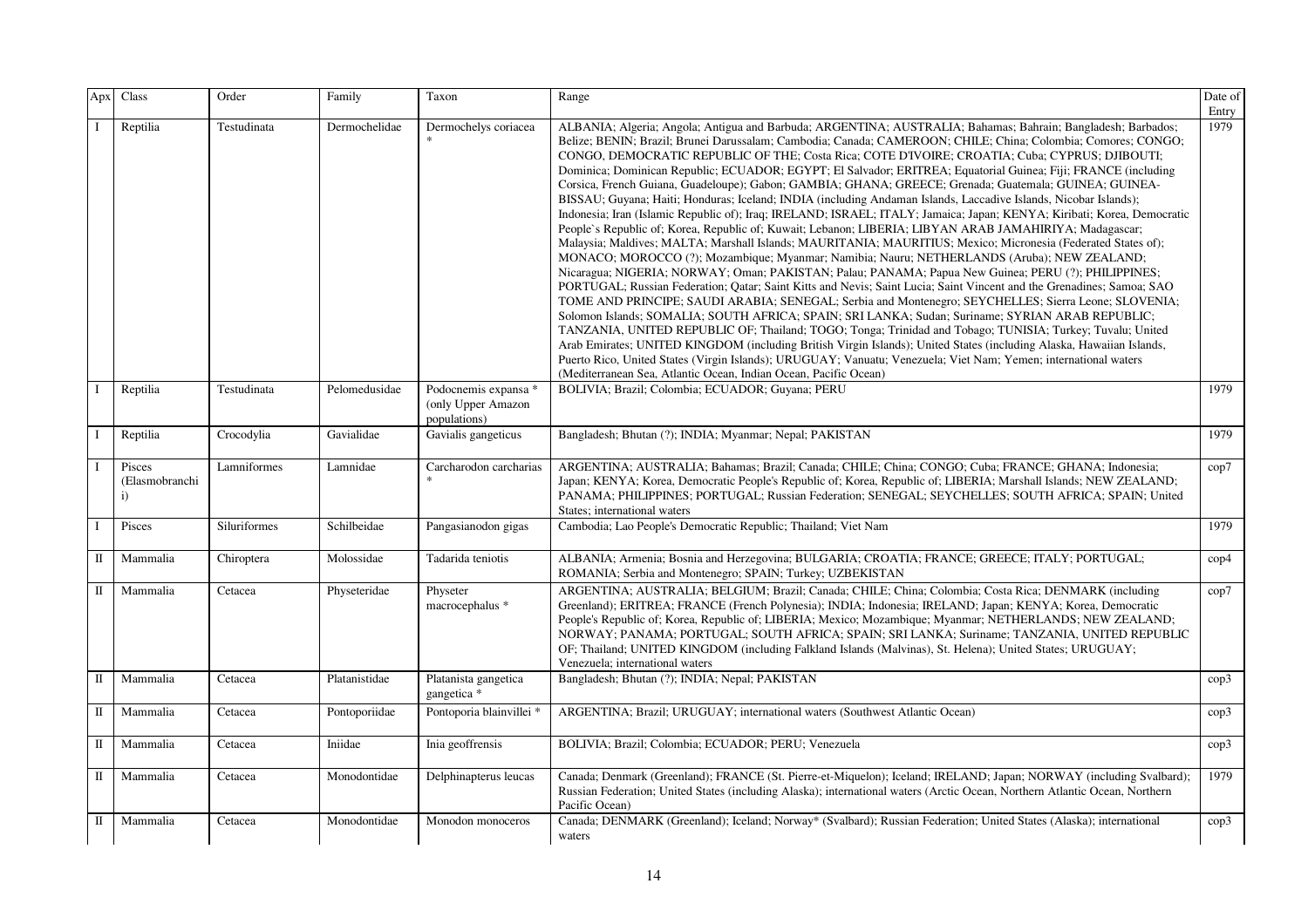| Apx         | Class    | Order   | Family      | Taxon                                                                       | Range                                                                                                                                                                                                                                                                                                                                                                                                                                                                                                        | Date of<br>Entry |
|-------------|----------|---------|-------------|-----------------------------------------------------------------------------|--------------------------------------------------------------------------------------------------------------------------------------------------------------------------------------------------------------------------------------------------------------------------------------------------------------------------------------------------------------------------------------------------------------------------------------------------------------------------------------------------------------|------------------|
| $\rm II$    | Mammalia | Cetacea | Phocoenidae | Phocoena phocoena<br>(North and Baltic Sea<br>populations)                  | BELGIUM; DENMARK; Estonia; FINLAND; FRANCE; GERMANY; LATVIA; LITHUANIA; NETHERLANDS;<br>NORWAY; POLAND; Russian Federation; SWEDEN; UNITED KINGDOM; international waters                                                                                                                                                                                                                                                                                                                                     | cop2             |
| П           | Mammalia | Cetacea | Phocoenidae | Phocoena phocoena<br>(western North Atlantic<br>population)                 | Canada; DENMARK (Greenland); FRANCE (St. Pierre-et-Miquelon); United States; international waters                                                                                                                                                                                                                                                                                                                                                                                                            | $\text{cop3}$    |
| П           | Mammalia | Cetacea | Phocoenidae | Phocoena phocoena<br>(Black Sea population)                                 | BULGARIA; GEORGIA; ROMANIA; Russian Federation; Turkey; UKRAINE; international waters                                                                                                                                                                                                                                                                                                                                                                                                                        | $\text{cop3}$    |
| П           | Mammalia | Cetacea | Phocoenidae | Phocoena spinipinnis                                                        | ARGENTINA; Brazil; CHILE; PERU; URUGUAY                                                                                                                                                                                                                                                                                                                                                                                                                                                                      | $\text{cop}5$    |
| П           | Mammalia | Cetacea | Phocoenidae | Phocoena dioptrica                                                          | ARGENTINA; AUSTRALIA (Heard Island, Macquarie Island); Brazil; CHILE; EUROPEAN COMMUNITY (FRANCE<br>(Kerguelen), UNITED KINGDOM (South Georgia, Falkland Islands (Malvinas))); NEW ZEALAND (Auckland Islands);<br>URUGUAY; international waters (southern hemisphere)                                                                                                                                                                                                                                        | $\text{cop}5$    |
| П           | Mammalia | Cetacea | Phocoenidae | Neophocaena<br>phocaenoides                                                 | Bahrain; Bangladesh; Brunei Darussalam; Cambodia; China (including Hong Kong, Taiwan); INDIA; Indonesia; Iran (Islamic<br>Republic of); Iraq; Japan; Korea, Democratic People's Republic of; Korea, Republic of; Kuwait; Malaysia; Maldives; Myanmar;<br>Oman; PAKISTAN; Qatar; SAUDI ARABIA; Singapore; SRI LANKA; Thailand; United Arab Emirates; Viet Nam;<br>international waters                                                                                                                        | $\text{cop3}$    |
| $\mathbf I$ | Mammalia | Cetacea | Phocoenidae | Phocoenoides dalli                                                          | Canada; China (Taiwan); Japan; Korea, Republic of; Korea, Democratic People's Republic of; Russian Federation; United States;<br>international waters                                                                                                                                                                                                                                                                                                                                                        | cop3             |
| $\rm II$    | Mammalia | Cetacea | Delphinidae | Sousa chinensis                                                             | AUSTRALIA; Bahrain; Bangladesh; Brunei Darussalam; Cambodia; China (including Hong Kong, Taiwan); Comores;<br>DJIBOUTI; EGYPT; ERITREA; INDIA; Indonesia; Iran (Islamic Republic of); Iraq; ISRAEL; KENYA; Kuwait; Madagascar;<br>Malaysia; Maldives; Mozambique; Myanmar; Oman; PAKISTAN; Papua New Guinea; PHILIPPINES; PORTUGAL; Oatar;<br>SAUDI ARABIA; SEYCHELLES; Singapore; SOMALIA; SOUTH AFRICA; SRI LANKA; Sudan; TANZANIA, UNITED<br>REPUBLIC OF; Thailand; United Arab Emirates; Viet Nam; Yemen | cop3             |
| П           | Mammalia | Cetacea | Delphinidae | Sousa teuszii                                                               | Angola; BENIN; CAMEROON; Cape Verde; CONGO; CONGO, DEMOCRATIC REPUBLIC OF THE; COTE D'IVOIRE;<br>Equatorial Guinea; Gabon; GAMBIA; GHANA; GUINEA; GUINEA-BISSAU; LIBERIA; MAURITANIA; MOROCCO;<br>NIGERIA; SAO TOME AND PRINCIPE; SENEGAL; Sierra Leone; SPAIN (Canary Islands); TOGO                                                                                                                                                                                                                        | $\text{cop3}$    |
| П           | Mammalia | Cetacea | Delphinidae | Sotalia fluviatilis                                                         | Belize; BOLIVIA; Brazil; Colombia; Costa Rica; ECUADOR; FRANCE (French Guiana); Guatemala; Guyana; Honduras;<br>Mexico; PANAMA; PERU; Suriname; Venezuela                                                                                                                                                                                                                                                                                                                                                    | $\text{cop3}$    |
| П           | Mammalia | Cetacea | Delphinidae | Lagenorhynchus<br>albirostris<br>(only North and Baltic<br>Sea populations) | BELGIUM; DENMARK; FRANCE; GERMANY; NETHERLANDS; Norway*; POLAND; SWEDEN; UNITED KINGDOM;<br>international waters                                                                                                                                                                                                                                                                                                                                                                                             | cop2             |
| П           | Mammalia | Cetacea | Delphinidae | Lagenorhynchus acutus<br>(only North and Baltic<br>Sea populations)         | BELGIUM; DENMARK; FRANCE; GERMANY; NETHERLANDS; Norway*; POLAND; SWEDEN; UNITED KINGDOM;<br>international waters                                                                                                                                                                                                                                                                                                                                                                                             | cop2             |
| П           | Mammalia | Cetacea | Delphinidae | Lagenorhynchus<br>obscurus                                                  | ARGENTINA; AUSTRALIA; CHILE; FRANCE (Kerguelen, Crozet Islands); NEW ZEALAND; PERU; SOUTH AFRICA;<br>UNITED KINGDOM (Falkland Islands (Malvinas)); URUGUAY; international waters (southern hemisphere)                                                                                                                                                                                                                                                                                                       | $\text{cop}5$    |
| $\rm II$    | Mammalia | Cetacea | Delphinidae | Lagenorhynchus<br>australis                                                 | ARGENTINA; CHILE; UNITED KINGDOM (Falkland Islands (Malvinas))                                                                                                                                                                                                                                                                                                                                                                                                                                               | cop3             |
| П           | Mammalia | Cetacea | Delphinidae | Grampus griseus<br>only North and Baltic<br>Sea populations                 | BELGIUM; DENMARK; FRANCE; GERMANY; NETHERLANDS; POLAND; SWEDEN; UNITED KINGDOM;<br>international waters                                                                                                                                                                                                                                                                                                                                                                                                      | cop2             |
| П           | Mammalia | Cetacea | Delphinidae | Tursiops aduncus<br>Arafura/Timor Sea<br>populations                        | AUSTRALIA; Indonesia; Papua New Guinea                                                                                                                                                                                                                                                                                                                                                                                                                                                                       | $\rm cop6$       |
| П           | Mammalia | Cetacea | Delphinidae | Tursiops truncatus<br>North and Baltic Sea<br>populations                   | BELGIUM; DENMARK; FINLAND; FRANCE; GERMANY; NETHERLANDS; NORWAY; POLAND; SWEDEN; UNITED<br>KINGDOM: international waters                                                                                                                                                                                                                                                                                                                                                                                     | cop2             |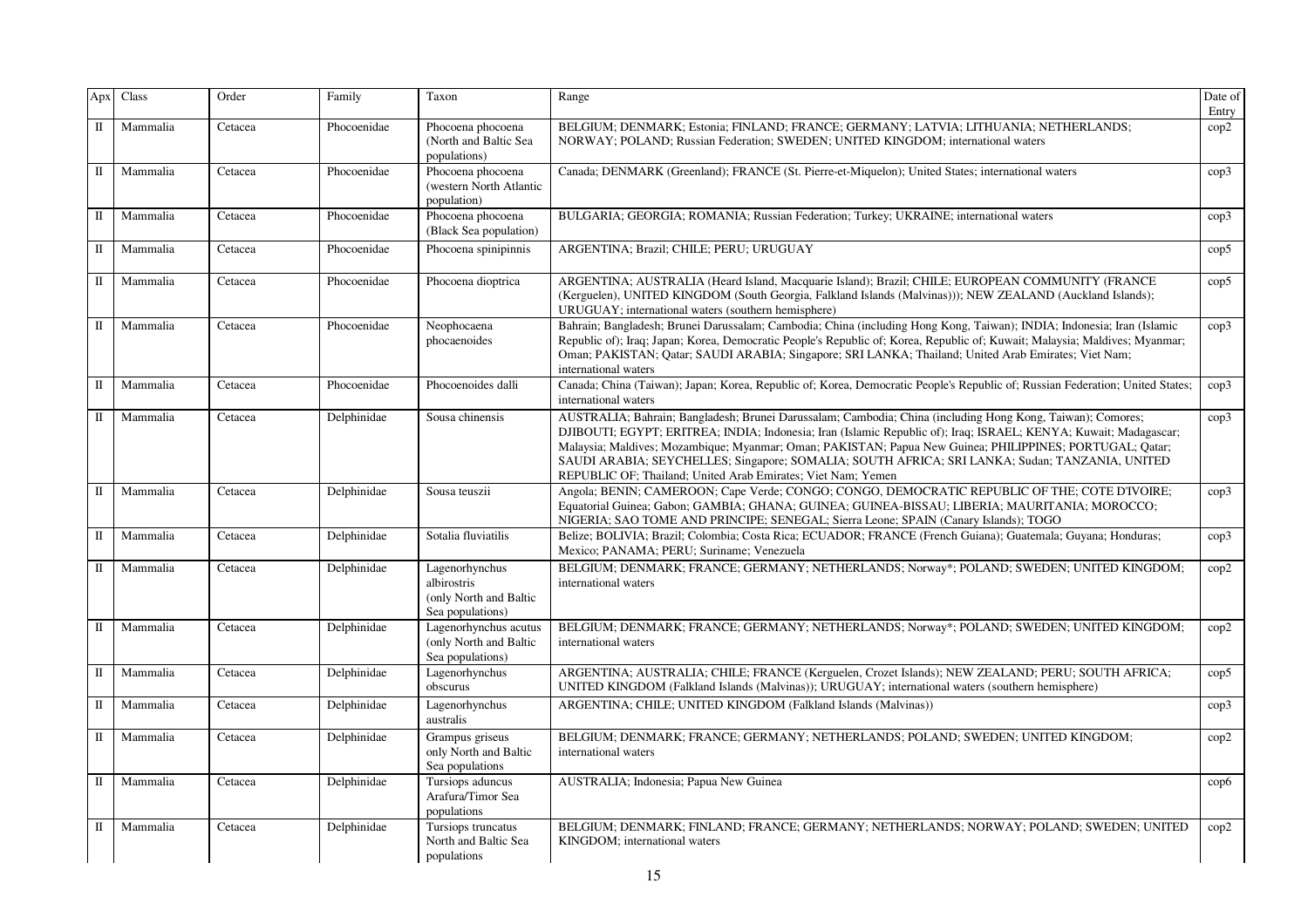| Apx          | Class    | Order   | Family      | Taxon                                                            | Range                                                                                                                                                                                | Date of<br>Entry |
|--------------|----------|---------|-------------|------------------------------------------------------------------|--------------------------------------------------------------------------------------------------------------------------------------------------------------------------------------|------------------|
| $\mathbb{I}$ | Mammalia | Cetacea | Delphinidae | Tursiops truncatus<br>western Mediterranean<br>population        | Algeria; FRANCE; ITALY; MALTA; MONACO; MOROCCO; SLOVENIA; SPAIN; TUNISIA; international waters                                                                                       | cop3             |
| П            | Mammalia | Cetacea | Delphinidae | Tursiops truncatus<br><b>Black Sea population</b>                | BULGARIA; GEORGIA; ROMANIA; Russian Federation; Turkey; UKRAINE; international waters                                                                                                | cop3             |
| П            | Mammalia | Cetacea | Delphinidae | Stenella attenuata<br>eastern tropical Pacific<br>population     | Colombia; Costa Rica; ECUADOR; El Salvador; FRANCE (Clipperton Island); Guatemala; Honduras; Mexico; Nicaragua;<br>PANAMA; PERU; United States; international waters                 | cop3             |
| П            | Mammalia | Cetacea | Delphinidae | Stenella attenuata<br>Southeast Asian<br>populations             | AUSTRALIA; Brunei Darussalam; Cambodia; China; Indonesia; Malaysia; Myanmar; PHILIPPINES; Singapore; Thailand; Viet<br>Nam; international waters                                     | $\rm cop6$       |
| П            | Mammalia | Cetacea | Delphinidae | Stenella longirostris<br>eastern tropical Pacific<br>populations | Colombia; Costa Rica; ECUADOR; El Salvador; FRANCE (Clipperton Island); Guatemala; Honduras; Mexico; Nicaragua;<br>PANAMA; PERU; international waters                                | cop3             |
| П            | Mammalia | Cetacea | Delphinidae | Stenella longirostris<br>Southeast Asian<br>populations          | AUSTRALIA; Brunei Darussalam; Cambodia; China; Indonesia; Malaysia; Myanmar; PHILIPPINES; Singapore; Thailand; Viet<br>Nam                                                           | $\rm cop6$       |
| П            | Mammalia | Cetacea | Delphinidae | Stenella coeruleoalba<br>eastern tropical Pacific<br>population  | Colombia; Costa Rica; ECUADOR; El Salvador; FRANCE (Clipperton Island); Guatemala; Honduras; Mexico; Nicaragua;<br>PANAMA; PERU; United States; international waters                 | cop3             |
| П            | Mammalia | Cetacea | Delphinidae | Stenella coeruleoalba<br>western Mediterranean<br>population     | Algeria; FRANCE; ITALY; MALTA; MONACO; MOROCCO; SPAIN; TUNISIA; international waters                                                                                                 | $\rm cop3$       |
| П            | Mammalia | Cetacea | Delphinidae | Delphinus delphis<br>North and Baltic Sea<br>populations         | BELGIUM; Estonia (?); DENMARK; FINLAND; FRANCE; GERMANY; LATVIA (?); LITHUANIA (?); NETHERLANDS;<br>NORWAY; POLAND; Russian Federation; SWEDEN; UNITED KINGDOM; international waters | cop2             |
| $\rm II$     | Mammalia | Cetacea | Delphinidae | Delphinus delphis<br>western Mediterranean<br>population         | Algeria; FRANCE; ITALY; MALTA; MONACO; MOROCCO; SLOVENIA; SPAIN; TUNISIA; international waters                                                                                       | $\rm cop3$       |
| $\mathbf{I}$ | Mammalia | Cetacea | Delphinidae | Delphinus delphis<br><b>Black Sea population</b>                 | BULGARIA; GEORGIA; ROMANIA; Russian Federation; Turkey; UKRAINE; international waters                                                                                                | cop3             |
| П            | Mammalia | Cetacea | Delphinidae | Delphinus delphis<br>eastern tropical Pacific<br>population      | Colombia; Costa Rica; ECUADOR; El Salvador; FRANCE (Clipperton Island); Guatemala; Honduras; Mexico; Nicaragua;<br>PANAMA; PERU; United States; Vanuatu; international waters        | cop3             |
| П            | Mammalia | Cetacea | Delphinidae | Lagenodelphis hosei<br>Southeast Asian<br>populations            | AUSTRALIA; China; Indonesia; Malaysia; Myanmar; PHILIPPINES; Thailand; Viet Nam                                                                                                      | $\rm cop6$       |
| П            | Mammalia | Cetacea | Delphinidae | Orcaella brevirostris                                            | AUSTRALIA; Bangladesh; Brunei Darussalam; Cambodia; INDIA; Indonesia; Malaysia; Myanmar; Papua New Guinea;<br>PHILIPPINES; Singapore; SRI LANKA; Thailand; Viet Nam                  | cop3             |
| П            | Mammalia | Cetacea | Delphinidae | Cephalorhynchus<br>commersonii<br>South American<br>population   | ARGENTINA; CHILE; UNITED KINGDOM (Falkland Islands (Malvinas))                                                                                                                       | cop3             |
| П            | Mammalia | Cetacea | Delphinidae | Cephalorhynchus<br>eutropia                                      | <b>ARGENTINA; CHILE</b>                                                                                                                                                              | $\rm cop5$       |
| $\mathbf I$  | Mammalia | Cetacea | Delphinidae | Cephalorhynchus<br>heavisidii                                    | Namibia; SOUTH AFRICA                                                                                                                                                                | $\text{cop3}$    |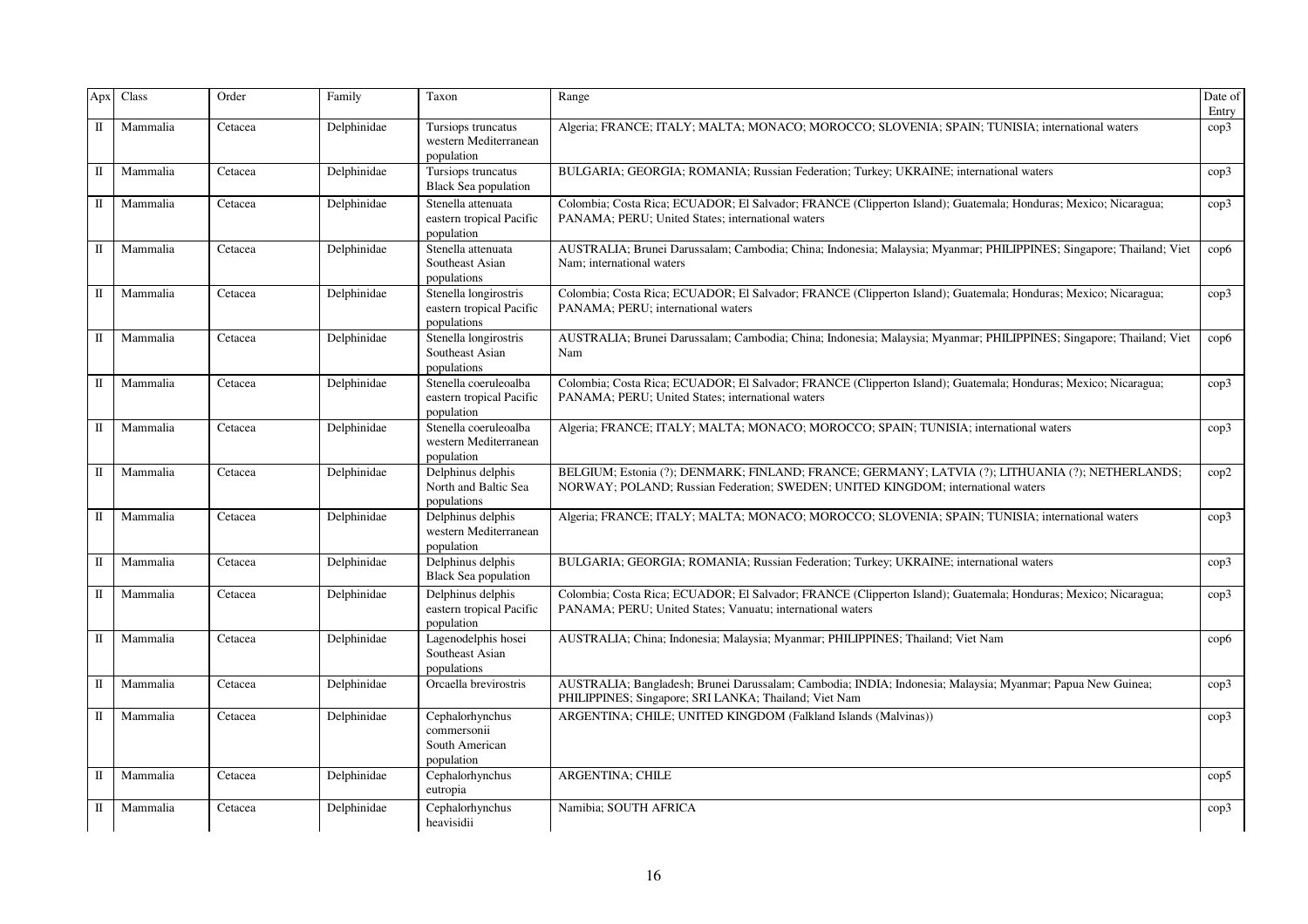| Apx          | Class    | Order     | Family          | Taxon                                                          | Range                                                                                                                                                                                                                                                                                                                                                                                                                                                                                                                                                                                                                                                                                    | Date of<br>Entry |
|--------------|----------|-----------|-----------------|----------------------------------------------------------------|------------------------------------------------------------------------------------------------------------------------------------------------------------------------------------------------------------------------------------------------------------------------------------------------------------------------------------------------------------------------------------------------------------------------------------------------------------------------------------------------------------------------------------------------------------------------------------------------------------------------------------------------------------------------------------------|------------------|
| $\mathbf I$  | Mammalia | Cetacea   | Delphinidae     | Orcinus orca<br>eastern North Atlantic<br>population           | BELGIUM; DENMARK (including Faeroe Islands); FRANCE; GERMANY; Iceland; IRELAND; NETHERLANDS; Norway*;<br>PORTUGAL; SPAIN; SWEDEN; UNITED KINGDOM; international waters                                                                                                                                                                                                                                                                                                                                                                                                                                                                                                                   | $\text{cop3}$    |
| $\rm II$     | Mammalia | Cetacea   | Delphinidae     | Orcinus orca<br>eastern North Pacific<br>population            | Canada; Japan; Russian Federation; United States; international waters                                                                                                                                                                                                                                                                                                                                                                                                                                                                                                                                                                                                                   | $\rm cop3$       |
| $\mathbf I$  | Mammalia | Cetacea   | Delphinidae     | Orcinus orca<br>All populations not<br>already listed          | ARGENTINA; AUSTRALIA; BELGIUM; Brazil; Canada; CHILE; China; Colombia; Costa Rica; Denmark (Greenland);<br>ERITREA; FRANCE (French Polynesia); INDIA; Indonesia; IRELAND; Japan; KENYA; Korea, Democratic People's Republic<br>of; Korea, Republic of; LIBERIA; Mexico; Mozambique; Myanmar; NETHERLANDS; NEW ZEALAND; NORWAY;<br>PANAMA; PORTUGAL; SOUTH AFRICA; SPAIN; SRI LANKA; Suriname; TANZANIA, UNITED REPUBLIC OF;<br>Thailand; UNITED KINGDOM (Falkland Islands (Malvinas), St. Helena); United States; URUGUAY; Venezuela                                                                                                                                                     | cop7             |
| П            | Mammalia | Cetacea   | Delphinidae     | Globicephala melas<br>only North and Baltic<br>Sea populations | BELGIUM; DENMARK; FRANCE; GERMANY; NETHERLANDS; NORWAY; POLAND; SWEDEN; UNITED<br>KINGDOM; international waters                                                                                                                                                                                                                                                                                                                                                                                                                                                                                                                                                                          | $\text{cop2}$    |
| $\rm II$     | Mammalia | Cetacea   | Ziphiidae       | Berardius bairdii                                              | Canada; Japan; Korea, Democratic People's Republic of; Korea, Republic of; Mexico; Russian Federation; United States;<br>international waters                                                                                                                                                                                                                                                                                                                                                                                                                                                                                                                                            | $\text{cop3}$    |
| $\rm II$     | Mammalia | Cetacea   | Ziphiidae       | Hyperoodon<br>ampullatus                                       | Canada; DENMARK (Faeroe Islands); FRANCE; Iceland; IRELAND; NORWAY; PORTUGAL; UNITED KINGDOM;<br>international waters                                                                                                                                                                                                                                                                                                                                                                                                                                                                                                                                                                    | cop3             |
| $\rm II$     | Mammalia | Cetacea   | Balaenopteridae | Balaenoptera<br>bonaerensis                                    | ARGENTINA; AUSTRALIA; Brazil; CHILE; FRANCE; Namibia; NEW ZEALAND; NORWAY; SOUTH AFRICA; UNITED<br>KINGDOM; URUGUAY; international waters?                                                                                                                                                                                                                                                                                                                                                                                                                                                                                                                                               | cop7             |
| $\mathbf I$  | Mammalia | Cetacea   | Balaenopteridae | Balaenoptera edeni                                             | Angola; ARGENTINA; AUSTRALIA; Brazil; CHILE; China (including Taiwan); Fiji; FRANCE (French Polynesia); Grenada;<br>Indonesia; Iraq; Japan; KENYA; Madagascar; Malaysia; Mexico; Mozambique; NEW ZEALAND; PAKISTAN; PERU; SAUDI<br>ARABIA; SENEGAL; SEYCHELLES; Solomon Islands; SOUTH AFRICA; SRI LANKA; TANZANIA, UNITED REPUBLIC<br>OF; United States; international waters?                                                                                                                                                                                                                                                                                                          | cop7             |
| $\mathbf I$  | Mammalia | Cetacea   | Balaenopteridae | Balaenoptera borealis *                                        | ARGENTINA; AUSTRALIA; Canada; CHILE; China (Taiwan); Cuba; FRANCE (Réunion); Iceland; INDIA; Indonesia; Japan;<br>KENYA; Korea, Democratic People's Republic of; Korea, Republic of; Malaysia; Mexico; Mozambique; NORWAY; POLAND;<br>Russian Federation; SOUTH AFRICA; SPAIN; Suriname; TANZANIA, UNITED REPUBLIC; Thailand; UNITED KINGDOM<br>(Falkland Islands (Malvinas)); United States; URUGUAY; international waters                                                                                                                                                                                                                                                              | cop7             |
| $\mathbf I$  | Mammalia | Cetacea   | Balaenopteridae | Balaenoptera physalus                                          | Angola; ARGENTINA; AUSTRALIA; Bangladesh; Brazil; Canada; China (including Hong Kong, Taiwan); DENMARK<br>(Faeroe Isles); Denmark (Greenland); ECUADOR; FRANCE (French Polynesia, French Southern Territories); Iceland; INDIA;<br>Indonesia; ITALY; Japan; KENYA; Korea, Democratic People's Republic of; Korea, Republic of; Madagascar; Mexico;<br>Myanmar; Namibia; NEW ZEALAND; NORWAY (including Jan Mayen, Svalbard); PAKISTAN; POLAND; PORTUGAL;<br>Russian Federation; SOUTH AFRICA; SPAIN; SRI LANKA; Suriname; TANZANIA, UNITED REPUBLIC OF; TUNISIA;<br>UNITED ARAB EMIRATES; UNITED KINGDOM (South Georgia, South Sandwich Islands); United States; international<br>waters | cop7             |
| $\mathbf{I}$ | Mammalia | Cetacea   | Neobalaenidae   | Caperea marginata                                              | ARGENTINA; AUSTRALIA; CHILE; NEW ZEALAND; international waters                                                                                                                                                                                                                                                                                                                                                                                                                                                                                                                                                                                                                           | cop7             |
| $\mathbf I$  | Mammalia | Carnivora | Otariidae       | Arctocephalus australis                                        | ARGENTINA; Brazil; CHILE; PERU; UNITED KINGDOM; URUGUAY                                                                                                                                                                                                                                                                                                                                                                                                                                                                                                                                                                                                                                  | cop7             |
| $\mathbf I$  | Mammalia | Carnivora | Otariidae       | Otaria flavescens                                              | ARGENTINA; Brazil; CHILE; PERU; UNITED KINGDOM; URUGUAY                                                                                                                                                                                                                                                                                                                                                                                                                                                                                                                                                                                                                                  | cop7             |
| $\rm II$     | Mammalia | Carnivora | Phocidae        | Phoca vitulina<br>only Baltic and<br>Wadden Sea<br>populations | DENMARK; Estonia; FINLAND; GERMANY; LATVIA; LITHUANIA; NETHERLANDS; POLAND (Ex); Russian<br>Federation; SWEDEN                                                                                                                                                                                                                                                                                                                                                                                                                                                                                                                                                                           | $\text{cop}1$    |
| $\rm II$     | Mammalia | Carnivora | Phocidae        | Halichoerus grypus<br>only Baltic Sea<br>populations           | DENMARK; Estonia; FINLAND; LATVIA; LITHUANIA (?); Russian Federation; SWEDEN                                                                                                                                                                                                                                                                                                                                                                                                                                                                                                                                                                                                             | $\text{cop}1$    |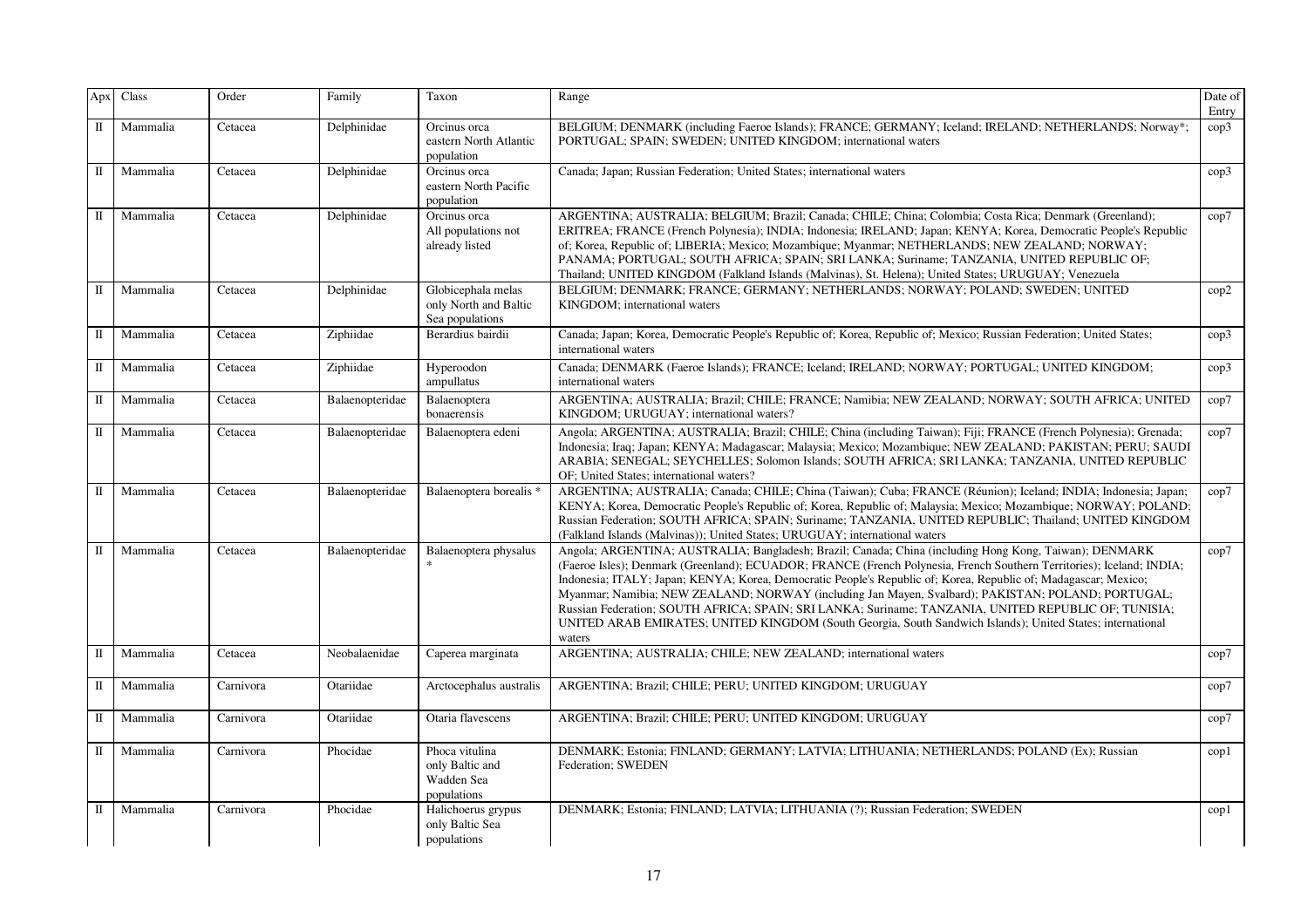| Apx          | Class    | Order           | Family       | Taxon                                                              | Range                                                                                                                                                                                                                                                                                                                                                                                                                                                                                                                                                                                                                                          | Date of<br>Entry |
|--------------|----------|-----------------|--------------|--------------------------------------------------------------------|------------------------------------------------------------------------------------------------------------------------------------------------------------------------------------------------------------------------------------------------------------------------------------------------------------------------------------------------------------------------------------------------------------------------------------------------------------------------------------------------------------------------------------------------------------------------------------------------------------------------------------------------|------------------|
| $\mathbb{I}$ | Mammalia | Carnivora       | Phocidae     | Monachus monachus '                                                | ALBANIA; Algeria; BULGARIA; CROATIA; CYPRUS (Ex); EGYPT (Ex); FRANCE (Corsica); GREECE; ISRAEL (Ex);<br>ITALY; Lebanon; LIBYAN ARAB JAMAHIRIYA; MAURITANIA; MONACO (?); MOROCCO; PORTUGAL; Serbia and<br>Montenegro; SPAIN; TUNISIA; Turkey; UNITED KINGDOM (Cyprus) (Ex); international waters (Black Sea, Mediterranean<br>Sea, Atlantic Ocean)                                                                                                                                                                                                                                                                                              | 1979             |
| П            | Mammalia | Proboscidea     | Elephantidae | Loxodonta africana                                                 | Angola; BENIN; Botswana; BURKINA FASO; Burundi (Ex); Central African Republic; CAMEROON; CHAD; CONGO;<br>CONGO, DEMOCRATIC REPUBLIC OF THE; COTE D'IVOIRE: Equatorial Guinea; ERITREA; Ethiopia; Gabon; GAMBIA<br>(Ex); GHANA; GUINEA; GUINEA-BISSAU (Ex); KENYA; Lesotho (Ex); LIBERIA; Malawi; MALI; MAURITANIA;<br>Mozambique; Namibia; NIGER; NIGERIA; RWANDA; SENEGAL; Sierra Leone; SOMALIA; SOUTH AFRICA; Sudan;<br>Swaziland; TANZANIA, UNITED REPUBLIC OF; TOGO; UGANDA; Zambia; Zimbabwe                                                                                                                                             | 1979             |
| П            | Mammalia | Sirenia         | Dugongidae   | Dugong dugon                                                       | AUSTRALIA; Bangladesh; Brunei Darussalam; Cambodia; China; Comoros; DJIBOUTI; EGYPT; ERITREA; FRANCE<br>(Loyalty Islands, New Caledonia); INDIA; Indonesia; Iran (Islamic Republic of); Japan; KENYA; Korea, Democratic People's<br>Republic of; Korea, Republic of; Madagascar; Malaysia; Maldives; MAURITIUS; Mozambique; Myanmar; Oman; PAKISTAN;<br>Palau; Papua New Guinea; PHILIPPINES; SAUDI ARABIA; Solomon Islands; SOMALIA; SOUTH AFRICA (Natal?); SRI<br>LANKA; Sudan; TANZANIA, UNITED REPUBLIC OF; Thailand; United States (Guam, Yap); Vanuatu; Viet Nam; Yemen;<br>international waters (Indian Ocean, Southwest Pacific Ocean) | 1979             |
| П            | Mammalia | Sirenia         | Trichechidae | Trichechus manatus *<br>populations between<br>Honduras and Panama | Bahamas; Belize; Brazil; Colombia; Costa Rica; Cuba; Dominican Republic; FRANCE (French Guiana); Guatemala; Guyana;<br>Haiti; Honduras; Jamaica; Mexico; Nicaragua; PANAMA; Suriname; Trinidad and Tobago; United States (including Puerto<br>Rico); Venezuela                                                                                                                                                                                                                                                                                                                                                                                 | $\rm cop6$       |
| П            | Mammalia | Sirenia         | Trichechidae | Trichechus<br>senegalensis                                         | Angola; BENIN; BURKINA FASO (?); CAMEROON; CHAD; CONGO; CONGO, DEMOCRATIC REPUBLIC OF THE;<br>COTE D'IVOIRE; Equatorial Guinea; GAMBIA; GHANA; GUINEA; GUINEA-BISSAU; LIBERIA; MALI; MAURITANIA;<br>NIGER; NIGERIA; SENEGAL; Sierra Leone; TOGO                                                                                                                                                                                                                                                                                                                                                                                                | cop7             |
| П            | Mammalia | Sirenia         | Trichechidae | Trichechus inunguis                                                | Brazil; Colombia; ECUADOR; Guyana; PERU                                                                                                                                                                                                                                                                                                                                                                                                                                                                                                                                                                                                        | cop7             |
| П            | Mammalia | Perissodactyla  | Equidae      | Equus hemionus                                                     | China; INDIA; Iraq; MONGOLIA; Nepal; PAKISTAN; SYRIAN ARAB REPUBLIC; Turkmenistan                                                                                                                                                                                                                                                                                                                                                                                                                                                                                                                                                              | cop7             |
| $\rm II$     | Mammalia | Artiodactyla    | Camelidae    | Vicugna vicugna *                                                  | Argentina*; BOLIVIA; CHILE; PERU                                                                                                                                                                                                                                                                                                                                                                                                                                                                                                                                                                                                               | 1979             |
| П            | Mammalia | Artiodactyla    | Bovidae      | Oryx dammah *                                                      | Algeria (Ex); BURKINA FASO (Ex); CHAD; EGYPT (Ex?); LIBYAN ARAB JAMAHIRIYA (Ex); MALI; MAURITANIA<br>(Ex); MOROCCO (Ex); NIGER; NIGERIA (Ex); SENEGAL (Ex); Sudan (Ex?); TUNISIA                                                                                                                                                                                                                                                                                                                                                                                                                                                               | 1979             |
| П            | Mammalia | Artiodactyla    | Bovidae      | Gazella gazella<br>only Asian populations                          | Iraq; ISRAEL; JORDAN; Lebanon (Ex); Oman; SAUDI ARABIA; SYRIAN ARAB REPUBLIC; United Arab Emirates;<br>Yemen                                                                                                                                                                                                                                                                                                                                                                                                                                                                                                                                   | 1979             |
| П            | Mammalia | Artiodactyla    | Bovidae      | Gazella subgutturosa                                               | Afghanistan; Armenia; Azerbaijan; China; GEORGIA; Iraq; Iran (Islamic Republic of); Kazakhstan; Kyrgyzstan; PAKISTAN;<br>SYRIAN ARAB REPUBLIC; TAJIKISTAN; Turkey; Turkmenistan; UZBEKISTAN                                                                                                                                                                                                                                                                                                                                                                                                                                                    | cop7             |
| П            | Mammalia | Artiodactyla    | Bovidae      | Procapra gutturosa                                                 | China; MONGOLIA; Russian Federation                                                                                                                                                                                                                                                                                                                                                                                                                                                                                                                                                                                                            | cop7             |
| $\rm II$     | Mammalia | Artiodactyla    | Bovidae      | Saiga tatarica tatarica                                            | Kazakhstan; Russian Federation; Turkmenistan; UZBEKISTAN                                                                                                                                                                                                                                                                                                                                                                                                                                                                                                                                                                                       | cop7             |
| П            | Aves     | Sphenisciformes | Spheniscidae | Spheniscus demersus                                                | Angola; CONGO (?); CONGO, DEMOCRATIC REPUBLIC OF THE; Gabon; Mozambique; Namibia; SOUTH AFRICA;<br>international waters                                                                                                                                                                                                                                                                                                                                                                                                                                                                                                                        | $\rm cop5$       |
| П            | Aves     | Gaviiformes     | Gavidae      | Gavia stellata<br><b>Western Palearctic</b><br>populations         | ALBANIA; Azerbaijan; Bosnia and Herzegovina; BULGARIA; CROATIA; Estonia; EUROPEAN COMMUNITY (BELGIUM,<br>DENMARK, FINLAND, FRANCE, GERMANY, GREECE, IRELAND, ITALY, NETHERLANDS, PORTUGAL, SPAIN,<br>SWEDEN, UNITED KINGDOM); GEORGIA; HUNGARY; Iceland; Kazakhstan; LATVIA; LITHUANIA; NORWAY;<br>POLAND; ROMANIA; Russian Federation; Serbia and Montenegro; SLOVENIA; SWITZERLAND; Turkey; Turkmenistan;<br><b>UKRAINE; UZBEKISTAN</b>                                                                                                                                                                                                      | $\rm cop 4$      |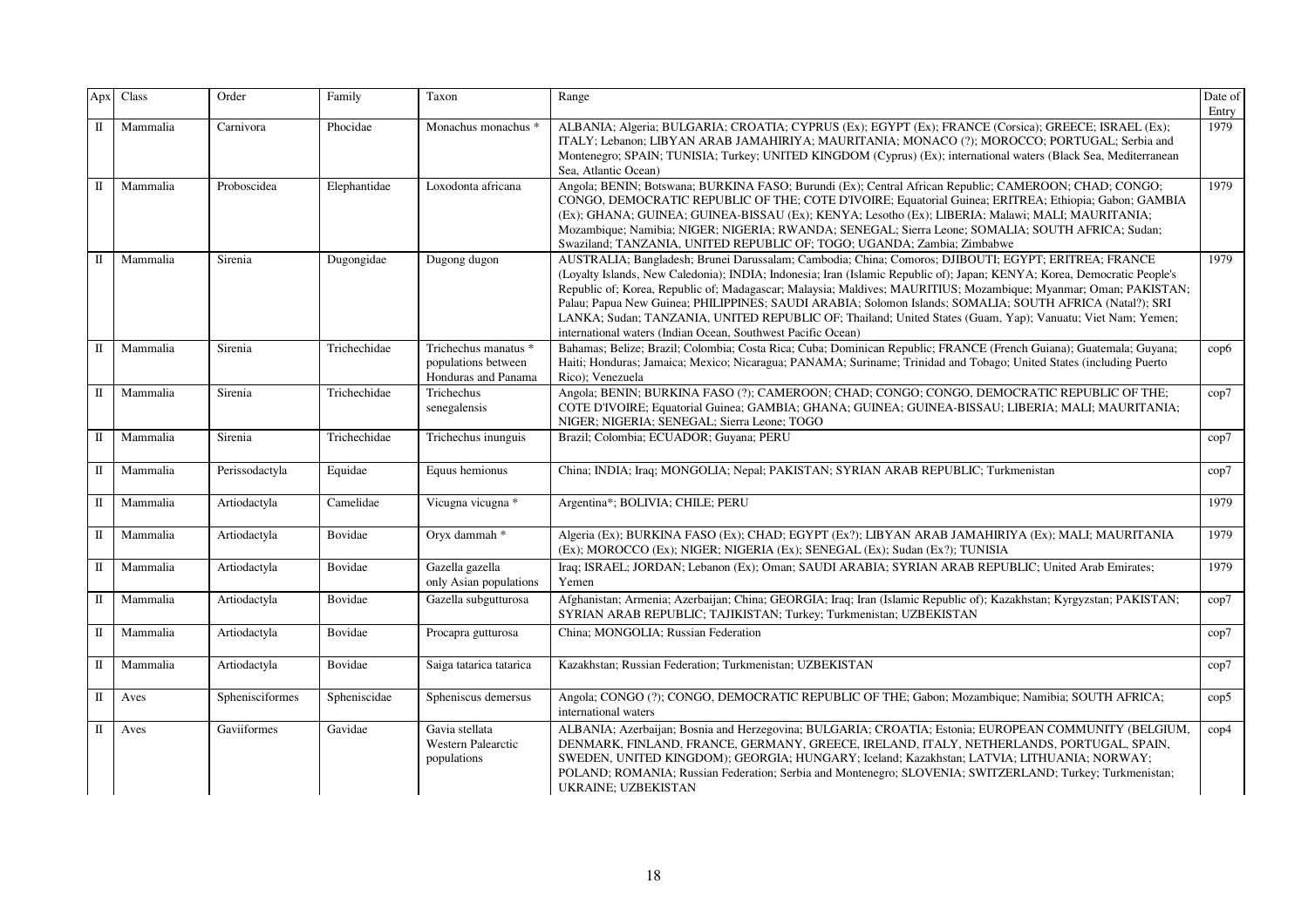| Apx          | Class | Order             | Family        | Taxon                                                        | Range                                                                                                                                                                                                                                                                                                                                                                                                                                                                                                                                                                                                                                                                                 | Date of<br>Entry |
|--------------|-------|-------------------|---------------|--------------------------------------------------------------|---------------------------------------------------------------------------------------------------------------------------------------------------------------------------------------------------------------------------------------------------------------------------------------------------------------------------------------------------------------------------------------------------------------------------------------------------------------------------------------------------------------------------------------------------------------------------------------------------------------------------------------------------------------------------------------|------------------|
| $\mathbb{I}$ | Aves  | Gaviiformes       | Gavidae       | Gavia arctica arctica                                        | ALBANIA; Algeria; Bosnia and Herzegovina; BULGARIA; CROATIA; CZECH REPUBLIC; Estonia; EUROPEAN<br>COMMUNITY (AUSTRIA, BELGIUM, DENMARK, FINLAND, FRANCE, GERMANY, GREECE, IRELAND, ITALY,<br>LUXEMBOURG, NETHERLANDS, PORTUGAL, SPAIN, SWEDEN, UNITED KINGDOM); HUNGARY; LATVIA;<br>LITHUANIA; MOROCCO; NORWAY; POLAND; ROMANIA; Russian Federation; Serbia and Montenegro; SLOVENIA;<br>SWITZERLAND; Turkey; UKRAINE; UZBEKISTAN                                                                                                                                                                                                                                                     | cop4             |
| $\mathbf I$  | Aves  | Gaviiformes       | Gavidae       | Gavia arctica suschkini                                      | Armenia; Azerbaijan; GEORGIA; Iran (Islamic Republic of); Kazakhstan; Russian Federation; Turkmenistan                                                                                                                                                                                                                                                                                                                                                                                                                                                                                                                                                                                | $\rm cop 4$      |
| П            | Aves  | Gaviiformes       | Gavidae       | Gavia immer immer<br>Northwest European<br>population        | EUROPEAN COMMUNITY (BELGIUM, DENMARK, FRANCE, GERMANY, IRELAND, NETHERLANDS, PORTUGAL,<br>SPAIN, SWEDEN, UNITED KINGDOM); Iceland; NORWAY; Russian Federation; SLOVENIA                                                                                                                                                                                                                                                                                                                                                                                                                                                                                                               | $\text{cop}4$    |
| $\mathbb{I}$ | Aves  | Gaviiformes       | Gavidae       | Gavia adamsii<br><b>Western Palearctic</b><br>population     | Estonia; EUROPEAN COMMUNITY (DENMARK, FINLAND, GERMANY, NETHERLANDS, SWEDEN, UNITED<br>KINGDOM); LATVIA; LITHUANIA; NORWAY; POLAND; Russian Federation; SLOVENIA                                                                                                                                                                                                                                                                                                                                                                                                                                                                                                                      | $\text{cop}4$    |
| Π            | Aves  | Podicipediformes  | Podicipedidae | Podiceps grisegena<br>grisegena                              | ALBANIA; Algeria; Azerbaijan; BELARUS; Bosnia and Herzegovina; BULGARIA; CROATIA; CYPRUS; CZECH<br>REPUBLIC; Estonia; EUROPEAN COMMUNITY (AUSTRIA, BELGIUM, DENMARK, FINLAND, FRANCE, GERMANY,<br>GREECE, IRELAND, ITALY, NETHERLANDS, SPAIN, SWEDEN, UNITED KINGDOM); GEORGIA; HUNGARY; Iran<br>(Islamic Republic of); Iraq; Kazakhstan; LATVIA; LITHUANIA; MACEDONIA, THE FORMER YUGOSLAV REPUBLIC<br>OF; MONACO; NORWAY; POLAND; ROMANIA; Russian Federation; Serbia and Montenegro; SLOVENIA;<br>SWITZERLAND; Turkey; Turkmenistan; UKRAINE; UZBEKISTAN                                                                                                                           | $\rm cop 4$      |
| $\Pi$        | Aves  | Podicipediformes  | Podicipedidae | Podiceps auritus<br><b>Western Palearctic</b><br>populations | ALBANIA; Algeria; Azerbaijan; BELARUS; Bosnia and Herzegovina; BULGARIA; CROATIA; CYPRUS; CZECH<br>REPUBLIC; EGYPT; Estonia; EUROPEAN COMMUNITY (AUSTRIA, BELGIUM, DENMARK, FINLAND, FRANCE,<br>GERMANY, GREECE, IRELAND, ITALY, LUXEMBOURG, NETHERLANDS, SPAIN, SWEDEN, UNITED KINGDOM);<br>GEORGIA; HUNGARY; Iceland; Iran (Islamic Republic of); Iraq; ISRAEL; JORDAN; Kazakhstan; LATVIA; Lebanon;<br>LIBYAN ARAB JAMAHIRIYA; LITHUANIA; MACEDONIA, THE FORMER YUGOSLAV REPUBLIC OF; MOROCCO;<br>NORWAY; POLAND; ROMANIA; Russian Federation; Serbia and Montenegro; SLOVAKIA; SLOVENIA; SWITZERLAND;<br>SYRIAN ARAB REPUBLIC; TUNISIA; Turkey; Turkmenistan; UKRAINE; UZBEKISTAN | $\rm cop 4$      |
| $\rm II$     | Aves  | Procellariiformes | Diomedeidae   | Diomedea exulans                                             | Angola; ARGENTINA; AUSTRALIA; Brazil; CHILE; EUROPEAN COMMUNITY (FRANCE (Crozet Islands, Kerguelen),<br>UNITED KINGDOM (South Georgia)); Namibia; NEW ZEALAND; SOUTH AFRICA; URUGUAY; international waters                                                                                                                                                                                                                                                                                                                                                                                                                                                                            | $\rm cop5$       |
| П            | Aves  | Procellariiformes | Diomedeidae   | Diomedea epomophora                                          | ARGENTINA; AUSTRALIA; CHILE; EUROPEAN COMMUNITY (UNITED KINGDOM (Falkland Islands (Malvinas)));<br>NEW ZEALAND; international waters (Atlantic Ocean, Southern Pacific Ocean)                                                                                                                                                                                                                                                                                                                                                                                                                                                                                                         | $\text{cop}5$    |
| $\mathbb{I}$ | Aves  | Procellariiformes | Diomedeidae   | Diomedea irrorata                                            | Colombia; ECUADOR; PERU; international waters (Pacific Ocean)                                                                                                                                                                                                                                                                                                                                                                                                                                                                                                                                                                                                                         | $\text{cop}5$    |
| П            | Aves  | Procellariiformes | Diomedeidae   | Diomedea nigripes                                            | Japan; United States; international waters (Northern Pacific Ocean)                                                                                                                                                                                                                                                                                                                                                                                                                                                                                                                                                                                                                   | $\rm cop5$       |
| П            | Aves  | Procellariiformes | Diomedeidae   | Diomedea immutabilis                                         | Japan; Mexico; United States; international waters (Northern Pacific Ocean)                                                                                                                                                                                                                                                                                                                                                                                                                                                                                                                                                                                                           | $\rm cop5$       |
| П            | Aves  | Procellariiformes | Diomedeidae   | Diomedea melanophris                                         | ARGENTINA; AUSTRALIA; Brazil; CHILE; EUROPEAN COMMUNITY (FRANCE (Crozet Islands, Kerguelen), UNITED<br>KINGDOM (Falkland Islands (Malvinas), South Georgia)); Namibia; NEW ZEALAND; PERU; SOUTH AFRICA;<br>URUGUAY; international waters                                                                                                                                                                                                                                                                                                                                                                                                                                              | $\rm cop5$       |
| П            | Aves  | Procellariiformes | Diomedeidae   | Diomedea bulleri                                             | AUSTRALIA; CHILE; NEW ZEALAND; PERU; URUGUAY; international waters (Southern Pacific Ocean)                                                                                                                                                                                                                                                                                                                                                                                                                                                                                                                                                                                           | $\rm cop5$       |
| П            | Aves  | Procellariiformes | Diomedeidae   | Diomedea cauta                                               | AUSTRALIA; CHILE; EUROPEAN COMMUNITY (FRANCE (Crozet Islands), UNITED KINGDOM(?)); NEW ZEALAND;<br>PERU; SOUTH AFRICA; international waters                                                                                                                                                                                                                                                                                                                                                                                                                                                                                                                                           | $\text{cop}5$    |
| П            | Aves  | Procellariiformes | Diomedeidae   | Diomedea<br>chlororhynchos                                   | ARGENTINA; AUSTRALIA; Brazil; EUROPEAN COMMUNITY (FRANCE (St. Paul Island, Amsterdam Island, Crozet<br>Islands), UNITED KINGDOM (Tristan da Cunha, Gough Island)); Namibia; NEW ZEALAND; SOUTH AFRICA;<br>URUGUAY; international waters (southern hemisphere)                                                                                                                                                                                                                                                                                                                                                                                                                         | $\rm cop5$       |
| П            | Aves  | Procellariiformes | Diomedeidae   | Diomedea chrysostoma                                         | ARGENTINA; AUSTRALIA; CHILE; EUROPEAN COMMUNITY (FRANCE (Crozet Islands, Kerguelen), UNITED<br>KINGDOM (South Georgia)); NEW ZEALAND; PERU; SOUTH AFRICA; URUGUAY; international waters (southern<br>oceans)                                                                                                                                                                                                                                                                                                                                                                                                                                                                          | $\rm cop5$       |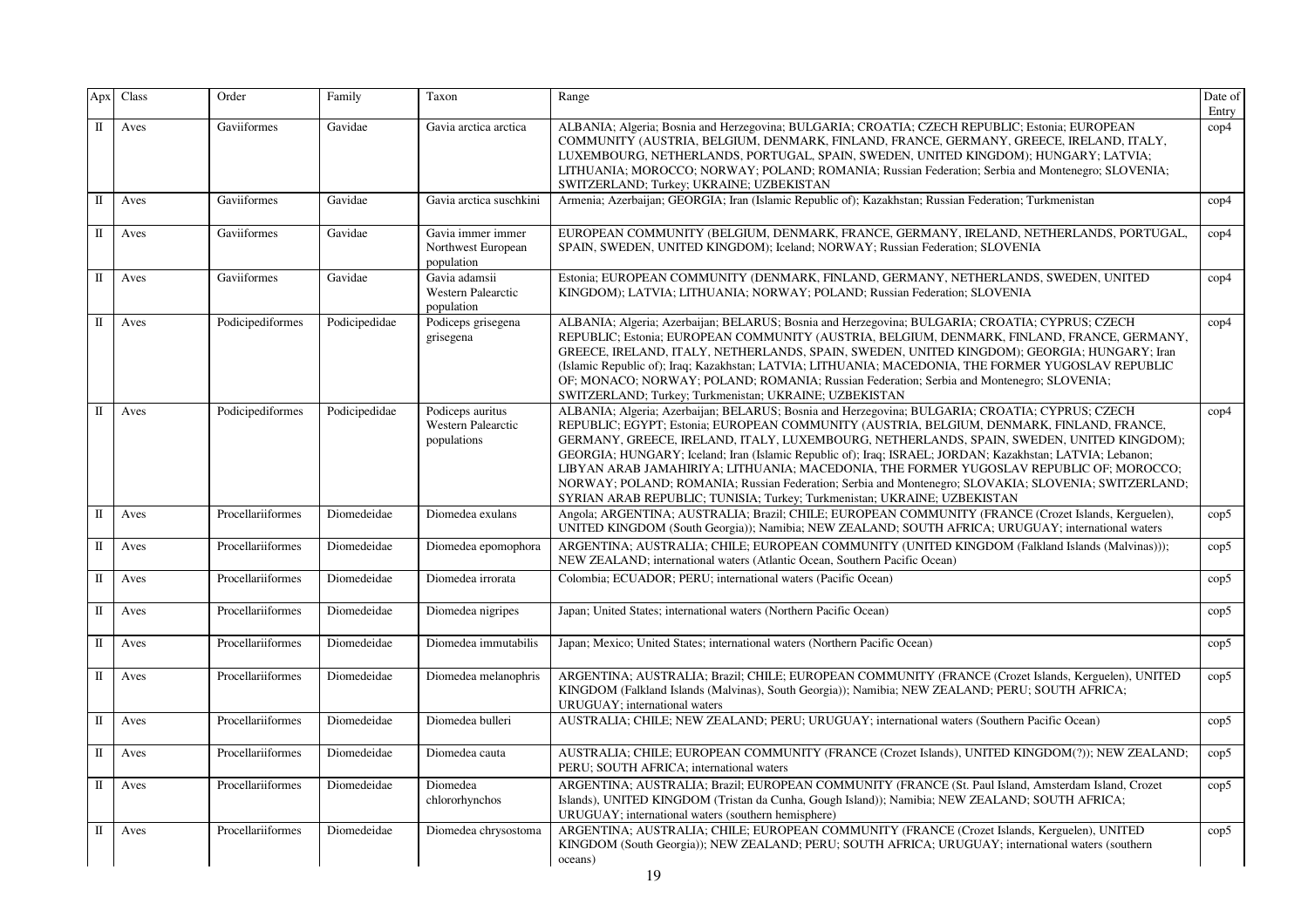| Apx          | Class | Order             | Family                | Taxon                                                             | Range                                                                                                                                                                                                                                                                                                                                                                                                                                                                                                                                                                                                                                                                                    | Date of<br>Entry |
|--------------|-------|-------------------|-----------------------|-------------------------------------------------------------------|------------------------------------------------------------------------------------------------------------------------------------------------------------------------------------------------------------------------------------------------------------------------------------------------------------------------------------------------------------------------------------------------------------------------------------------------------------------------------------------------------------------------------------------------------------------------------------------------------------------------------------------------------------------------------------------|------------------|
| $\rm II$     | Aves  | Procellariiformes | Diomedeidae           | Phoebetria fusca                                                  | AUSTRALIA; CHILE; EUROPEAN COMMUNITY (FRANCE (Crozet Islands, Kerguelen, Amsterdam Island, St. Paul Island),<br>UNITED KINGDOM (Tristan da Cunha, Gough Island)); SOUTH AFRICA; international waters (southern hemisphere)                                                                                                                                                                                                                                                                                                                                                                                                                                                               | $\rm cop5$       |
| $\rm II$     | Aves  | Procellariiformes | Diomedeidae           | Phoebetria palpebrata                                             | ARGENTINA; AUSTRALIA; Brazil; CHILE; EUROPEAN COMMUNITY (FRANCE (Crozet Islands, Kerguelen), UNITED<br>KINGDOM (South Georgia)); NEW ZEALAND; SOUTH AFRICA; URUGUAY; international waters (southern hemisphere,<br>Antarctic Ocean (?))                                                                                                                                                                                                                                                                                                                                                                                                                                                  | $\text{cop}5$    |
| $\mathbf{I}$ | Aves  | Procellariiformes | Procellaridae         | Macronectes giganteus                                             | Angola; ARGENTINA (Isla Arca, Isla De Los Estados, Isla Gran Robredo, Isla Observatorio); AUSTRALIA (Heard Island,<br>Macquarie Island, McDonald Island); Brazil; CHILE (Islas Diego Ramirez, Isla Noir); EUROPEAN COMMUNITY (FRANCE<br>(Crozet Islands, Kerguelen), UNITED KINGDOM (Bird Island, Falkland Islands (Malvinas) Islands, Gough Island, South<br>Georgia, South Sandwich Islands)); Madagascar; Mozambique; Namibia; NEW ZEALAND; NORWAY (Bouvet Island); PERU;<br>SOUTH AFRICA (Marion Island, Prince Edward Island); URUGUAY                                                                                                                                              | $\rm cop6$       |
| $\rm II$     | Aves  | Procellariiformes | Procellaridae         | Macronectes halli                                                 | Angola; ARGENTINA; AUSTRALIA (Macquarie Island); CHILE; EUROPEAN COMMUNITY (FRANCE (Crozet Islands,<br>Kerguelen), UNITED KINGDOM (Bird Island, South Georgia)); Namibia; NEW ZEALAND (Antipodes Island, Auckland<br>Islands, Campbell Islands, Chatham Islands); NORWAY (Bouvet Island); SOUTH AFRICA (Marion Island, Prince Edward<br>Island); URUGUAY                                                                                                                                                                                                                                                                                                                                 | $\rm cop6$       |
| $\rm II$     | Aves  | Procellariiformes | Procellaridae         | Procellaria cinerea                                               | ARGENTINA; AUSTRALIA; CHILE; EUROPEAN COMMUNITY (FRANCE (Amsterdam Island, Crozet Islands, Kerguelen),<br>UNITED KINGDOM (Gough Island, Tristan da Cunha Islands)); NEW ZEALAND (Antipodes Island, Campbell Islands);<br>PERU; SOUTH AFRICA (Prince Edward Islands); URUGUAY                                                                                                                                                                                                                                                                                                                                                                                                             | $\rm cop6$       |
| $\rm II$     | Aves  | Procellariiformes | Procellaridae         | Procellaria<br>aequinoctialis                                     | Angola; ARGENTINA (Isla Arca, Isla De Los Estados, Isla Gran Robredo, Isla Observatorio); AUSTRALIA (Heard Island,<br>Macquarie Island, McDonald Island); Brazil; CHILE (Islas Diego Ramirez, Isla Noir); EUROPEAN COMMUNITY (FRANCE<br>(Crozet Islands, Kerguelen), UNITED KINGDOM (Falkland Islands (Malvinas) Islands, South Georgia)); Mozambique;<br>Namibia; NEW ZEALAND (Antipodes Island, Auckland Islands, Campbell Island); NORWAY (Bouvet Island); PERU;<br>SOUTH AFRICA (Marion Island, Prince Edward Island); URUGUAY                                                                                                                                                       | $\rm cop6$       |
| $\;$ II      | Aves  | Procellariiformes | Procellaridae         | Procellaria parkinsoni                                            | AUSTRALIA; Colombia; Costa Rica; ECUADOR; Guatemala; Mexico; NEW ZEALAND; PANAMA; PERU                                                                                                                                                                                                                                                                                                                                                                                                                                                                                                                                                                                                   | $\rm cop6$       |
| $\mathbf I$  | Aves  | Procellariiformes | Procellaridae         | Procellaria westlandica                                           | AUSTRALIA; CHILE; NEW ZEALAND                                                                                                                                                                                                                                                                                                                                                                                                                                                                                                                                                                                                                                                            | $\rm cop6$       |
| $\rm II$     | Aves  | Pelecaniformes    | Phalacrocoracid<br>ae | Phalacrocorax<br>nigrogularis                                     | Bahrain; Ethiopia; Iran (Islamic Republic of); Iraq; Kuwait; Oman; PAKISTAN; Qatar; SAUDI ARABIA; SOMALIA; United<br>Arab Emirates; Yemen                                                                                                                                                                                                                                                                                                                                                                                                                                                                                                                                                | $\text{cop}4$    |
| П            | Aves  | Pelecaniformes    | Phalacrocoracid<br>ae | Phalacrocorax<br>pygmeus                                          | ALBANIA; Azerbaijan; Bosnia and Herzegovina; BULGARIA; CROATIA; CYPRUS; EGYPT; EUROPEAN COMMUNITY<br>(GREECE, ITALY); Iran (Islamic Republic of); Iraq; ISRAEL; Kazakhstan; Lebanon; MACEDONIA, THE FORMER<br>YUGOSLAV REPUBLIC OF; ROMANIA; Russian Federation; Serbia and Montenegro; SLOVENIA; SYRIAN ARAB<br>REPUBLIC; Turkey; Turkmenistan; UKRAINE; UZBEKISTAN                                                                                                                                                                                                                                                                                                                     | $\rm cop 4$      |
| $\rm II$     | Aves  | Pelecaniformes    | Pelecanidae           | Pelecanus onocrotalus<br><b>Western Palearctic</b><br>populations | ALBANIA; Algeria; Armenia; Azerbaijan; Bosnia and Herzegovina; BULGARIA; CHAD; CROATIA; CYPRUS; EGYPT;<br>EUROPEAN COMMUNITY (GREECE, ITALY); GEORGIA; HUNGARY; Iran (Islamic Republic of); Iraq; ISRAEL;<br>JORDAN; Kazakhstan; Kuwait; Kyrgyzstan; LIBYAN ARAB JAMAHIRIYA; MACEDONIA, THE FORMER YUGOSLAV<br>REPUBLIC OF; MALI; MAURITANIA; MOROCCO; NIGER; ROMANIA; Russian Federation; SAUDI ARABIA; Serbia and<br>Montenegro; Sudan; SYRIAN ARAB REPUBLIC; TAJIKISTAN; Turkey; Turkmenistan; UKRAINE; UZBEKISTAN                                                                                                                                                                    | $\mathrm{cop}4$  |
| $\mathbf I$  | Aves  | Pelecaniformes    | Pelecanidae           | Pelecanus crispus *                                               | Afghanistan (?); ALBANIA; Algeria; Armenia; Azerbaijan; Bahrain; Bangladesh; Bosnia and Herzegovina; BULGARIA; China<br>(including Hong Kong); CROATIA; CYPRUS; EGYPT; EUROPEAN COMMUNITY (GREECE, ITALY); GEORGIA;<br>HUNGARY; INDIA; Iran (Islamic Republic of); Iraq; ISRAEL; Kazakhstan; Korea, Republic of; Kuwait; Kyrgyzstan; Lebanon;<br>LIBYAN ARAB JAMAHIRIYA; MACEDONIA, THE FORMER YUGOSLAV REPUBLIC OF; MONGOLIA; MOROCCO;<br>PAKISTAN; Qatar; ROMANIA; Russian Federation; SAUDI ARABIA; Serbia and Montenegro; SWITZERLAND (?);<br>SYRIAN ARAB REPUBLIC; TAJIKISTAN; TUNISIA; Turkey; Turkmenistan; UKRAINE; United Arab Emirates; UNITED<br>KINGDOM (Cyprus); UZBEKISTAN | 1979             |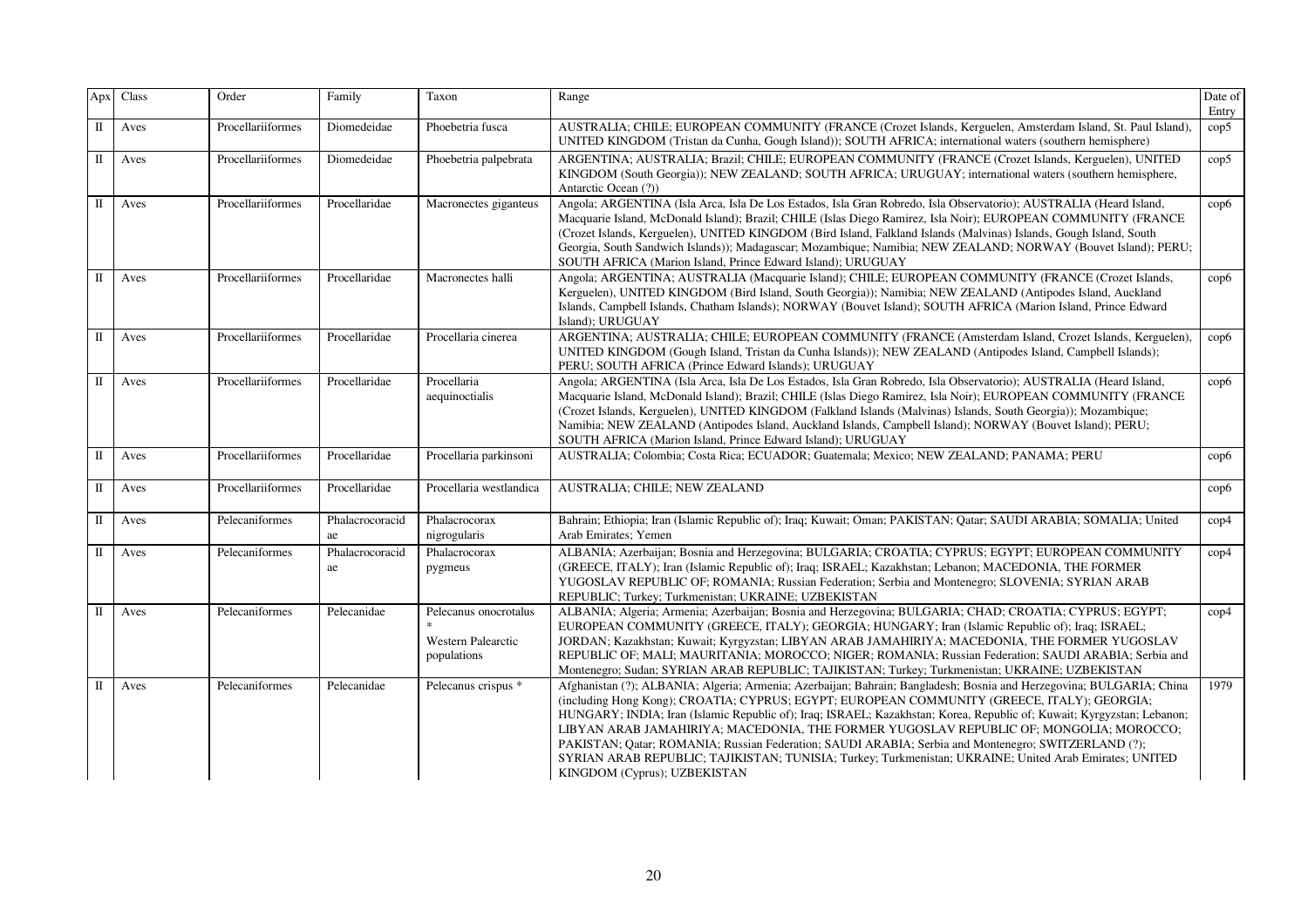| Apx          | Class | Order         | Family   | Taxon                                                                           | Range                                                                                                                                                                                                                                                                                                                                                                                                                                                                                                                                                                                                                                                                                                                                                                                                                                                                                                                                                                                                                                                                                                                                                                                                                                                                        | Date of<br>Entry |
|--------------|-------|---------------|----------|---------------------------------------------------------------------------------|------------------------------------------------------------------------------------------------------------------------------------------------------------------------------------------------------------------------------------------------------------------------------------------------------------------------------------------------------------------------------------------------------------------------------------------------------------------------------------------------------------------------------------------------------------------------------------------------------------------------------------------------------------------------------------------------------------------------------------------------------------------------------------------------------------------------------------------------------------------------------------------------------------------------------------------------------------------------------------------------------------------------------------------------------------------------------------------------------------------------------------------------------------------------------------------------------------------------------------------------------------------------------|------------------|
| Π            | Aves  | Ciconiiformes | Ardeidae | Botaurus stellaris<br>stellaris<br><b>Western Palearctic</b><br>populations     | ALBANIA; Algeria; Armenia; Azerbaijan; Bahrain; BELARUS; Bosnia and Herzegovina; BULGARIA; CROATIA; CYPRUS;<br>CZECH REPUBLIC; EGYPT; ERITREA; Estonia; Ethiopia; EUROPEAN COMMUNITY (AUSTRIA, BELGIUM,<br>DENMARK, FINLAND, FRANCE, GERMANY, GREECE, IRELAND, ITALY, NETHERLANDS, SPAIN, SWEDEN,<br>UNITED KINGDOM); GEORGIA; HUNGARY; Iran (Islamic Republic of); Iraq; ISRAEL; JORDAN; Kazakhstan; Kuwait;<br>LATVIA; Lebanon; LIECHTENSTEIN; LITHUANIA; MACEDONIA, THE FORMER YUGOSLAV REPUBLIC OF;<br>MOLDOVA, REPUBLIC OF; MONACO; POLAND; Qatar; ROMANIA; Russian Federation; SAUDI ARABIA; Serbia and<br>Montenegro; SEYCHELLES; SLOVAKIA; SLOVENIA; SWITZERLAND; SYRIAN ARAB REPUBLIC; Turkey;<br>Turkmenistan; UKRAINE; United Arab Emirates; UZBEKISTAN                                                                                                                                                                                                                                                                                                                                                                                                                                                                                                           | $\text{cop}4$    |
| Н            | Aves  | Ciconiiformes | Ardeidae | Ixobrychus minutus<br>minutus<br><b>Western Palearctic</b><br>populations       | ALBANIA; Algeria; Angola; Armenia; Azerbaijan; Bahrain; BELARUS; BENIN; Bosnia and Herzegovina; Botswana;<br>BULGARIA; BURKINA FASO; Burundi; CAMEROON; Central African Republic; CHAD; CONGO; CONGO,<br>DEMOCRATIC REPUBLIC OF THE; COTE D'IVOIRE; CROATIA; CYPRUS; CZECH REPUBLIC; DJIBOUTI; EGYPT;<br>Equatorial Guinea; ERITREA; Estonia; Ethiopia; EUROPEAN COMMUNITY (AUSTRIA, BELGIUM, FRANCE,<br>GERMANY, GREECE, ITALY, LUXEMBOURG, NETHERLANDS, PORTUGAL, SPAIN); Gabon; GAMBIA; GEORGIA;<br>GHANA; GUINEA; GUINEA-BISSAU; HUNGARY; Iran (Islamic Republic of); Iraq; ISRAEL; JORDAN; Kazakhstan;<br>KENYA; Kuwait; LATVIA; Lebanon; Lesotho; LIBERIA; LIBYAN ARAB JAMAHIRIYA; LIECHTENSTEIN; LITHUANIA;<br>MACEDONIA, THE FORMER YUGOSLAV REPUBLIC OF; MALTA; Madagascar; MALI; Malawi; MAURITANIA;<br>MOLDOVA, REPUBLIC OF; MONACO; MOROCCO; Mozambique; Namibia; NIGER; NIGERIA; POLAND; Qatar;<br>ROMANIA; Russian Federation; RWANDA; San Marino; SAUDI ARABIA; SENEGAL; Serbia and Montenegro; Sierra Leone;<br>SLOVAKIA; SLOVENIA; SOMALIA; SOUTH AFRICA; Sudan; Swaziland; SWITZERLAND; SYRIAN ARAB REPUBLIC;<br>TANZANIA, UNITED REPUBLIC OF; TOGO; TUNISIA; Turkey; Turkmenistan; UGANDA; UKRAINE; United Arab<br>Emirates; UZBEKISTAN; Zambia; Zimbabwe | $\text{cop}4$    |
| $\Pi$        | Aves  | Ciconiiformes | Ardeidae | Ixobrychus sturmii                                                              | Angola; BENIN; Botswana; Burundi; CAMEROON; Central African Republic; CHAD; CONGO; CONGO, DEMOCRATIC<br>REPUBLIC OF THE; COTE D'IVOIRE; DJIBOUTI; Equatorial Guinea; ERITREA; Ethiopia; Gabon; GAMBIA; GHANA;<br>GUINEA; GUINEA-BISSAU; KENYA; Lesotho; LIBERIA; Malawi; Mozambique; Namibia; NIGERIA; RWANDA;<br>SENEGAL; Sierra Leone; SOMALIA; SOUTH AFRICA; Sudan; Swaziland; TANZANIA, UNITED REPUBLIC OF; TOGO;<br>UGANDA; Zambia; Zimbabwe                                                                                                                                                                                                                                                                                                                                                                                                                                                                                                                                                                                                                                                                                                                                                                                                                            | $\rm cop 4$      |
| $\mathbf I$  | Aves  | Ciconiiformes | Ardeidae | Ardeola rufiventris                                                             | Angola; Botswana; Burundi; CONGO, DEMOCRATIC REPUBLIC OF THE; KENYA; Lesotho; Malawi; MALI; Mozambique;<br>Namibia; RWANDA; SOUTH AFRICA; Swaziland; TANZANIA, UNITED REPUBLIC OF; UGANDA; Zambia; Zimbabwe                                                                                                                                                                                                                                                                                                                                                                                                                                                                                                                                                                                                                                                                                                                                                                                                                                                                                                                                                                                                                                                                  | $\rm cop 4$      |
| П            | Aves  | Ciconiiformes | Ardeidae | Ardeola idae                                                                    | Burundi; Comoros; CONGO, DEMOCRATIC REPUBLIC OF THE; KENYA; Madagascar; Malawi; Mozambique; RWANDA;<br>SEYCHELLES; TANZANIA, UNITED REPUBLIC OF; UGANDA; Zambia; Zimbabwe                                                                                                                                                                                                                                                                                                                                                                                                                                                                                                                                                                                                                                                                                                                                                                                                                                                                                                                                                                                                                                                                                                    | cop4             |
| П            | Aves  | Ciconiiformes | Ardeidae | Egretta vinaceigula                                                             | Angola; Botswana; CONGO, DEMOCRATIC REPUBLIC OF THE; Malawi; Mozambique; Namibia; SOUTH AFRICA;<br>Zambia; Zimbabwe                                                                                                                                                                                                                                                                                                                                                                                                                                                                                                                                                                                                                                                                                                                                                                                                                                                                                                                                                                                                                                                                                                                                                          | cop4             |
| П            | Aves  | Ciconiiformes | Ardeidae | Casmerodius albus<br>albus<br><b>Western Palearctic</b><br>populations          | ALBANIA; Armenia; Azerbaijan; Bahrain; Bosnia and Herzegovina; BULGARIA; CROATIA; CYPRUS; CZECH REPUBLIC;<br>EGYPT; EUROPEAN COMMUNITY (AUSTRIA, FRANCE, GREECE, ITALY, LUXEMBOURG); GEORGIA; HUNGARY;<br>Iran (Islamic Republic of); Iraq; ISRAEL; JORDAN; Kazakhstan; Kuwait; Lebanon; LIBYAN ARAB JAMAHIRIYA;<br>MOLDOVA, REPUBLIC OF; Qatar; ROMANIA; Russian Federation; SAUDI ARABIA; Serbia and Montenegro; SLOVENIA;<br>SYRIAN ARAB REPUBLIC; TUNISIA; Turkey; Turkmenistan; UKRAINE; United Arab Emirates; UZBEKISTAN                                                                                                                                                                                                                                                                                                                                                                                                                                                                                                                                                                                                                                                                                                                                               | $\rm cop 4$      |
| $\mathbb{I}$ | Aves  | Ciconiiformes | Ardeidae | Ardea purpurea<br>purpurea<br>populations breeding in<br>the Western Palearctic | Algeria; Armenia; Azerbaijan; Bahrain; BENIN; Bosnia and Herzegovina; BULGARIA; BURKINA FASO; CAMEROON;<br>Central African Republic; CHAD; CONGO; CONGO, DEMOCRATIC REPUBLIC OF THE; COTE D'IVOIRE; CROATIA;<br>CZECH REPUBLIC; DJIBOUTI; EGYPT; Equatorial Guinea; ERITREA; Ethiopia; GUINEA-BISSAU; EUROPEAN<br>COMMUNITY (AUSTRIA, FRANCE, GERMANY, GREECE, ITALY, NETHERLANDS, PORTUGAL, SPAIN); Gabon;<br>GAMBIA; GEORGIA; GHANA; GUINEA; HUNGARY; Iran (Islamic Republic of); Iraq; ISRAEL; JORDAN; Kazakhstan;<br>KENYA; Kuwait; Lebanon; LIBERIA; LIBYAN ARAB JAMAHIRIYA; LIECHTENSTEIN; MACEDONIA, THE FORMER<br>YUGOSLAV REPUBLIC OF; MALI; MAURITANIA; MOLDOVA, REPUBLIC OF; MOROCCO; NIGER; NIGERIA; Qatar;<br>ROMANIA; Russian Federation; SAUDI ARABIA; SENEGAL; Serbia and Montenegro; SEYCHELLES; Sierra Leone;<br>SLOVAKIA; SLOVENIA; SOMALIA; Sudan; SWITZERLAND; SYRIAN ARAB REPUBLIC; TOGO; TUNISIA; Turkey;<br>Turkmenistan; UGANDA; UKRAINE; United Arab Emirates; UZBEKISTAN                                                                                                                                                                                                                                                                          | $\text{cop}4$    |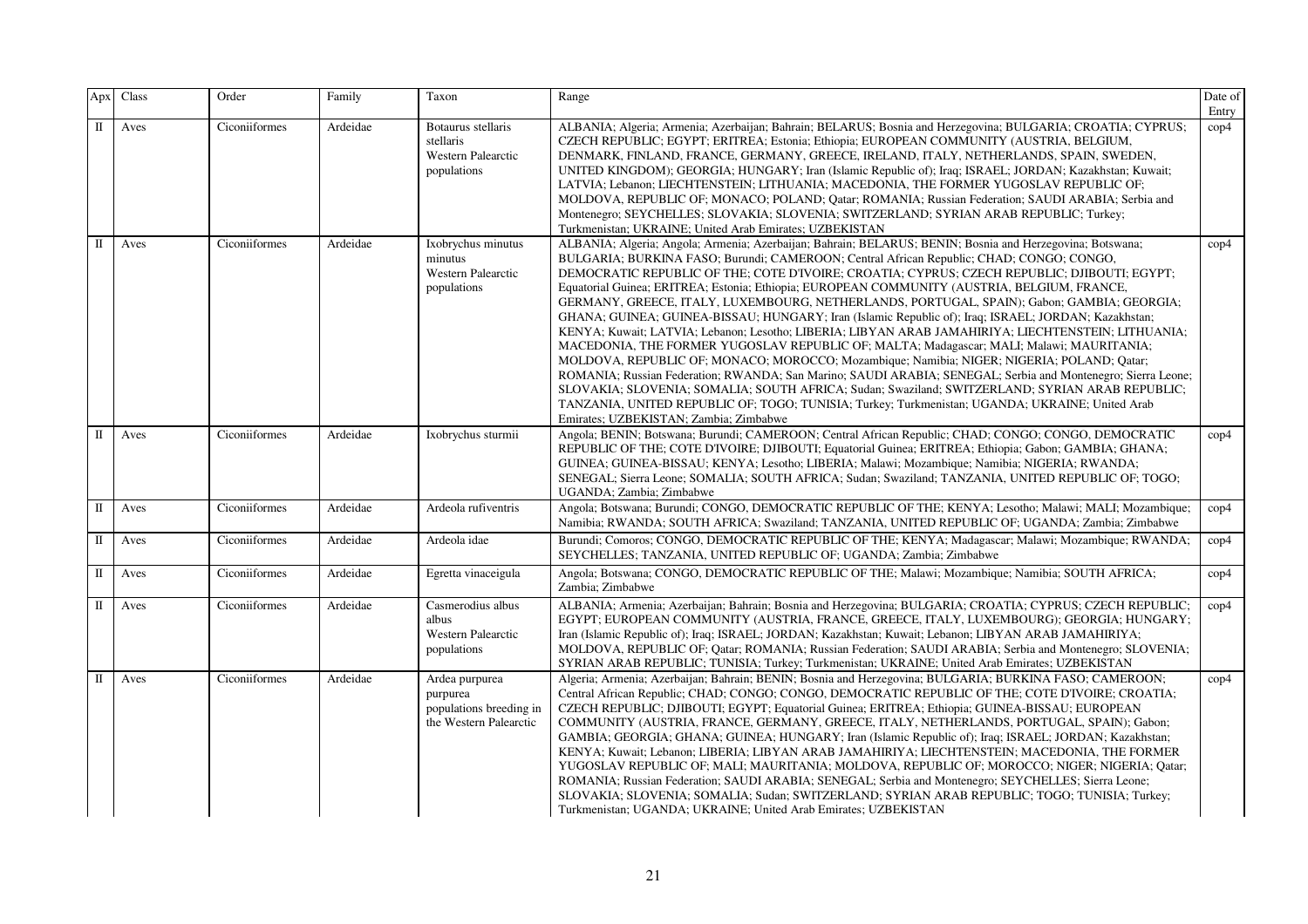| Apx         | Class | Order         | Family                | Taxon                            | Range                                                                                                                                                                                                                                                                                                                                                                                                                                                                                                                                                                                                                                                                                                                                                                                                                                                                                                                                                                                                                                                                                                                                                                                                                                                                                                                                                                                                                               | Date of<br>Entry |
|-------------|-------|---------------|-----------------------|----------------------------------|-------------------------------------------------------------------------------------------------------------------------------------------------------------------------------------------------------------------------------------------------------------------------------------------------------------------------------------------------------------------------------------------------------------------------------------------------------------------------------------------------------------------------------------------------------------------------------------------------------------------------------------------------------------------------------------------------------------------------------------------------------------------------------------------------------------------------------------------------------------------------------------------------------------------------------------------------------------------------------------------------------------------------------------------------------------------------------------------------------------------------------------------------------------------------------------------------------------------------------------------------------------------------------------------------------------------------------------------------------------------------------------------------------------------------------------|------------------|
| $\rm II$    | Aves  | Ciconiiformes | Ciconiidae            | Mycteria ibis                    | Algeria; Angola; BENIN; Botswana; BURKINA FASO; Burundi; CAMEROON; Central African Republic; CHAD; CONGO;<br>CONGO, DEMOCRATIC REPUBLIC OF THE; COTE D'IVOIRE; DJIBOUTI; EGYPT; Equatorial Guinea; ERITREA;<br>Ethiopia; Gabon; GAMBIA; GHANA; GUINEA; GUINEA-BISSAU; ISRAEL; KENYA; Lesotho; LIBERIA; LIBYAN ARAB<br>JAMAHIRIYA; Madagascar; Malawi; MALI; MAURITANIA; MOROCCO; Mozambique; Namibia; NIGER; NIGERIA;<br>RWANDA; SENEGAL; Sierra Leone; SOMALIA; SOUTH AFRICA; Sudan; Swaziland; TANZANIA, UNITED REPUBLIC<br>OF; TOGO; TUNISIA; UGANDA; Zambia; Zimbabwe                                                                                                                                                                                                                                                                                                                                                                                                                                                                                                                                                                                                                                                                                                                                                                                                                                                           | $\mathrm{cop}4$  |
| $\rm II$    | Aves  | Ciconiiformes | Ciconiidae            | Ciconia nigra                    | Afghanistan; ALBANIA; Algeria; Angola; Armenia; Azerbaijan; Bangladesh; BELARUS; BENIN; Bhutan (?); Bosnia and<br>Herzegovina; Botswana (?); BULGARIA; BURKINA FASO; Burundi; Central African Republic; CHAD; China; CONGO;<br>CONGO, DEMOCRATIC REPUBLIC OF THE; COTE D'IVOIRE; CROATIA; CYPRUS; CZECH REPUBLIC; EGYPT;<br>Equatorial Guinea; ERITREA; Estonia; Ethiopia; EUROPEAN COMMUNITY (AUSTRIA, FINLAND, FRANCE;<br>GERMANY, GREECE, PORTUGAL, SPAIN, SWEDEN); Gabon; GAMBIA; GEORGIA; GHANA; GUINEA; GUINEA-<br>BISSAU; HUNGARY; INDIA; Iran (Islamic Republic of); Iraq; ISRAEL; Japan; JORDAN; Kazakhstan; KENYA; Korea,<br>Democratic People's Republic of; Korea, Republic of; Kyrgyzstan; Lao People's Democratic Republic; LATVIA; Lebanon;<br>Lesotho; LIBERIA; LIBYAN ARAB JAMAHIRIYA; LITHUANIA; MACEDONIA, THE FORMER YUGOSLAV REPUBLIC<br>OF; Malawi; MALI; MALTA; MAURITANIA; MOLDOVA, REPUBLIC OF; MONGOLIA; MOROCCO; Mozambique;<br>Myanmar; Nepal; NIGER; NIGERIA; NORWAY; Oman; PAKISTAN; POLAND; ROMANIA; Russian Federation;<br>RWANDA; SAUDI ARABIA; SENEGAL; Sierra Leone; SLOVAKIA; SLOVENIA; SOMALIA; SOUTH AFRICA; Sudan;<br>SWITZERLAND; SYRIAN ARAB REPUBLIC; TAJIKISTAN; TANZANIA, UNITED REPUBLIC OF; Thailand; TOGO;<br>TUNISIA; Turkey; Turkmenistan; UGANDA; UKRAINE; UNITED KINGDOM (Cyprus); UZBEKISTAN; Viet Nam; Yemen;<br>Zambia; Zimbabwe                                              | 1979             |
| $\rm II$    | Aves  | Ciconiiformes | Ciconiidae            | Ciconia episcopus<br>microscelis | Angola; BENIN; Botswana; BURKINA FASO; Burundi; CAMEROON; Central African Republic; CHAD; CONGO; CONGO,<br>DEMOCRATIC REPUBLIC OF THE; COTE D'IVOIRE; Equatorial Guinea; ERITREA; Ethiopia; Gabon; GAMBIA; GHANA;<br>GUINEA; KENYA; Lesotho; LIBERIA; Malawi; Mozambique; NIGERIA; RWANDA; SENEGAL; Sierra Leone; SOMALIA;<br>SOUTH AFRICA; Sudan; Swaziland; TANZANIA, UNITED REPUBLIC OF; TOGO; UGANDA; Zambia; Zimbabwe                                                                                                                                                                                                                                                                                                                                                                                                                                                                                                                                                                                                                                                                                                                                                                                                                                                                                                                                                                                                          | $\mathrm{cop}4$  |
| $\rm II$    | Aves  | Ciconiiformes | Ciconiidae            | Ciconia ciconia                  | Afghanistan; ALBANIA; Algeria; Andorra; Angola; Armenia; Azerbaijan; Bangladesh; BELARUS; BENIN; Bhutan; Bosnia<br>and Herzegovina; Botswana; BULGARIA; BURKINA FASO; Burundi; CAMEROON; Central African Republic; CHAD;<br>China; CONGO; CONGO, DEMOCRATIC REPUBLIC OF THE: COTE D'IVOIRE: CROATIA; CYPRUS; CZECH<br>REPUBLIC; DJIBOUTI; EGYPT; Equatorial Guinea; ERITREA; Estonia; Ethiopia; EUROPEAN COMMUNITY (AUSTRIA,<br>BELGIUM, DENMARK, FINLAND, FRANCE, GERMANY, GREECE, ITALY, LUXEMBOURG, NETHERLANDS,<br>PORTUGAL, SPAIN, SWEDEN); GAMBIA; GEORGIA; GHANA; GUINEA; GUINEA-BISSAU; HUNGARY; INDIA; Iran<br>(Islamic Republic of); Iraq; ISRAEL; Japan; JORDAN; Kazakhstan; KENYA; Korea, Democratic People's Republic of; Korea,<br>Republic of; Kyrgyzstan; LATVIA; Lebanon; Lesotho; LIBERIA; LIBYAN ARAB JAMAHIRIYA; LIECHTENSTEIN;<br>LITHUANIA; MACEDONIA, THE FORMER YUGOSLAV REPUBLIC OF; Malawi; MALI; MALTA; MAURITANIA;<br>MOLDOVA, REPUBLIC OF; MONACO; MOROCCO; Mozambique; Namibia; Nepal; NIGER; NIGERIA; PAKISTAN;<br>POLAND; ROMANIA; Russian Federation; RWANDA; SAUDI ARABIA; SENEGAL; Serbia and Montenegro; Sierra Leone;<br>SLOVAKIA; SLOVENIA; SOMALIA; SOUTH AFRICA; Sudan; Swaziland; SWITZERLAND; SYRIAN ARAB REPUBLIC;<br>TAJIKISTAN; TANZANIA, UNITED REPUBLIC OF; Thailand; TOGO; TUNISIA; Turkey; Turkmenistan; UGANDA;<br>UKRAINE; UNITED KINGDOM (Cyprus); UZBEKISTAN; Zambia; Zimbabwe | 1979             |
| $\mathbf I$ | Aves  | Ciconiiformes | Threskiornithida<br>e | Plegadis falcinellus             | Afghanistan; ALBANIA; Algeria; Armenia; AUSTRALIA; Azerbaijan; Bangladesh; BELARUS; Bosnia and Herzegovina;<br>BULGARIA; BURKINA FASO; Burundi; Cambodia; CAMEROON; Cape Verde; CHAD; CROATIA; Cuba; CYPRUS;<br>CZECH REPUBLIC; DJIBOUTI; Dominican Republic; EGYPT; ERITREA; Ethiopia; EUROPEAN COMMUNITY<br>(AUSTRIA, FINLAND, FRANCE (including Guadeloupe, Martinique), GREECE, ITALY, PORTUGAL, SPAIN, SWEDEN);<br>GEORGIA; Haiti; HUNGARY; Iceland; INDIA; Indonesia; Iran (Islamic Republic of); Iraq; ISRAEL; Jamaica; JORDAN;<br>Kazakhstan; KENYA; Kyrgyzstan; Kuwait; Lebanon; LIBYAN ARAB JAMAHIRIYA; MACEDONIA, THE FORMER<br>YUGOSLAV REPUBLIC OF; Madagascar; Malaysia; MALI; MALTA; MAURITANIA; MOLDOVA, REPUBLIC OF;<br>MOROCCO; Mozambique; Myanmar; Namibia; NIGER; NIGERIA; PAKISTAN; PHILIPPINES; ROMANIA; Russian<br>Federation; RWANDA; SAUDI ARABIA; SENEGAL; Serbia and Montenegro; SLOVAKIA; SLOVENIA; SOUTH AFRICA;<br>Sudan; SWITZERLAND; SYRIAN ARAB REPUBLIC; TAJIKISTAN; TANZANIA, UNITED REPUBLIC OF; Thailand;<br>TUNISIA; Turkey; Turkmenistan; UGANDA; UKRAINE; United States (Puerto Rico); UZBEKISTAN; Viet Nam; Zambia;<br>Zimbabwe                                                                                                                                                                                                                                                           | $\text{cop}1$    |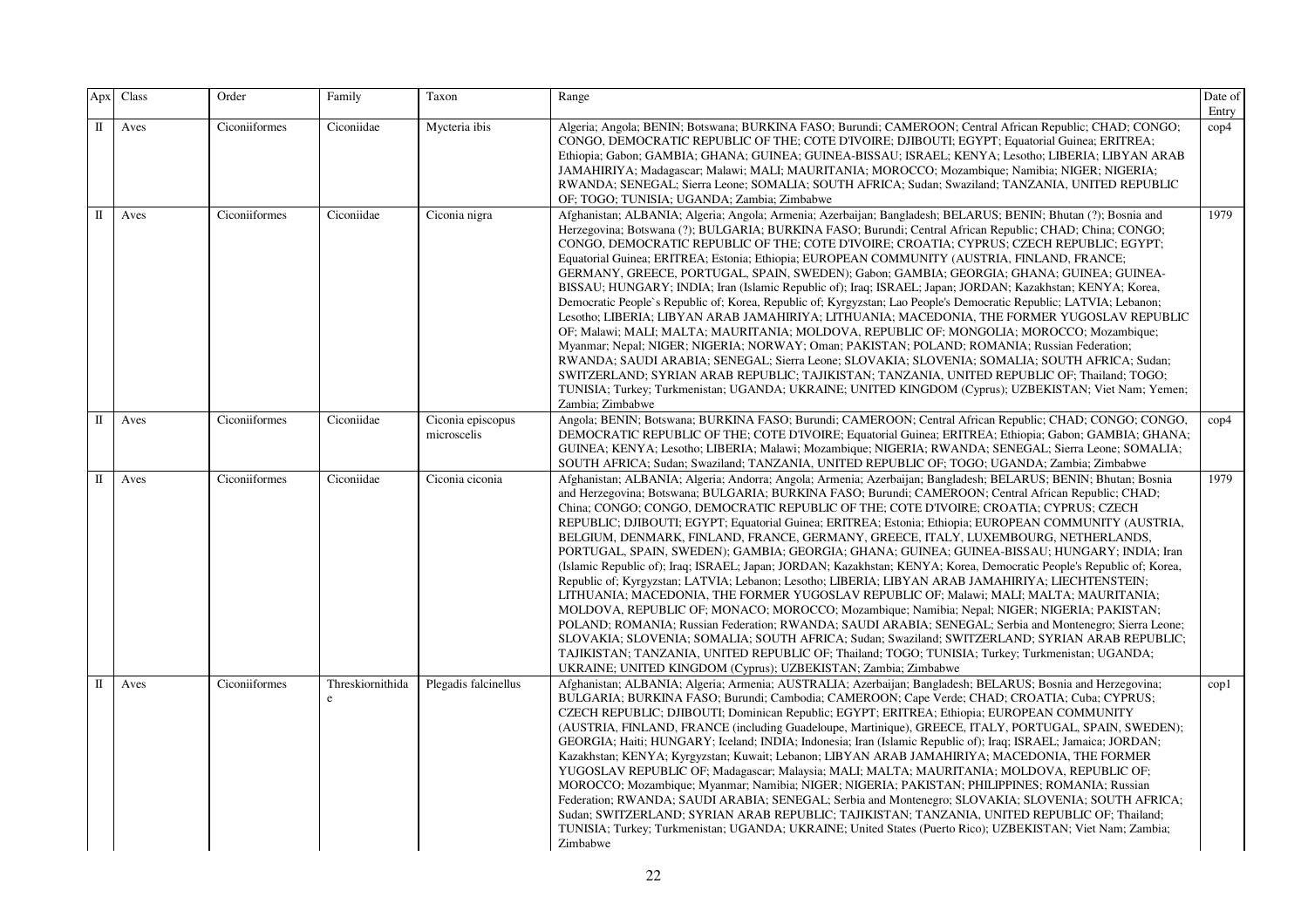| Apx          | Class | Order         | Family                      | Taxon                                             | Range                                                                                                                                                                                                                                                                                                                                                                                                                                                                                                                                                                                                                                                                                                                                                                                                                                                                                                                                                                                                                                                                                                                                                                                                                                                                                                                                                                                                                                                                                                                                                                                                                                                                                                                                                                                                                                                                                                                                                                                                                                                                                                                                                                                                                                                                                                                                                        | Date of<br>Entry |
|--------------|-------|---------------|-----------------------------|---------------------------------------------------|--------------------------------------------------------------------------------------------------------------------------------------------------------------------------------------------------------------------------------------------------------------------------------------------------------------------------------------------------------------------------------------------------------------------------------------------------------------------------------------------------------------------------------------------------------------------------------------------------------------------------------------------------------------------------------------------------------------------------------------------------------------------------------------------------------------------------------------------------------------------------------------------------------------------------------------------------------------------------------------------------------------------------------------------------------------------------------------------------------------------------------------------------------------------------------------------------------------------------------------------------------------------------------------------------------------------------------------------------------------------------------------------------------------------------------------------------------------------------------------------------------------------------------------------------------------------------------------------------------------------------------------------------------------------------------------------------------------------------------------------------------------------------------------------------------------------------------------------------------------------------------------------------------------------------------------------------------------------------------------------------------------------------------------------------------------------------------------------------------------------------------------------------------------------------------------------------------------------------------------------------------------------------------------------------------------------------------------------------------------|------------------|
| $\mathbf{I}$ | Aves  | Ciconiiformes | Threskiornithida<br>e       | Geronticus eremita *                              | Algeria; CHAD; DJIBOUTI; EGYPT; ERITREA; Ethiopia; Iraq; JORDAN; LIBYAN ARAB JAMAHIRIYA; MALI;<br>MAURITANIA; MOROCCO; NIGER; SAUDI ARABIA; SOMALIA; Sudan; SYRIAN ARAB REPUBLIC; TUNISIA; Turkey;<br>Yemen                                                                                                                                                                                                                                                                                                                                                                                                                                                                                                                                                                                                                                                                                                                                                                                                                                                                                                                                                                                                                                                                                                                                                                                                                                                                                                                                                                                                                                                                                                                                                                                                                                                                                                                                                                                                                                                                                                                                                                                                                                                                                                                                                  | $\text{cop}4$    |
| $\mathbf{I}$ | Aves  | Ciconiiformes | Threskiornithida<br>$\rm e$ | Threskiornis<br>aethiopicus aethiopicus           | Angola; BENIN; Botswana; BURKINA FASO; Burundi; CAMEROON; Central African Republic; CHAD; CONGO; CONGO,<br>DEMOCRATIC REPUBLIC OF THE; COTE D'IVOIRE; DJIBOUTI; Equatorial Guinea; ERITREA; Ethiopia; Gabon;<br>GAMBIA; GHANA; GUINEA; GUINEA-BISSAU; Iran (Islamic Republic of); Iraq; KENYA; Kuwait; Lesotho; LIBERIA;<br>Malawi; MALI; MAURITANIA; Mozambique; Namibia; NIGER; NIGERIA; RWANDA; SENEGAL; Sierra Leone;<br>SOMALIA; SOUTH AFRICA; Sudan; Swaziland; TANZANIA, UNITED REPUBLIC OF; TOGO; UGANDA; Yemen;<br>Zambia; Zimbabwe                                                                                                                                                                                                                                                                                                                                                                                                                                                                                                                                                                                                                                                                                                                                                                                                                                                                                                                                                                                                                                                                                                                                                                                                                                                                                                                                                                                                                                                                                                                                                                                                                                                                                                                                                                                                                 | $\mathrm{cop}4$  |
| $\rm II$     | Aves  | Ciconiiformes | Threskiornithida<br>e       | Platalea alba<br>excluding Malagasy<br>population | Angola; BENIN; Botswana; BURKINA FASO; Burundi; CAMEROON; Central African Republic; CHAD; CONGO; CONGO,<br>DEMOCRATIC REPUBLIC OF THE: COTE D'IVOIRE; DJIBOUTI; Equatorial Guinea; ERITREA; Ethiopia; Gabon;<br>GAMBIA; GHANA; GUINEA; GUINEA-BISSAU; KENYA; Lesotho; LIBERIA; Malawi; MALI; MAURITANIA;<br>Mozambique; Namibia; NIGER; NIGERIA; RWANDA; SENEGAL; Sierra Leone; SOUTH AFRICA; Sudan; Swaziland;<br>TANZANIA, UNITED REPUBLIC OF; TOGO; UGANDA; Zambia; Zimbabwe                                                                                                                                                                                                                                                                                                                                                                                                                                                                                                                                                                                                                                                                                                                                                                                                                                                                                                                                                                                                                                                                                                                                                                                                                                                                                                                                                                                                                                                                                                                                                                                                                                                                                                                                                                                                                                                                              | $\rm cop 4$      |
| $\rm{II}$    | Aves  | Ciconiiformes | Threskiornithida<br>e       | Platalea leucorodia                               | Afghanistan; ALBANIA; Algeria; Armenia; Azerbaijan; Bahrain; Bangladesh; BELARUS; Bosnia and Herzegovina;<br>BULGARIA; Cape Verde; CHAD; China (including Taiwan); CONGO; CROATIA; CYPRUS; CZECH REPUBLIC;<br>DJIBOUTI; EGYPT; ERITREA; Estonia; Ethiopia; EUROPEAN COMMUNITY (AUSTRIA, BELGIUM, FRANCE,<br>GERMANY, GREECE, IRELAND, ITALY, NETHERLANDS, PORTUGAL, SPAIN, SWEDEN, UNITED KINGDOM);<br>GAMBIA; GEORGIA; HUNGARY; Iceland; INDIA; Iran (Islamic Republic of); Iraq; ISRAEL; Japan; JORDAN; Kazakhstan;<br>KENYA; Kyrgyzstan; Kuwait; LATVIA; Lebanon; LIBYAN ARAB JAMAHIRIYA; LITHUANIA; MACEDONIA, THE<br>FORMER YUGOSLAV REPUBLIC OF; MALI; MAURITANIA; MOLDOVA, REPUBLIC OF; MONGOLIA; MOROCCO;<br>Myanmar; Nepal; NIGER; NIGERIA; Oman; PAKISTAN; POLAND; Qatar; ROMANIA; Russian Federation; SAUDI<br>ARABIA; SENEGAL; Serbia and Montenegro; SLOVAKIA; SLOVENIA; SOMALIA; SRI LANKA; Sudan; SWITZERLAND;<br>SYRIAN ARAB REPUBLIC; TAJIKISTAN; Thailand; TUNISIA; Turkey; Turkmenistan; UGANDA; UKRAINE; United Arab<br>Emirates; UNITED KINGDOM (Cyprus); UZBEKISTAN; Yemen                                                                                                                                                                                                                                                                                                                                                                                                                                                                                                                                                                                                                                                                                                                                                                                                                                                                                                                                                                                                                                                                                                                                                                                                                                                             | 1979             |
| $\mathbf I$  | Aves  | Falconiformes | Pandionidae                 | Pandion haliaetus                                 | Afghanistan; ALBANIA; Algeria; Angola; Antigua and Barbuda; ARGENTINA; Armenia; AUSTRALIA; Azerbaijan; Bahamas;<br>Bahrain; Bangladesh; Barbados; BELARUS; Belize; BENIN; Bhutan; BOLIVIA; Bosnia and Herzegovina; Botswana; Brazil;<br>Brunei Darussalam; BULGARIA (?); BURKINA FASO; Burundi; Cambodia; CAMEROON; Canada; Cape Verde; Central<br>African Republic; CHAD; CHILE; China (including Taiwan); Colombia; CONGO; CONGO, DEMOCRATIC REPUBLIC OF<br>THE; Costa Rica; COTE D'IVOIRE; CROATIA; Cuba; CZECH REPUBLIC; Dominica; Dominican Republic; ECUADOR;<br>EGYPT; Equatorial Guinea; ERITREA; Estonia; Ethiopia; EUROPEAN COMMUNITY (AUSTRIA, BELGIUM, DENMARK,<br>FINLAND, FRANCE (including French Guiana, St. Pierre-et-Miquelon), GERMANY, GREECE, IRELAND, ITALY,<br>LUXEMBOURG, NETHERLANDS, PORTUGAL, SPAIN, SWEDEN, UNITED KINGDOM); Gabon; GAMBIA; GEORGIA;<br>GHANA; Grenada; Guatemala; GUINEA; GUINEA-BISSAU; Guyana; Haiti; HUNGARY; Honduras; Iceland; INDIA;<br>Indonesia; Iran (Islamic Republic of); Iraq; ISRAEL; Jamaica; Japan; JORDAN; Kazakhstan; KENYA; Korea, Democratic<br>People's Republic of; Korea, Republic of; Kuwait; Kyrgyzstan; Lao People's Democratic Republic; LATVIA; Lebanon; Lesotho;<br>LIBERIA; LIBYAN ARAB JAMAHIRIYA; LIECHTENSTEIN; LITHUANIA; MACEDONIA, THE FORMER YUGOSLAV<br>REPUBLIC OF; Malawi; Malaysia; Maldives; MALI; MALTA; MAURITANIA; Mexico; MOLDOVA, REPUBLIC OF;<br>MONACO (?); MONGOLIA; MOROCCO; Mozambique; Myanmar; Namibia; Nepal; NETHERLANDS (Aruba, Curaçao);<br>Nicaragua; NIGER; NIGERIA; NORWAY; Oman; PAKISTAN; PANAMA; Papua New Guinea; PARAGUAY; PERU;<br>PHILIPPINES; POLAND; Qatar; ROMANIA; Russian Federation; RWANDA; Saint Kitts and Nevis; Saint Lucia; Saint<br>Vincent and the Grenadines; SAO TOME AND PRINCIPE; SAUDI ARABIA; SENEGAL; Serbia and Montenegro; Sierra<br>Leone; Singapore; SLOVAKIA; SLOVENIA; Solomon Islands; SOMALIA; SOUTH AFRICA; SRI LANKA; Sudan; Suriname;<br>Swaziland; SWITZERLAND; SYRIAN ARAB REPUBLIC; TAJIKISTAN; TANZANIA, UNITED REPUBLIC OF; Thailand;<br>TOGO; Trinidad and Tobago; TUNISIA; Turkey; Turkmenistan; UGANDA; UKRAINE; United Arab Emirates; United States<br>(including Hawaiian Islands, Puerto Rico, United States Virgin Islands); URUGUAY; UZBEKISTAN; Venezuela; Viet Nam;<br>Yemen; Zambia; Zimbabwe | 1979             |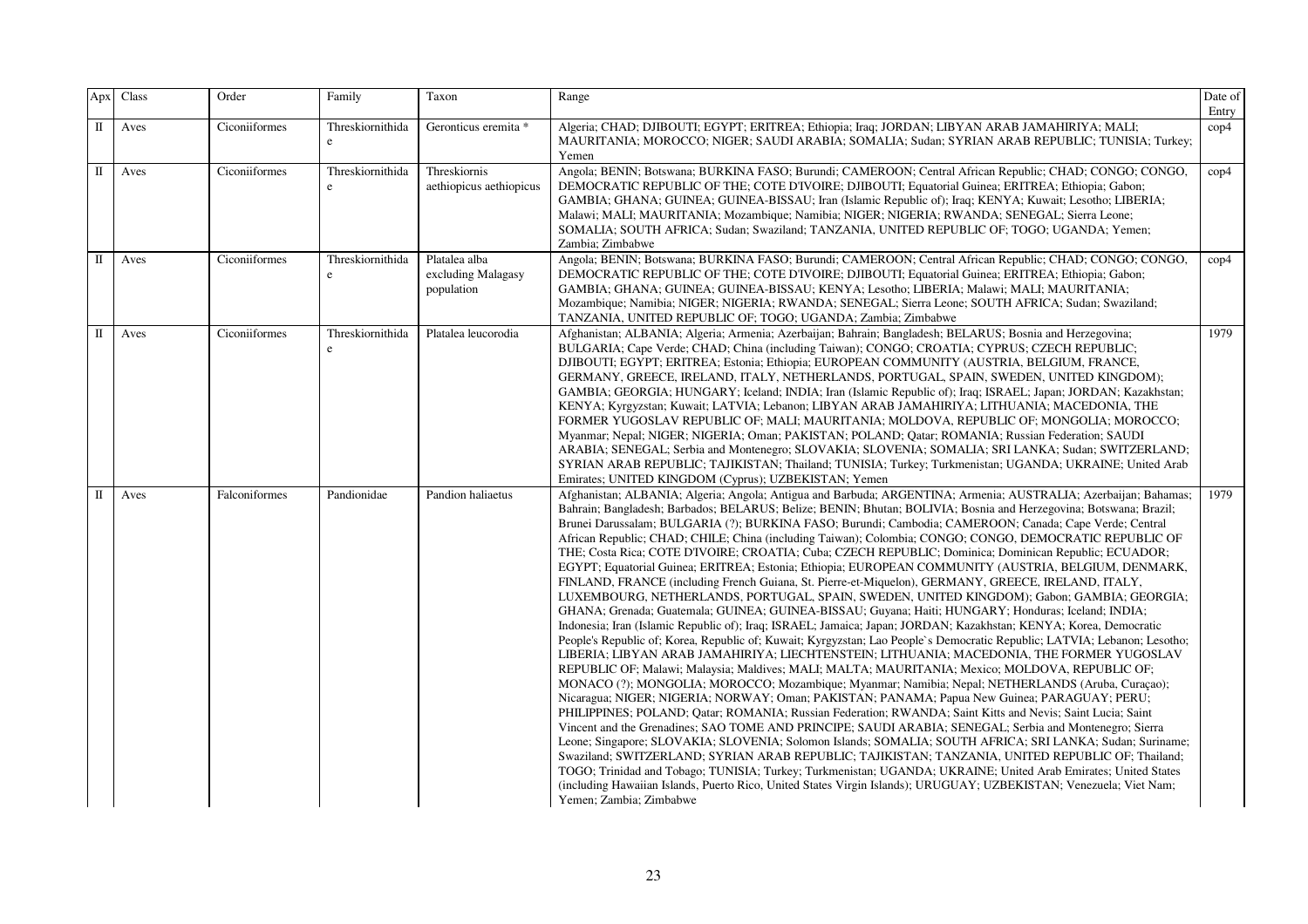| Apx         | $\rm Class$ | Order       | Family      | Taxon                                                                 | Range                                                                                                                                                                                                                                                                                                                                                                                                                                                                                                                                                                                                                                                                                                                                                                                                                                                                                                                                                                                                                                                                                                                                                                                                                                                                                                                                                                                                   | Date of<br>Entry |
|-------------|-------------|-------------|-------------|-----------------------------------------------------------------------|---------------------------------------------------------------------------------------------------------------------------------------------------------------------------------------------------------------------------------------------------------------------------------------------------------------------------------------------------------------------------------------------------------------------------------------------------------------------------------------------------------------------------------------------------------------------------------------------------------------------------------------------------------------------------------------------------------------------------------------------------------------------------------------------------------------------------------------------------------------------------------------------------------------------------------------------------------------------------------------------------------------------------------------------------------------------------------------------------------------------------------------------------------------------------------------------------------------------------------------------------------------------------------------------------------------------------------------------------------------------------------------------------------|------------------|
| $\mathbf I$ | Aves        | Galliformes | Phasianidae | Coturnix coturnix<br>coturnix                                         | Afghanistan; ALBANIA; Algeria; Andorra; Angola; Armenia; Azerbaijan; Bangladesh; BELARUS; BENIN; Bosnia and<br>Herzegovina; Botswana; BULGARIA; BURKINA FASO; Burundi; CAMEROON; Cape Verde; Central African Republic;<br>CHAD; China; Comoros; CONGO; CONGO, DEMOCRATIC REPUBLIC OF THE; COTE D'IVOIRE; CROATIA; CYPRUS;<br>CZECH REPUBLIC; DJIBOUTI; EGYPT; ERITREA; Estonia; Ethiopia; EUROPEAN COMMUNITY (AUSTRIA,<br>BELGIUM, DENMARK, FINLAND, FRANCE, GERMANY, GREECE, IRELAND, ITALY, LUXEMBOURG,<br>NETHERLANDS, PORTUGAL, SPAIN, SWEDEN, UNITED KINGDOM); Gabon; GAMBIA; GEORGIA; GHANA;<br>GUINEA; GUINEA-BISSAU; HUNGARY; INDIA; Iran (Islamic Republic of); Iraq; ISRAEL; JORDAN; Kazakhstan;<br>KENYA; Kyrgyzstan; LATVIA; Lebanon; LIBERIA; LIBYAN ARAB JAMAHIRIYA; LIECHTENSTEIN; LITHUANIA;<br>MACEDONIA, THE FORMER YUGOSLAV REPUBLIC OF; Madagascar; Malawi; MALI; MALTA; MAURITANIA;<br>MAURITIUS; MOLDOVA, REPUBLIC OF; MONGOLIA; MOROCCO; Mozambique; Namibia; NIGER; NIGERIA;<br>NORWAY; Oman; PAKISTAN; ROMANIA; Russian Federation; RWANDA; SAUDI ARABIA; SENEGAL; Serbia and<br>Montenegro; SEYCHELLES; Sierra Leone; SLOVAKIA; SLOVENIA; SOMALIA; SOUTH AFRICA; Sudan;<br>SWITZERLAND; SYRIAN ARAB REPUBLIC; TAJIKISTAN; TANZANIA, UNITED REPUBLIC OF; TOGO; TUNISIA;<br>Turkey; Turkmenistan; UGANDA; UKRAINE; UNITED KINGDOM (Cyprus); UZBEKISTAN; Yemen; Zambia; Zimbabwe | 1979             |
| П           | Aves        | Gruiformes  | Rallidae    | Porzana porzana<br>populations breeding in<br>the Western Palearctic  | ALBANIA; Algeria; Angola; Armenia; Azerbaijan; Bahrain; BELARUS; Bosnia and Herzegovina; Botswana; BULGARIA;<br>Burundi; CHAD; CONGO, DEMOCRATIC REPUBLIC OF THE; COTE D'IVOIRE; CROATIA; CYPRUS; CZECH<br>REPUBLIC; DJIBOUTI; EGYPT; ERITREA; Estonia; Ethiopia; EUROPEAN COMMUNITY (AUSTRIA, BELGIUM,<br>DENMARK, FINLAND, FRANCE, GERMANY, GREECE, IRELAND, ITALY, NETHERLANDS, PORTUGAL, SPAIN,<br>SWEDEN, UNITED KINGDOM); GAMBIA; GEORGIA; HUNGARY; Iran (Islamic Republic of); ISRAEL; JORDAN;<br>Kazakhstan; KENYA; Kuwait; LATVIA; Lebanon; Lesotho; LIBYAN ARAB JAMAHIRIYA; LITHUANIA; MACEDONIA,<br>THE FORMER YUGOSLAV REPUBLIC OF; Malawi; MALI; MALTA; MAURITANIA; MOLDOVA, REPUBLIC OF;<br>MOROCCO; Mozambique; Namibia; NIGER; NIGERIA; NORWAY; POLAND; Qatar; ROMANIA; Russian Federation;<br>RWANDA; San Marino; SAUDI ARABIA; SENEGAL; Serbia and Montenegro; SLOVAKIA; SLOVENIA; SOMALIA;<br>SOUTH AFRICA; Sudan; Swaziland; SWITZERLAND; SYRIAN ARAB REPUBLIC; TANZANIA, UNITED REPUBLIC OF;<br>TUNISIA; Turkey; UGANDA; UKRAINE; United Arab Emirates; UZBEKISTAN; Zambia; Zimbabwe                                                                                                                                                                                                                                                                                               | $\rm cop 4$      |
| $\mathbf I$ | Aves        | Gruiformes  | Rallidae    | Porzana parva parva                                                   | ALBANIA; Algeria; Angola; Armenia; Azerbaijan; Bahrain; BELARUS; BENIN; Bosnia and Herzegovina; Botswana;<br>BULGARIA; BURKINA FASO; Burundi; CAMEROON; Central African Republic; CHAD; CONGO; CONGO,<br>DEMOCRATIC REPUBLIC OF THE; COTE D'IVOIRE; CROATIA; CYPRUS; CZECH REPUBLIC; DJIBOUTI; EGYPT;<br>Equatorial Guinea; ERITREA; Estonia; Ethiopia; EUROPEAN COMMUNITY (AUSTRIA, FRANCE, GERMANY, GREECE,<br>ITALY, NETHERLANDS, PORTUGAL, SPAIN); Gabon; GAMBIA; GEORGIA; GHANA; GUINEA; GUINEA-BISSAU;<br>HUNGARY; Iran (Islamic Republic of); Iraq; ISRAEL; JORDAN; Kazakhstan; KENYA; Kuwait; LATVIA; Lebanon;<br>LIBERIA; LIBYAN ARAB JAMAHIRIYA; LITHUANIA; MACEDONIA, THE FORMER YUGOSLAV REPUBLIC OF;<br>Malawi; MALI; MAURITANIA; MOLDOVA, REPUBLIC OF; MOROCCO; Mozambique; Namibia; NIGER; NIGERIA;<br>POLAND; ROMANIA; Russian Federation; RWANDA; SAUDI ARABIA; SENEGAL; Serbia and Montenegro; Sierra Leone;<br>SLOVAKIA; SLOVENIA; SOMALIA; Sudan; SYRIAN ARAB REPUBLIC; TANZANIA, UNITED REPUBLIC OF; TOGO;<br>TUNISIA; Turkey; Turkmenistan; UGANDA; UKRAINE; UZBEKISTAN; Zambia; Zimbabwe                                                                                                                                                                                                                                                                                         | $\rm cop 4$      |
| $\rm{II}$   | Aves        | Gruiformes  | Rallidae    | Porzana pusilla<br>intermedia                                         | Algeria; Angola; Bahrain; BENIN; Botswana; BULGARIA; BURKINA FASO; Burundi; CAMEROON; Central African<br>Republic; CHAD; CONGO; CONGO, DEMOCRATIC REPUBLIC OF THE; COTE D'IVOIRE; CYPRUS; CZECH<br>REPUBLIC; DJIBOUTI; EGYPT; Equatorial Guinea; ERITREA; Ethiopia; EUROPEAN COMMUNITY (AUSTRIA,<br>BELGIUM, FRANCE, GREECE, ITALY, NETHERLANDS, PORTUGAL, SPAIN); Gabon; GAMBIA; GHANA; GUINEA;<br>GUINEA-BISSAU; HUNGARY; Iran (Islamic Republic of); ISRAEL; JORDAN; Kazakhstan; KENYA; Kuwait; Lebanon;<br>Lesotho; LIBERIA; LIBYAN ARAB JAMAHIRIYA; Malawi; MALI; MAURITANIA; MOLDOVA, REPUBLIC OF;<br>MOROCCO; Mozambique; Namibia; NIGER; NIGERIA; Qatar; ROMANIA; Russian Federation; RWANDA; SAUDI<br>ARABIA; SENEGAL; Serbia and Montenegro; Sierra Leone; SOMALIA; SOUTH AFRICA; Sudan; Swaziland;<br>SWITZERLAND; SYRIAN ARAB REPUBLIC; TANZANIA, UNITED REPUBLIC OF; TOGO; TUNISIA; Turkey;<br>UGANDA; United Arab Emirates; UKRAINE; Zambia; Zimbabwe                                                                                                                                                                                                                                                                                                                                                                                                                                     | $\mathrm{cop}4$  |
| П           | Aves        | Gruiformes  | Rallidae    | Fulica atra atra<br>Mediterranean and<br><b>Black Sea populations</b> | ALBANIA; Algeria; Armenia; Bosnia and Herzegovina; BULGARIA; CROATIA; CYPRUS; EGYPT; EUROPEAN<br>COMMUNITY (FRANCE, GREECE, ITALY, PORTUGAL, SPAIN); GEORGIA; ISRAEL; JORDAN; Lebanon; LIBYAN<br>ARAB JAMAHIRIYA; MACEDONIA, THE FORMER YUGOSLAV REPUBLIC OF; MALTA; MOLDOVA, REPUBLIC<br>OF; MONACO; MOROCCO; ROMANIA; Russian Federation; Serbia and Montenegro; SLOVENIA; SRI LANKA; SYRIAN<br>ARAB REPUBLIC; TUNISIA; Turkey; UKRAINE                                                                                                                                                                                                                                                                                                                                                                                                                                                                                                                                                                                                                                                                                                                                                                                                                                                                                                                                                               | $\rm cop 4$      |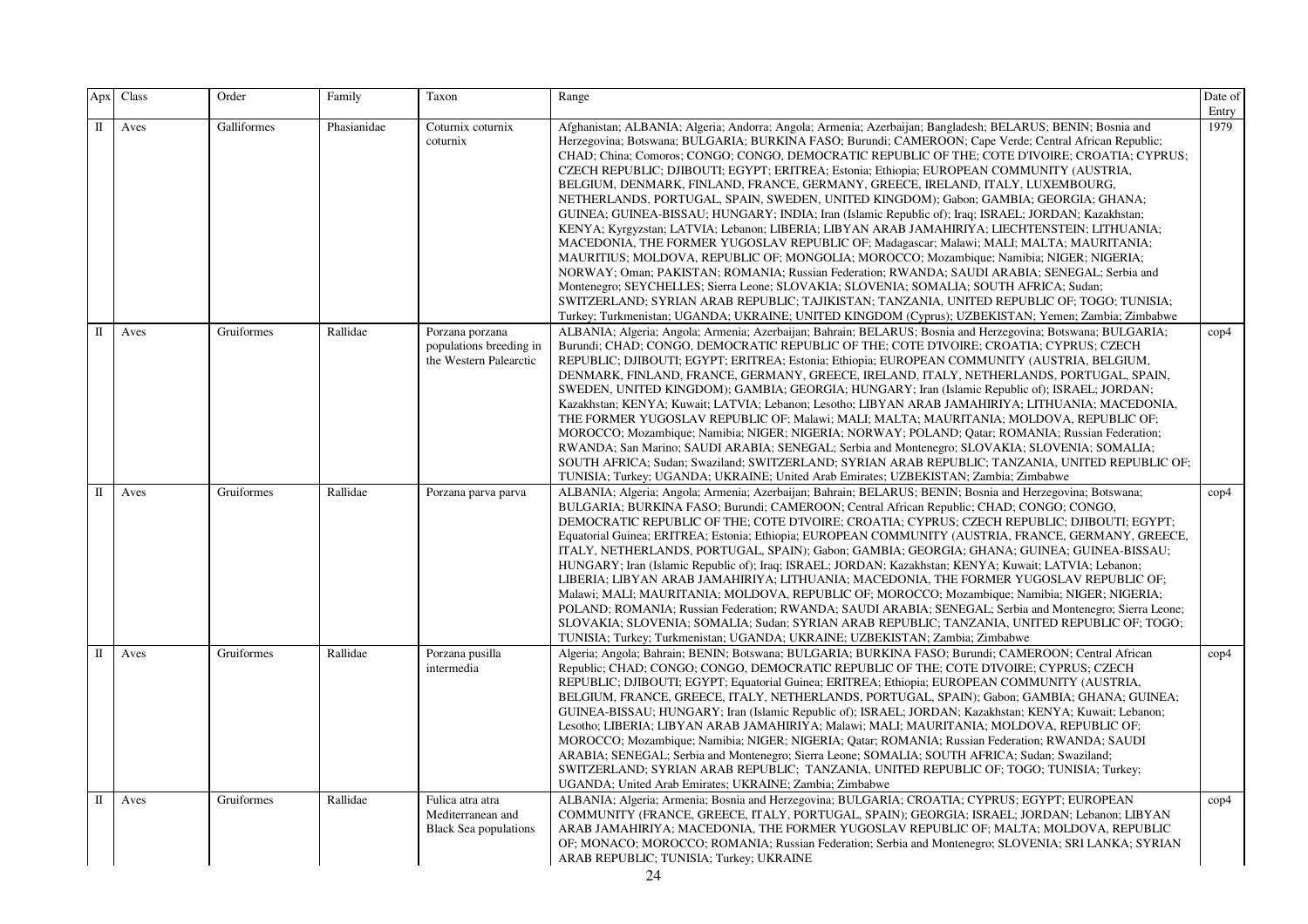| Apx         | Class | Order           | Family     | Taxon                                            | Range                                                                                                                                                                                                                                                                                                                                                                                                                                                                                                                                                                                                                                                                                                                                                                                                                                                                                                                                                                                                                                                                                                                                                             | Date of<br>Entry |
|-------------|-------|-----------------|------------|--------------------------------------------------|-------------------------------------------------------------------------------------------------------------------------------------------------------------------------------------------------------------------------------------------------------------------------------------------------------------------------------------------------------------------------------------------------------------------------------------------------------------------------------------------------------------------------------------------------------------------------------------------------------------------------------------------------------------------------------------------------------------------------------------------------------------------------------------------------------------------------------------------------------------------------------------------------------------------------------------------------------------------------------------------------------------------------------------------------------------------------------------------------------------------------------------------------------------------|------------------|
| $\mathbf I$ | Aves  | Gruiformes      | Rallidae   | Aenigmatolimnas<br>marginalis                    | Algeria; Angola; BENIN; Botswana; Burundi; CAMEROON; CONGO; CONGO, DEMOCRATIC REPUBLIC OF THE;<br>COTE D'IVOIRE; Equatorial Guinea; Gabon; GHANA; KENYA; LIBYAN ARAB JAMAHIRIYA; Malawi; Mozambique;<br>Namibia; NIGERIA; RWANDA; SOUTH AFRICA; TANZANIA, UNITED REPUBLIC OF; TOGO; UGANDA; Zambia;<br>Zimbabwe                                                                                                                                                                                                                                                                                                                                                                                                                                                                                                                                                                                                                                                                                                                                                                                                                                                   | $\mathrm{cop}4$  |
| $\mathbf I$ | Aves  | Gruiformes      | Rallidae   | Crex crex                                        | ALBANIA; Algeria; Angola; Armenia; BELARUS; BENIN; Bosnia and Herzegovina; Botswana; BULGARIA; BURKINA<br>FASO; Burundi; CAMEROON; Central African Republic; CHAD; China; CONGO, DEMOCRATIC REPUBLIC OF THE;<br>COTE D'IVOIRE; CROATIA; CYPRUS; CZECH REPUBLIC; EGYPT; ERITREA; Estonia; Ethiopia; EUROPEAN<br>COMMUNITY (AUSTRIA, BELGIUM, DENMARK, FINLAND, FRANCE, GERMANY, GREECE, IRELAND, ITALY,<br>LUXEMBOURG, NETHERLANDS, PORTUGAL; SPAIN, SWEDEN, UNITED KINGDOM); GAMBIA; GEORGIA;<br>GHANA; GUINEA; GUINEA-BISSAU; HUNGARY; Iran (Islamic Republic of); Iraq; ISRAEL; JORDAN; Kazakhstan;<br>KENYA; LATVIA; Lebanon; LIBYAN ARAB JAMAHIRIYA; LIECHTENSTEIN; LITHUANIA; MACEDONIA, THE<br>FORMER YUGOSLAV REPUBLIC OF; Malawi; MALI; MAURITANIA; MOLDOVA, REPUBLIC OF; MONACO;<br>MOROCCO; Mozambique; NIGER; NIGERIA; NORWAY; POLAND; ROMANIA; Russian Federation; RWANDA; SAUDI<br>ARABIA; SENEGAL; Serbia and Montenegro; Sierra Leone; SLOVAKIA; SLOVENIA; SOMALIA; SOUTH AFRICA; Sudan;<br>SWITZERLAND: SYRIAN ARAB REPUBLIC; TANZANIA, UNITED REPUBLIC OF; TOGO; TUNISIA; Turkey;<br>Turkmenistan; UGANDA; UKRAINE; UZBEKISTAN; Zambia; Zimbabwe | $\text{cop}5$    |
| П           | Aves  | Gruiformes      | Rallidae   | Sarothrura boehmi                                | Angola; Burundi; CAMEROON; CONGO, DEMOCRATIC REPUBLIC OF THE; Equatorial Guinea; Gabon; KENYA;<br>Malawi; Mozambique; NIGERIA; RWANDA; SOUTH AFRICA; TANZANIA, UNITED REPUBLIC OF; UGANDA; Zambia;<br>Zimbabwe                                                                                                                                                                                                                                                                                                                                                                                                                                                                                                                                                                                                                                                                                                                                                                                                                                                                                                                                                    | $\mathrm{cop}4$  |
| $\Pi$       | Aves  | Gruiformes      | Rallidae   | Sarothrura ayresi *                              | ERITREA (?); Ethiopia; SOUTH AFRICA; Zambia; Zimbabwe                                                                                                                                                                                                                                                                                                                                                                                                                                                                                                                                                                                                                                                                                                                                                                                                                                                                                                                                                                                                                                                                                                             | cop5             |
| $\mathbf I$ | Aves  | Gruiformes      | Gruidae    | Grus vipio *                                     | China; Japan; Korea, Democratic People's Republic of; Korea, Republic of; MONGOLIA; Russian Federation                                                                                                                                                                                                                                                                                                                                                                                                                                                                                                                                                                                                                                                                                                                                                                                                                                                                                                                                                                                                                                                            | cop7             |
| $\rm II$    | Aves  | Gruiformes      | Otididae   | Chlamydotis undulata *<br>only Asian populations | Afghanistan; Armenia; Azerbaijan; Bahrain; China; EGYPT; GEORGIA; INDIA; Iran (Islamic Republic of); Iraq; ISRAEL;<br>JORDAN; Kazakhstan; Kuwait; Kyrgyzstan; Lebanon; MONGOLIA; Oman; PAKISTAN; Qatar; Russian Federation; SAUDI<br>ARABIA; SYRIAN ARAB REPUBLIC; TAJIKISTAN; Turkmenistan; Turkey; UKRAINE; United Arab Emirates;<br>UZBEKISTAN; Yemen                                                                                                                                                                                                                                                                                                                                                                                                                                                                                                                                                                                                                                                                                                                                                                                                          | 1979             |
| $\rm II$    | Aves  | Gruiformes      | Otididae   | Otis tarda *                                     | Afghanistan; ALBANIA; Algeria; Bosnia and Herzegovina; BULGARIA; China; CROATIA; CZECH REPUBLIC;<br>EUROPEAN COMMUNITY (AUSTRIA, GERMANY, GREECE, ITALY, PORTUGAL, SPAIN); GEORGIA; HUNGARY;<br>Iran (Islamic Republic of); Iraq; ISRAEL; Japan; Kazakhstan; Korea, Democratic People's Republic of; Korea, Republic of;<br>Kyrgyzstan; Lebanon; MACEDONIA, THE FORMER YUGOSLAV REPUBLIC OF; MOLDOVA, REPUBLIC OF;<br>MONGOLIA; MOROCCO; PAKISTAN; POLAND (Ex); ROMANIA; Russian Federation; Serbia and Montenegro;<br>SLOVAKIA; SLOVENIA; SYRIAN ARAB REPUBLIC; TAJIKISTAN; TUNISIA; Turkey; Turkmenistan; UKRAINE;<br><b>UZBEKISTAN</b>                                                                                                                                                                                                                                                                                                                                                                                                                                                                                                                         | $\text{cop}1$    |
| $\mathbf I$ | Aves  | Charadriiformes | Dromadidae | Dromas ardeola                                   | Bahrain; Comoros; DJIBOUTI; EGYPT; ERITREA; Ethiopia; EUROPEAN COMMUNITY (FRANCE (Réunion)); INDIA;<br>Iran (Islamic Republic of); Iraq; KENYA; Kuwait; Madagascar; Mozambique; Oman; PAKISTAN; Qatar; SAUDI ARABIA;<br>SEYCHELLES; SOMALIA; SOUTH AFRICA; Sudan; TANZANIA, UNITED REPUBLIC OF; Thailand; United Arab<br>Emirates; Yemen                                                                                                                                                                                                                                                                                                                                                                                                                                                                                                                                                                                                                                                                                                                                                                                                                          | $\mathrm{cop}4$  |
| $\mathbf I$ | Aves  | Charadriiformes | Burhinidae | Burhinus oedicnemus                              | Afghanistan; ALBANIA; Algeria; Armenia; Azerbaijan; Bangladesh; BELARUS; Bosnia and Herzegovina; BULGARIA;<br>Cambodia; CHAD; China; CONGO, DEMOCRATIC REPUBLIC OF THE; CROATIA; CYPRUS; CZECH REPUBLIC;<br>DJIBOUTI; EGYPT; ERITREA; Ethiopia; EUROPEAN COMMUNITY (AUSTRIA, FINLAND, FRANCE, GERMANY,<br>GREECE, ITALY, PORTUGAL, SPAIN, SWEDEN, UNITED KINGDOM); GEORGIA; HUNGARY; Iceland; INDIA; Iran<br>(Islamic Republic of); Iraq; ISRAEL; JORDAN; Kazakhstan; KENYA; Kyrgyzstan; Lao People's Democratic Republic; Lebanon<br>(Ex); LIBYAN ARAB JAMAHIRIYA; MACEDONIA, THE FORMER YUGOSLAV REPUBLIC OF; MALI; MALTA;<br>MAURITANIA; MOLDOVA, REPUBLIC OF; MOROCCO; Myanmar; NIGER; Oman; PAKISTAN; POLAND; ROMANIA;<br>Russian Federation; SAUDI ARABIA; SENEGAL; Serbia and Montenegro; SLOVAKIA; SLOVENIA; SOMALIA; SRI<br>LANKA; Sudan; SYRIAN ARAB REPUBLIC; TAJIKISTAN; Thailand; TUNISIA; Turkey; Turkmenistan; UGANDA;<br>UKRAINE; UNITED KINGDOM (Cyprus); UZBEKISTAN; Viet Nam; Yemen                                                                                                                                                            | $\text{cop}1$    |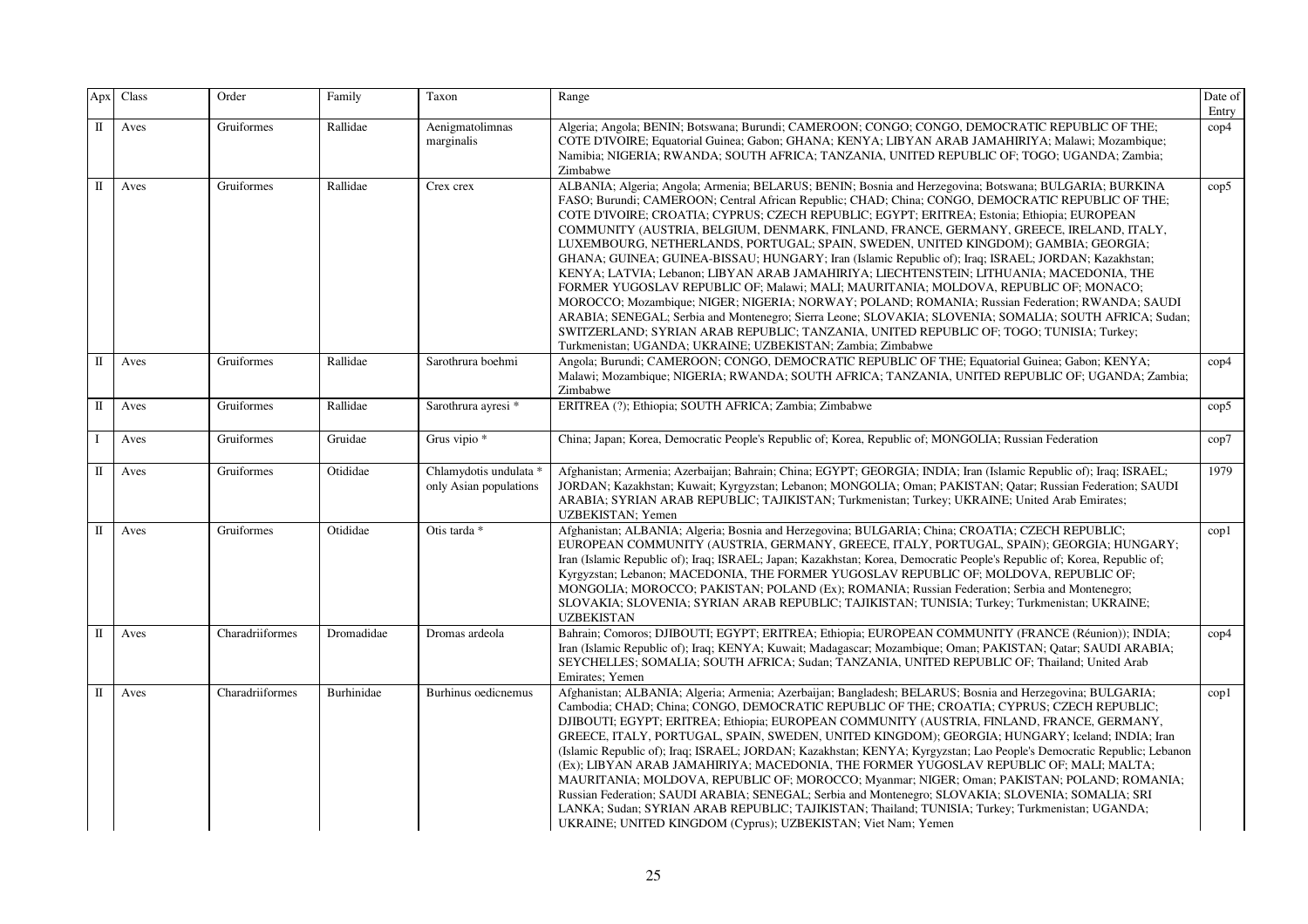| Apx                  | Class | Order           | Family      | Taxon                                                        | Range                                                                                                                                                                                                                                                                                                                                                                                                                                                                                                                                                                                                                                                                                                                                                                                                                                                                                                                                                                                                                                                                                                                                                                                                                            | Date of<br>Entry |
|----------------------|-------|-----------------|-------------|--------------------------------------------------------------|----------------------------------------------------------------------------------------------------------------------------------------------------------------------------------------------------------------------------------------------------------------------------------------------------------------------------------------------------------------------------------------------------------------------------------------------------------------------------------------------------------------------------------------------------------------------------------------------------------------------------------------------------------------------------------------------------------------------------------------------------------------------------------------------------------------------------------------------------------------------------------------------------------------------------------------------------------------------------------------------------------------------------------------------------------------------------------------------------------------------------------------------------------------------------------------------------------------------------------|------------------|
| $\mathbf I$          | Aves  | Charadriiformes | Glareolidae | Glareola pratincola                                          | Afghanistan; ALBANIA; Algeria; Angola; Armenia; Azerbaijan; BENIN; Bosnia and Herzegovina; Botswana; BULGARIA;<br>BURKINA FASO; Burundi; CAMEROON; Cape Verde; Central African Republic; CHAD; CONGO, CONGO,<br>DEMOCRATIC REPUBLIC OF THE; COTE D'IVOIRE; CROATIA; CYPRUS; DJIBOUTI; EGYPT; Equatorial Guinea;<br>ERITREA; Ethiopia; EUROPEAN COMMUNITY (AUSTRIA, FRANCE, GREECE, ITALY, PORTUGAL, SPAIN,<br>SWEDEN); Gabon; GAMBIA; GEORGIA; GHANA; GUINEA; GUINEA-BISSAU; HUNGARY; INDIA; Iran (Islamic<br>Republic of); Iraq; ISRAEL; JORDAN; Kazakhstan; KENYA; Kuwait; Kyrgyzstan; Lebanon; LIBERIA; LIBYAN ARAB<br>JAMAHIRIYA; MACEDONIA, THE FORMER YUGOSLAV REPUBLIC OF; Malawi; MALI; MALTA; MAURITANIA;<br>MOLDOVA, REPUBLIC OF; MONACO; MOROCCO; Mozambique; Myanmar; NIGER; NIGERIA; Oman; PAKISTAN;<br>POLAND; ROMANIA; Russian Federation; RWANDA; SAUDI ARABIA; SENEGAL; Serbia and Montenegro; Sierra Leone;<br>SLOVAKIA; SLOVENIA; SOMALIA; SOUTH AFRICA; SRI LANKA; Sudan; SYRIAN ARAB REPUBLIC; TAJIKISTAN;<br>TANZANIA, UNITED REPUBLIC OF; Thailand; TOGO; TUNISIA; Turkey; Turkmenistan; UGANDA; UKRAINE; United<br>Arab Emirates; UNITED KINGDOM (Cyprus); UZBEKISTAN; Viet Nam; Yemen; Zambia; Zimbabwe | $\text{cop}1$    |
| $\mathbf I$          | Aves  | Charadriiformes | Glareolidae | Glareola nordmanni                                           | Angola; Armenia; Azerbaijan; Botswana; BULGARIA; Burundi; CAMEROON; Central African Republic; CHAD; CONGO;<br>CONGO, DEMOCRATIC REPUBLIC OF THE; DJIBOUTI; CYPRUS; EGYPT; Equatorial Guinea; ERITREA; Ethiopia;<br>EUROPEAN COMMUNITY (AUSTRIA, FINLAND, SWEDEN); Gabon; GEORGIA; HUNGARY; Iceland; Iran (Islamic<br>Republic of); Iraq; ISRAEL; Kazakhstan; KENYA (?); Kyrgyzstan; Lebanon; LIBYAN ARAB JAMAHIRIYA; MALI; Malawi;<br>MOLDOVA, REPUBLIC OF; Mozambique; Namibia; NIGER; NIGERIA; ROMANIA; Russian Federation; RWANDA;<br>SAUDI ARABIA; SLOVAKIA; SOMALIA; SOUTH AFRICA; Sudan; SWITZERLAND; SYRIAN ARAB REPUBLIC;<br>TAJIKISTAN; TANZANIA, UNITED REPUBLIC OF; TOGO; Turkmenistan; Turkey; UGANDA; UKRAINE; UNITED<br>KINGDOM (Cyprus); UZBEKISTAN; Zambia; Zimbabwe                                                                                                                                                                                                                                                                                                                                                                                                                                             | $\text{cop}1$    |
| $\mathbf{I}$         | Aves  | Charadriiformes | Laridae     | Larus hemprichii                                             | Bahrain; DJIBOUTI; EGYPT; ERITREA; Iran (Islamic Republic of); Iraq; ISRAEL; JORDAN; KENYA; Kuwait; Lebanon;<br>Mozambique; Oman; Qatar; SAUDI ARABIA; SOMALIA; Sudan; SYRIAN ARAB REPUBLIC; TANZANIA, UNITED<br>REPUBLIC OF; United Arab Emirates; Yemen                                                                                                                                                                                                                                                                                                                                                                                                                                                                                                                                                                                                                                                                                                                                                                                                                                                                                                                                                                        | $\mathrm{cop}4$  |
| П                    | Aves  | Charadriiformes | Laridae     | Larus leucophthalmus                                         | DJIBOUTI; EGYPT; ERITREA; Iran (Islamic Republic of); ISRAEL; JORDAN; KENYA; Oman; SAUDI ARABIA;<br>SOMALIA; Sudan; Yemen                                                                                                                                                                                                                                                                                                                                                                                                                                                                                                                                                                                                                                                                                                                                                                                                                                                                                                                                                                                                                                                                                                        | cop4             |
| $\mathbf I$          | Aves  | Charadriiformes | Laridae     | Larus ichthyaetus<br>West Eurasian and<br>African population | Azerbaijan; Bahrain; BULGARIA; CYPRUS; DJIBOUTI; EGYPT; ERITREA; EUROPEAN COMMUNITY (GREECE);<br>GEORGIA; Iran (Islamic Republic of); Iraq; ISRAEL; JORDAN; Kazakhstan; Kuwait; Lebanon; MOLDOVA, REPUBLIC OF;<br>Oman; Qatar; ROMANIA; Russian Federation; SAUDI ARABIA; SEYCHELLES; SOMALIA; SYRIAN ARAB REPUBLIC;<br>Turkey: Turkmenistan; UKRAINE; United Arab Emirates; UZBEKISTAN; Yemen                                                                                                                                                                                                                                                                                                                                                                                                                                                                                                                                                                                                                                                                                                                                                                                                                                   | $\mathrm{cop}4$  |
| $\Pi$                | Aves  | Charadriiformes | Laridae     | Larus melanocephalus                                         | ALBANIA; Algeria; Bosnia and Hezegovina; BULGARIA; CROATIA; CYPRUS; CZECH REPUBLIC; EGYPT; EUROPEAN<br>COMMUNITY (BELGIUM, DENMARK, FRANCE, GERMANY, GREECE, ITALY, NETHERLANDS, PORTUGAL,<br>SPAIN, UNITED KINGDOM (Gibraltar)); GEORGIA; HUNGARY; Iran (Islamic Republic of); Iraq; ISRAEL; Kuwait;<br>Lebanon; LIBYAN ARAB JAMAHIRIYA; MALTA; MONACO; MOROCCO; ROMANIA; Russian Federation; Serbia and<br>Montenegro; SLOVENIA; SYRIAN ARAB REPUBLIC; TUNISIA; Turkey; UKRAINE                                                                                                                                                                                                                                                                                                                                                                                                                                                                                                                                                                                                                                                                                                                                                | $\mathrm{cop}4$  |
| $\scriptstyle\rm II$ | Aves  | Charadriiformes | Laridae     | Larus genei                                                  | ALBANIA; Algeria; Azerbaijan; Bahrain; BENIN; Bosnia and Herzegovina; BULGARIA; COTE D'IVOIRE; CROATIA;<br>DJIBOUTI; EGYPT; ERITREA; EUROPEAN COMMUNITY (AUSTRIA, FRANCE, GERMANY, GREECE, ITALY,<br>PORTUGAL, SPAIN); GAMBIA; GEORGIA; GHANA; GUINEA; GUINEA-BISSAU; Iran (Islamic Republic of); Iraq;<br>ISRAEL; JORDAN; Kazakhstan; KENYA; Kuwait; Lebanon; LIBERIA; LIBYAN ARAB JAMAHIRIYA; MALTA;<br>MAURITANIA; MONACO; MOROCCO; NIGERIA; Oman; Qatar; ROMANIA; Russian Federation; SAUDI ARABIA;<br>SENEGAL; Serbia and Montenegro; Sierra Leone; SLOVENIA; SOMALIA; Sudan; SYRIAN ARAB REPUBLIC; TOGO;<br>TUNISIA; Turkey; Turkmenistan; UKRAINE; United Arab Emirates; UZBEKISTAN; Yemen                                                                                                                                                                                                                                                                                                                                                                                                                                                                                                                                | $\mathrm{cop}4$  |
| П                    | Aves  | Charadriiformes | Laridae     | Larus audouinii *                                            | ALBANIA; Algeria; CROATIA; CYPRUS; EGYPT; EUROPEAN COMMUNITY (FRANCE (Corsica), GREECE, ITALY,<br>PORTUGAL; SPAIN, UNITED KINGDOM (Gibraltar)); ISRAEL; JORDAN; Lebanon; LIBYAN ARAB JAMAHIRIYA;<br>MALTA; MAURITANIA; MOROCCO; SENEGAL; Serbia and Montenegro; SYRIAN ARAB REPUBLIC; TUNISIA; Turkey                                                                                                                                                                                                                                                                                                                                                                                                                                                                                                                                                                                                                                                                                                                                                                                                                                                                                                                            | $\mathrm{cop}4$  |
| П                    | Aves  | Charadriiformes | Laridae     | Larus armenicus                                              | Armenia; Azerbaijan; Bahrain; CYPRUS; EGYPT; GEORGIA; Iran (Islamic Republic of); Iraq; ISRAEL; Kuwait; Lebanon;<br>Qatar; SAUDI ARABIA; SYRIAN ARAB REPUBLIC; Turkey; United Arab Emirates                                                                                                                                                                                                                                                                                                                                                                                                                                                                                                                                                                                                                                                                                                                                                                                                                                                                                                                                                                                                                                      | $\mathrm{cop}4$  |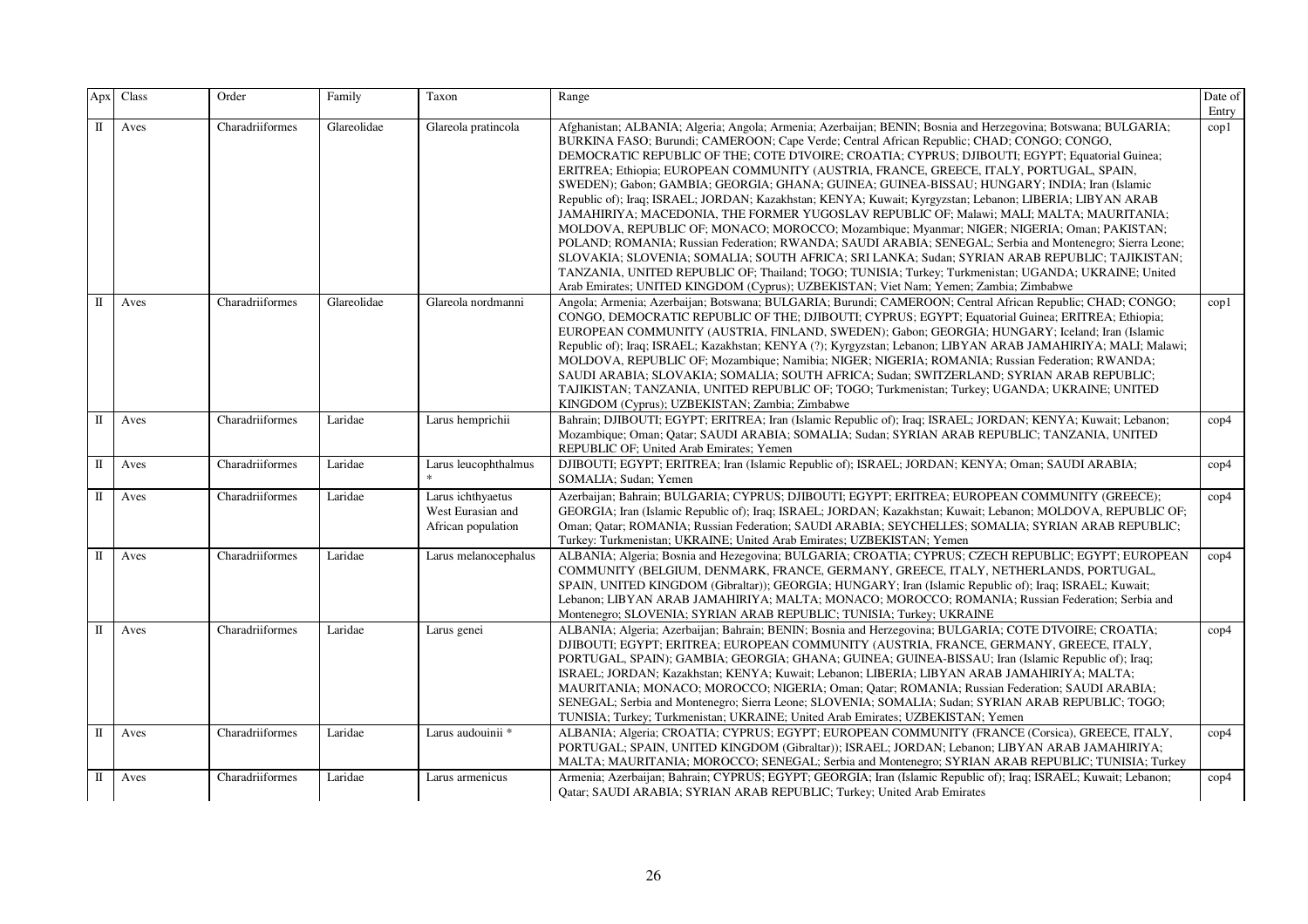| Apx          | Class | Order           | Family  | Taxon                                                                | Range                                                                                                                                                                                                                                                                                                                                                                                                                                                                                                                                                                                                                                                                                                                                                                                                                                                                                                                                                                                                                                                                                                      | Date of<br>Entry |
|--------------|-------|-----------------|---------|----------------------------------------------------------------------|------------------------------------------------------------------------------------------------------------------------------------------------------------------------------------------------------------------------------------------------------------------------------------------------------------------------------------------------------------------------------------------------------------------------------------------------------------------------------------------------------------------------------------------------------------------------------------------------------------------------------------------------------------------------------------------------------------------------------------------------------------------------------------------------------------------------------------------------------------------------------------------------------------------------------------------------------------------------------------------------------------------------------------------------------------------------------------------------------------|------------------|
| П            | Aves  | Charadriiformes | Laridae | Sterna nilotica nilotica<br>West Eurasian and<br>African populations | Algeria; Angola; Armenia; Azerbaijan; Bahrain; BENIN; Botswana; Bosnia and Herzegovina; BULGARIA; BURKINA FASO;<br>Burundi; CAMEROON; Central African Republic; CHAD; Comoros; CONGO; CONGO, DEMOCRATIC REPUBLIC OF<br>THE; COTE D'IVOIRE; CROATIA; CYPRUS; DJIBOUTI; EGYPT; Equatorial Guinea; ERITREA; Ethiopia; EUROPEAN<br>COMMUNITY (BELGIUM, DENMARK, FRANCE, GERMANY, GREECE, ITALY, NETHERLANDS, PORTUGAL,<br>SPAIN, UNITED KINGDOM (Gibraltar)); Gabon; GAMBIA; GEORGIA; GHANA; GUINEA; GUINEA-BISSAU;<br>HUNGARY; Iran (Islamic Republic of); Iraq; ISRAEL; JORDAN; Kazakhstan; KENYA; Kuwait; Lebanon; LIBERIA;<br>LIBYAN ARAB JAMAHIRIYA; Madagascar; Malawi; MALI; MALTA; MAURITANIA; MONACO; MOROCCO;<br>Mozambique; Namibia; NIGER; NIGERIA; Oman; Qatar; ROMANIA; Russian Federation; RWANDA; SAUDI ARABIA;<br>SENEGAL; Serbia and Montenegro; SEYCHELLES; Sierra Leone; SLOVENIA; SOMALIA; SOUTH AFRICA; Sudan;<br>SYRIAN ARAB REPUBLIC; TANZANIA, UNITED REPUBLIC OF; TOGO; TUNISIA; Turkey; Turkmenistan; UGANDA;<br>UKRAINE; United Arab Emirates; UZBEKISTAN; Yemen; Zambia; Zimbabwe | $\text{cop}4$    |
| $\mathbf{I}$ | Aves  | Charadriiformes | Laridae | Sterna caspia<br>West Eurasian and<br>African populations            | ALBANIA; Algeria; Angola; Azerbaijan; Bahrain; BENIN; Bosnia and Herzegovina; Botswana; BULGARIA; BURKINA<br>FASO; Burundi; CAMEROON; Central African Republic; CHAD; CONGO; CONGO, DEMOCRATIC REPUBLIC OF THE;<br>COTE D'IVOIRE; CROATIA; CYPRUS; CZECH REPUBLIC; DJIBOUTI; EGYPT; Equatorial Guinea; ERITREA; Estonia;<br>Ethiopia; EUROPEAN COMMUNITY (BELGIUM, DENMARK, FINLAND, FRANCE, GERMANY, GREECE, ITALY,<br>NETHERLANDS, PORTUGAL, SPAIN, SWEDEN); Gabon; GAMBIA; GEORGIA; GHANA; GUINEA; GUINEA-BISSAU;<br>Iran (Islamic Republic of); Iraq; ISRAEL; JORDAN; Kazakhstan; KENYA; Kuwait; LATVIA; Lebanon; LIBERIA; LIBYAN<br>ARAB JAMAHIRIYA; LITHUANIA; Malawi; MALI; MALTA; MAURITANIA; MONACO; MOROCCO; Mozambique;<br>Namibia; NIGER; NIGERIA; Oman; POLAND; Qatar; ROMANIA; Russian Federation; RWANDA; SAUDI ARABIA;<br>SENEGAL; Serbia and Montenegro; Sierra Leone; SLOVENIA; SOMALIA; SOUTH AFRICA; Sudan; SYRIAN ARAB<br>REPUBLIC; TANZANIA, UNITED REPUBLIC OF; TOGO; TUNISIA; Turkey; Turkmenistan; UGANDA; UKRAINE; United<br>Arab Emirates; UZBEKISTAN; Yemen; Zambia; Zimbabwe  | $\rm cop 4$      |
| П            | Aves  | Charadriiformes | Laridae | Sterna maxima<br>albidorsalis                                        | Angola; BENIN; CAMEROON; CONGO; CONGO, DEMOCRATIC REPUBLIC OF THE; COTE D'IVOIRE; Equatorial<br>Guinea; EUROPEAN COMMUNITY (SPAIN, UNITED KINGDOM (Gibraltar)); Gabon; GAMBIA; GHANA; GUINEA;<br>GUINEA-BISSAU; LIBERIA; MAURITANIA; MOROCCO; Namibia; NIGERIA; SENEGAL; Sierra Leone; TOGO                                                                                                                                                                                                                                                                                                                                                                                                                                                                                                                                                                                                                                                                                                                                                                                                                | $\rm cop 4$      |
| П            | Aves  | Charadriiformes | Laridae | Sterna bergii<br>African and Southwest<br>Asian populations          | Bahrain; Comoros; DJIBOUTI; EGYPT; ERITREA; INDIA; Iran (Islamic Republic of); Iraq; KENYA; Kuwait; Madagascar;<br>Maldives; Mozambique; Namibia; Oman; PAKISTAN; Qatar; SAUDI ARABIA; SEYCHELLES; SOMALIA; SOUTH<br>AFRICA; SRI LANKA; Sudan; TANZANIA, UNITED REPUBLIC OF; United Arab Emirates; Yemen                                                                                                                                                                                                                                                                                                                                                                                                                                                                                                                                                                                                                                                                                                                                                                                                   | $\rm cop 4$      |
| П            | Aves  | Charadriiformes | Laridae | Sterna bengalensis<br>African and Southwest<br>Asian populations     | Algeria; Bahrain; Bangladesh; Comoros; DJIBOUTI; EGYPT; ERITREA; Ethiopia; EUROPEAN COMMUNITY (UNITED<br>KINGDOM (Gibraltar)); GAMBIA; INDIA; Iran (Islamic Republic of); Iraq; KENYA; Kuwait; LIBYAN ARAB<br>JAMAHIRIYA; Madagascar; Maldives; MAURITANIA; MAURITIUS; MOROCCO; Mozambique; Oman; PAKISTAN; Qatar;<br>RWANDA; SAUDI ARABIA; SENEGAL; SEYCHELLES; SOMALIA; SOUTH AFRICA; SRI LANKA; Sudan; TANZANIA,<br>UNITED REPUBLIC OF; TUNISIA; Turkey; UGANDA; United Arab Emirates; Yemen                                                                                                                                                                                                                                                                                                                                                                                                                                                                                                                                                                                                            | $\rm cop 4$      |
| $\mathbf{I}$ | Aves  | Charadriiformes | Laridae | Sterna sandvicensis<br>sandvicensis                                  | ALBANIA; Algeria; Angola; Azerbaijan; Bahrain; BENIN; Bosnia and Herzegovina; BULGARIA; CAMEROON; CONGO;<br>CONGO, DEMOCRATIC REPUBLIC OF THE; COTE D'IVOIRE; CROATIA; CYPRUS; DJIBOUTI; EGYPT; Equatorial<br>Guinea; ERITREA; Estonia; EUROPEAN COMMUNITY (BELGIUM, DENMARK, FINLAND, FRANCE, GERMANY,<br>GREECE, IRELAND, ITALY, NETHERLANDS, PORTUGAL, SPAIN, SWEDEN, UNITED KINGDOM (Gibraltar)); Gabon;<br>GAMBIA; GEORGIA; GHANA; GUINEA; GUINEA-BISSAU; Iran (Islamic Republic of); Iraq; ISRAEL; JORDAN;<br>Kazakhstan; KENYA; Kuwait; LATVIA; Lebanon; LIBERIA; LIBYAN ARAB JAMAHIRIYA; LITHUANIA; Madagascar;<br>MALTA; MAURITANIA; MONACO; MOROCCO; Mozambique; Namibia; NIGERIA; NORWAY; Oman; POLAND; Qatar;<br>ROMANIA; Russian Federation; SAUDI ARABIA; SENEGAL; Serbia and Montenegro; SEYCHELLES; Sierra Leone;<br>SLOVENIA; SOMALIA; SOUTH AFRICA; Sudan; SYRIAN ARAB REPUBLIC; TANZANIA, UNITED REPUBLIC OF;<br>TOGO; TUNISIA; Turkey; Turkmenistan; UKRAINE; United Arab Emirates; Yemen                                                                                              | $\rm cop 4$      |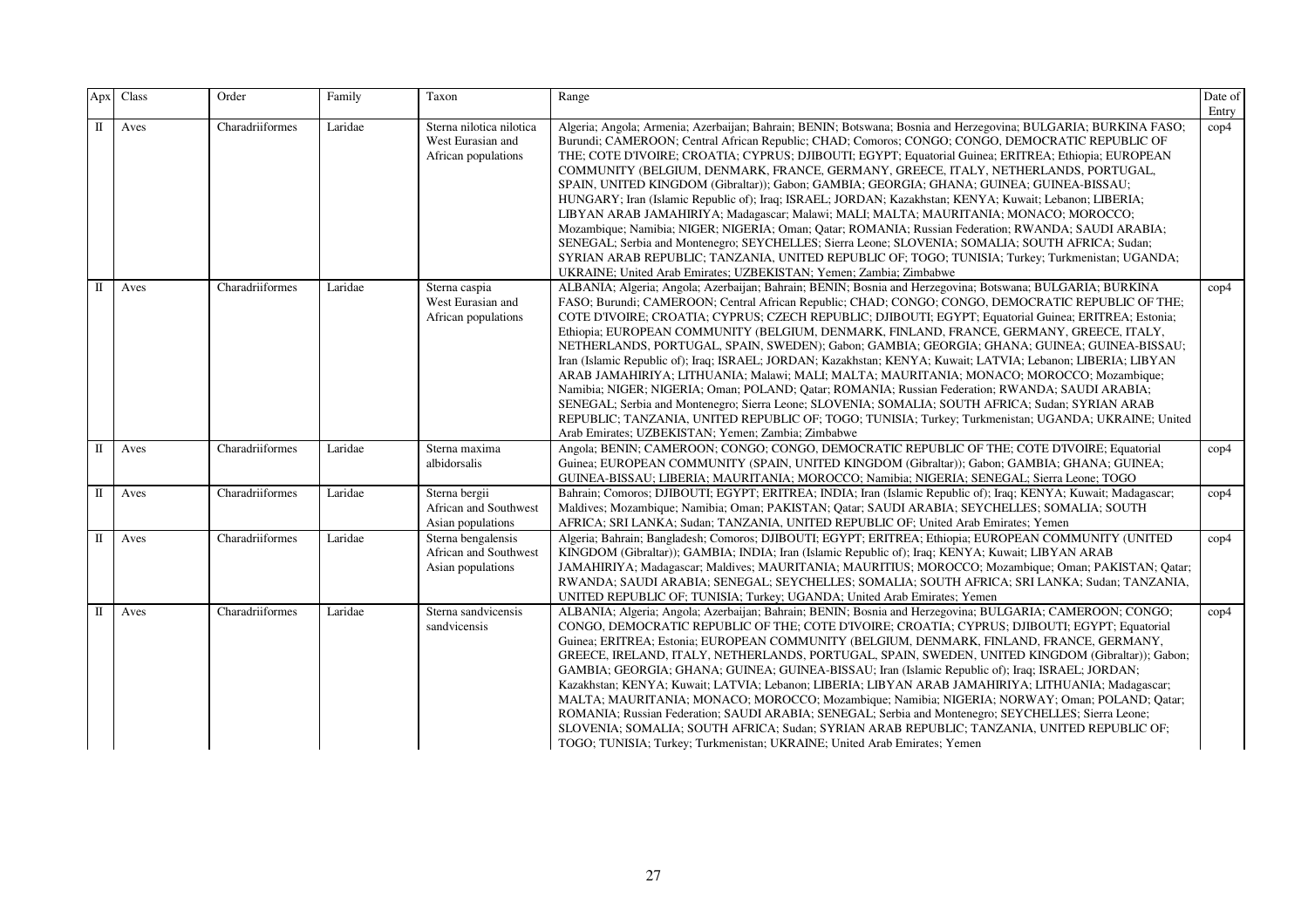| Apx          | Class | Order           | Family  | Taxon                                                                       | Range                                                                                                                                                                                                                                                                                                                                                                                                                                                                                                                                                                                                                                                                                                                                                                                                                                                                                                                                                                                                                                                                                                                                                                                                                                                                                                                     | Date of<br>Entry |
|--------------|-------|-----------------|---------|-----------------------------------------------------------------------------|---------------------------------------------------------------------------------------------------------------------------------------------------------------------------------------------------------------------------------------------------------------------------------------------------------------------------------------------------------------------------------------------------------------------------------------------------------------------------------------------------------------------------------------------------------------------------------------------------------------------------------------------------------------------------------------------------------------------------------------------------------------------------------------------------------------------------------------------------------------------------------------------------------------------------------------------------------------------------------------------------------------------------------------------------------------------------------------------------------------------------------------------------------------------------------------------------------------------------------------------------------------------------------------------------------------------------|------------------|
| П            | Aves  | Charadriiformes | Laridae | Sterna dougallii<br>Atlantic population                                     | Antigua and Barbuda; Bahamas; Barbados (?); Belize; BENIN; Bermuda; Brazil; CAMEROON; Canada; Colombia; Costa Rica;<br>COTE D'IVOIRE; Cuba; Dominica; Dominican Republic; El Salvador; Equatorial Guinea; EUROPEAN COMMUNITY<br>(FRANCE (including French Guiana, Martinique), IRELAND, PORTUGAL, SPAIN, UNITED KINGDOM (including Turks<br>and Caicos Islands, British Virgin Islands)); Gabon (?); GAMBIA; GHANA; Grenada (?); Guatemala; GUINEA; GUINEA-<br>BISSAU; Guyana; Haiti; Honduras; Jamaica; LIBERIA; MAURITANIA; Mexico; MOROCCO; Nicaragua; NIGERIA;<br>PANAMA; Saint Kitts and Nevis; Saint Lucia; Saint Vincent and the Grenadines; SENEGAL; Sierra Leone; Suriname; TOGO;<br>Trinidad and Tobago; United Kingdom (Anguilla); United States (including Puerto Rico, United States Virgin Islands);<br>Venezuela                                                                                                                                                                                                                                                                                                                                                                                                                                                                                           | cop3             |
| П            | Aves  | Charadriiformes | Laridae | Sterna hirundo hirundo<br>populations breeding in<br>the Western Palearctic | ALBANIA; Algeria; Angola; Armenia; Azerbaijan; Bahrain; BELARUS; BENIN; Bosnia and Herzegovina; BULGARIA;<br>CAMEROON; Cape Verde; Comores; CONGO; CONGO, DEMOCRATIC REPUBLIC OF THE; COTE D'IVOIRE;<br>CROATIA; CYPRUS; CZECH REPUBLIC; DJIBOUTI; EGYPT; Equatorial Guinea; ERITREA; Estonia; Ethiopia;<br>EUROPEAN COMMUNITY (AUSTRIA, BELGIUM, DENMARK, FINLAND, FRANCE, GERMANY, GREECE,<br>IRELAND, ITALY, NETHERLANDS, PORTUGAL, SPAIN, SWEDEN, UNITED KINGDOM (Gibraltar)); Gabon; GAMBIA;<br>GEORGIA; GHANA; GUINEA; GUINEA-BISSAU; HUNGARY; Iran (Islamic Republic of); Iraq; ISRAEL; JORDAN;<br>Kazakhstan; KENYA; Kuwait; LATVIA; Lebanon; LIBERIA; LIBYAN ARAB JAMAHIRIYA; LITHUANIA; MACEDONIA,<br>THE FORMER YUGOSLAV REPUBLIC OF; MALTA; Madagascar; Malawi; MAURITANIA; MOLDOVA, REPUBLIC OF;<br>MONACO; MOROCCO; Mozambique; Namibia; NIGERIA; NORWAY; Oman; POLAND; Qatar; ROMANIA; Russian<br>Federation; SAUDI ARABIA; SENEGAL; Serbia and Montenegro; SEYCHELLES; Sierra Leone; SLOVAKIA; SLOVENIA;<br>SOMALIA; SOUTH AFRICA; Sudan; SWITZERLAND; SYRIAN ARAB REPUBLIC; TANZANIA, UNITED REPUBLIC<br>OF; TOGO; TUNISIA; Turkey; Turkmenistan; UGANDA; UKRAINE; United Arab Emirates; UZBEKISTAN; Yemen; Zambia                                                                                       | $\rm cop 4$      |
| $\Pi$        | Aves  | Charadriiformes | Laridae | Sterna paradisaea<br>Atlantic populations                                   | Angola; Antigua and Barbuda; ARGENTINA; Bahamas; Barbados; BENIN; Brazil; CAMEROON; Canada; Cape Verde;<br>CONGO; CONGO, DEMOCRATIC REPUBLIC OF THE; COTE D'IVOIRE; Cuba; Dominica; Dominican Republic;<br>Equatorial Guinea; Estonia; EUROPEAN COMMUNITY (BELGIUM, DENMARK (Faeroe Islands), FINLAND, FRANCE<br>(including St. Pierre-et-Miquelon), GERMANY, IRELAND, NETHERLANDS, PORTUGAL, SPAIN, SWEDEN, UNITED<br>KINGDOM); Gabon; GAMBIA; GHANA; Grenada; GUINEA; GUINEA-BISSAU; Guyana; Haiti; Iceland; LATVIA;<br>LIBERIA; LITHUANIA; MAURITANIA; MOROCCO; Mozambique; Namibia; NIGERIA; NORWAY (Svalbard); POLAND;<br>Russian Federation; Saint Kitts and Nevis; Saint Lucia; Saint Vincent and the Grenadines; SAO TOME AND PRINCIPE;<br>SENEGAL; Sierra Leone; SOUTH AFRICA; Suriname; TOGO; Trinidad and Tobago; United States; URUGUAY                                                                                                                                                                                                                                                                                                                                                                                                                                                                       | $\mathrm{cop}4$  |
| $\rm{II}$    | Aves  | Charadriiformes | Laridae | Sterna albifrons                                                            | Afghanistan; ALBANIA; Algeria; Angola; AUSTRALIA; Azerbaijan; Bahrain; Bangladesh; BELARUS; BENIN; Bosnia and<br>Herzegovina; BULGARIA; Cambodia; CAMEROON; China; CROATIA; CONGO: CONGO, DEMOCRATIC REPUBLIC OF<br>THE; COTE D'IVOIRE; CYPRUS; DJIBOUTI; EGYPT; Equatorial Guinea; ERITREA; Estonia; EUROPEAN COMMUNITY<br>(BELGIUM, DENMARK, FINLAND, FRANCE, GERMANY, GREECE, IRELAND, ITALY, NETHERLANDS,<br>PORTUGAL, SPAIN, SWEDEN, UNITED KINGDOM (Gibraltar)); Gabon; GAMBIA; GEORGIA; GHANA; GUINEA;<br>GUINEA-BISSAU; HUNGARY; INDIA; Indonesia; Iran (Islamic Republic of); Iraq; ISRAEL; Jamaica; Japan; JORDAN;<br>Kazakhstan; KENYA; Korea, Democratic People's Republic of; Korea, Republic of; Kuwait; Lao People's Democratic Republic;<br>LATVIA; Lebanon; LIBERIA; LIBYAN ARAB JAMAHIRIYA; LITHUANIA; Malaysia; MALTA; MAURITANIA;<br>MONACO; MOROCCO; Mozambique; Myanmar; Namibia; NEW ZEALAND; NIGERIA; Oman; PAKISTAN; PHILIPPINES;<br>POLAND; Qatar; ROMANIA; Russian Federation; SAUDI ARABIA; SENEGAL; Serbia and Montenegro; Sierra Leone;<br>Singapore; SOMALIA; SOUTH AFRICA; SRI LANKA; Sudan; Suriname; SYRIAN ARAB REPUBLIC; TANZANIA,<br>UNITED REPUBLIC OF; Thailand; TOGO; TUNISIA; Turkey; Turkmenistan; UKRAINE; United Arab Emirates; United<br>States; UZBEKISTAN; Viet Nam; Yemen | cop4             |
| $\mathbf{I}$ | Aves  | Charadriiformes | Laridae | Sterna saundersi                                                            | Bahrain; Comoros; DJIBOUTI; EGYPT; ERITREA; INDIA; Iran (Islamic Republic of); Iraq; KENYA; Kuwait; Madagascar;<br>Maldives; Mozambique; Oman; PAKISTAN; Oatar; SAUDI ARABIA; SEYCHELLES; SOMALIA; SRI LANKA; Sudan;<br>TANZANIA, UNITED REPUBLIC OF; United Arab Emirates; Yemen                                                                                                                                                                                                                                                                                                                                                                                                                                                                                                                                                                                                                                                                                                                                                                                                                                                                                                                                                                                                                                         | cop4             |
| $\mathbf{I}$ | Aves  | Charadriiformes | Laridae | Sterna balaenarum                                                           | Angola; BENIN; CAMEROON; CONGO; CONGO, DEMOCRATIC REPUBLIC OF THE; Equatorial Guinea; Gabon;<br>GHANA; Namibia; NIGERIA; SOUTH AFRICA; TOGO                                                                                                                                                                                                                                                                                                                                                                                                                                                                                                                                                                                                                                                                                                                                                                                                                                                                                                                                                                                                                                                                                                                                                                               | $\rm cop 4$      |
| Π            | Aves  | Charadriiformes | Laridae | Sterna repressa                                                             | Bahrain; DJIBOUTI; EGYPT; ERITREA; Ethiopia; INDIA; Iran (Islamic Republic of); Iraq; ISRAEL; JORDAN; KENYA;<br>Kuwait; Maldives; Oman; PAKISTAN; Qatar; SAUDI ARABIA; SEYCHELLES; SOMALIA; Sudan; TANZANIA, UNITED<br>REPUBLIC OF; United Arab Emirates; Yemen                                                                                                                                                                                                                                                                                                                                                                                                                                                                                                                                                                                                                                                                                                                                                                                                                                                                                                                                                                                                                                                           | cop4             |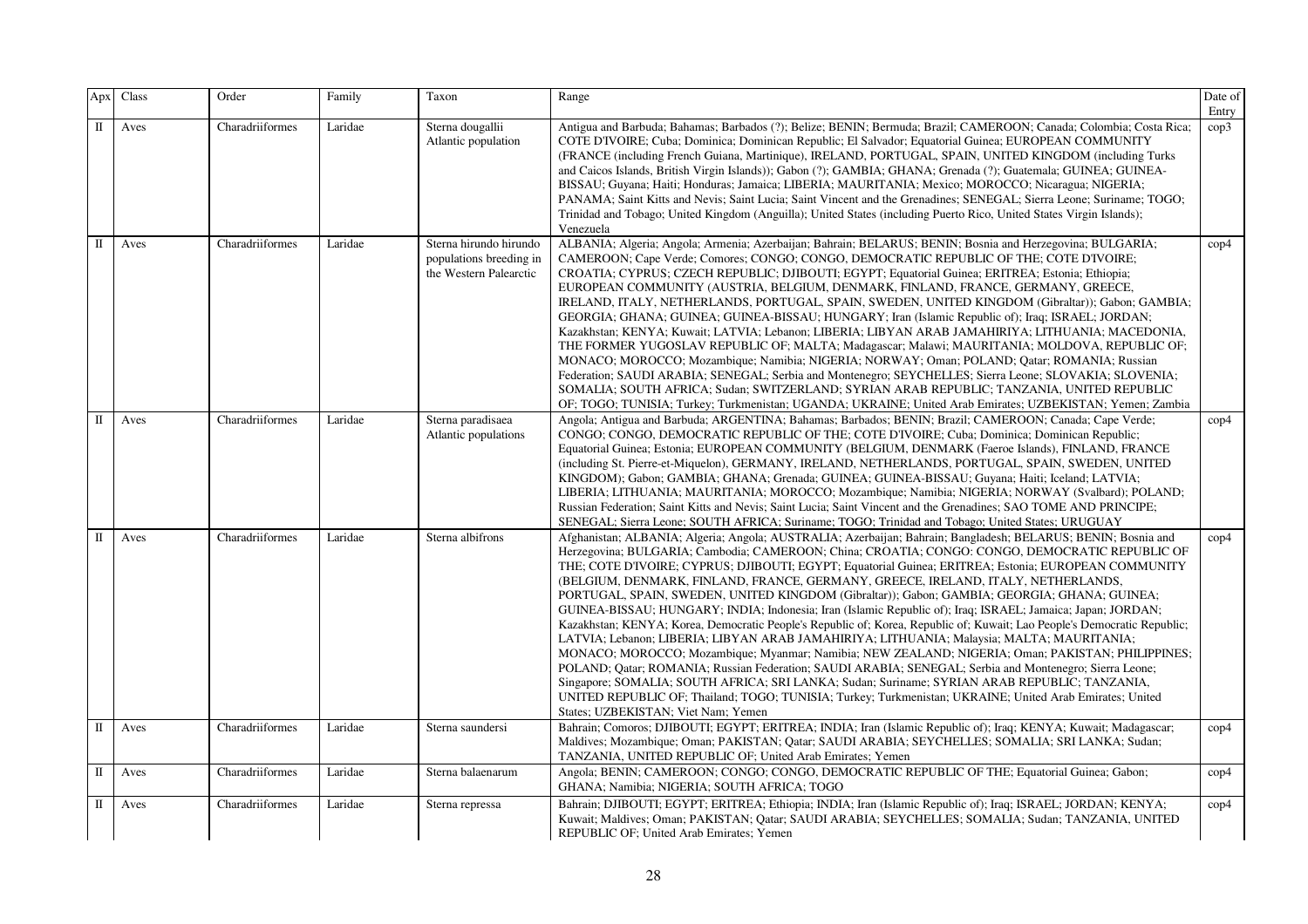| Apx | Class | Order           | Family      | Taxon                                                             | Range                                                                                                                                                                                                                                                                                                                                                                                                                                                                                                                                                                                                                                                                                                                                                                                                                                                                                                                                                                                                                                                                                                                                                                                                                                                | Date of<br>Entry |
|-----|-------|-----------------|-------------|-------------------------------------------------------------------|------------------------------------------------------------------------------------------------------------------------------------------------------------------------------------------------------------------------------------------------------------------------------------------------------------------------------------------------------------------------------------------------------------------------------------------------------------------------------------------------------------------------------------------------------------------------------------------------------------------------------------------------------------------------------------------------------------------------------------------------------------------------------------------------------------------------------------------------------------------------------------------------------------------------------------------------------------------------------------------------------------------------------------------------------------------------------------------------------------------------------------------------------------------------------------------------------------------------------------------------------|------------------|
| П   | Aves  | Charadriiformes | Laridae     | Chlidonias niger niger                                            | ALBANIA; Algeria; Angola; Armenia; Azerbaijan; BELARUS; BENIN; Bosnia and Herzegovina; Botswana; BULGARIA;<br>Burundi; CAMEROON; CONGO; CONGO, DEMOCRATIC REPUBLIC OF THE; COTE D'IVOIRE; CROATIA; CYPRUS;<br>CZECH REPUBLIC; DJIBOUTI; EGYPT; Equatorial Guinea; ERITREA; Estonia; EUROPEAN COMMUNITY (AUSTRIA;<br>BELGIUM, DENMARK, FINLAND, FRANCE, GERMANY, GREECE, IRELAND, ITALY, NETHERLANDS, PORTUGAL;<br>SPAIN, SWEDEN, UNITED KINGDOM (Gibraltar)); Gabon; GAMBIA; GEORGIA; GHANA; GUINEA; GUINEA-BISSAU;<br>HUNGARY; Iran (Islamic Republic of); Iraq; ISRAEL; JORDAN; Kazakhstan; KENYA; Kuwait; LATVIA; Lebanon;<br>LIBERIA; LIBYAN ARAB JAMAHIRIYA; LITHUANIA; MACEDONIA, THE FORMER YUGOSLAV REPUBLIC OF;<br>Madagascar; MALTA; MAURITANIA; MOLDOVA, REPUBLIC OF; MONACO; MOROCCO; Mozambique; Namibia;<br>NIGERIA; POLAND; ROMANIA; Russian Federation; SENEGAL; Serbia and Montenegro; Sierra Leone; SLOVAKIA;<br>SLOVENIA; SOMALIA; SOUTH AFRICA; Sudan; SWITZERLAND; SYRIAN ARAB REPUBLIC; TANZANIA, UNITED<br>REPUBLIC OF; TOGO; TUNISIA; Turkey; UKRAINE; UZBEKISTAN                                                                                                                                                            | $\rm cop 4$      |
| П   | Aves  | Charadriiformes | Laridae     | Chlidonias leucopterus<br>West Eurasian and<br>African population | Algeria; Angola; Armenia; Azerbaijan; Bahrain; BELARUS; BENIN; Botswana; BULGARIA; BURKINA FASO; Burundi;<br>CAMEROON; Central African Republic; CHAD; Comoros; CONGO; CONGO, DEMOCRATIC REPUBLIC OF THE; COTE<br>D'IVOIRE; CZECH REPUBLIC; DJIBOUTI; EGYPT; Equatorial Guinea; ERITREA; Estonia; Ethiopia; EUROPEAN<br>COMMUNITY (BELGIUM, FRANCE, GERMANY, GREECE, IRELAND, ITALY); Gabon; GAMBIA; GEORGIA; GHANA;<br>GUINEA; GUINEA-BISSAU; HUNGARY; Iran (Islamic Republic of); Iraq; ISRAEL; JORDAN; Kazakhstan; KENYA;<br>Kuwait; LATVIA; Lebanon; LIBERIA; LIBYAN ARAB JAMAHIRIYA; LITHUANIA; Madagascar; Malawi; MALI;<br>MAURITANIA; MOLDOVA, REPUBLIC OF; MOROCCO; Mozambique; Namibia; NIGER; NIGERIA; POLAND; Qatar;<br>ROMANIA; Russian Federation; RWANDA; SAUDI ARABIA; SENEGAL; SEYCHELLES; Sierra Leone; SLOVAKIA;<br>SLOVENIA; SOMALIA; SOUTH AFRICA; Sudan; SYRIAN ARAB REPUBLIC; TANZANIA, UNITED REPUBLIC OF;<br>TOGO; TUNISIA; Turkmenistan; Turkey; UGANDA; UKRAINE; UZBEKISTAN; United Arab Emirates; Zambia; Zimbabwe                                                                                                                                                                                                       | $\rm cop 4$      |
| П   | Aves  | Psittaciformes  | Psittacidae | Amazona tucumana                                                  | ARGENTINA; BOLIVIA                                                                                                                                                                                                                                                                                                                                                                                                                                                                                                                                                                                                                                                                                                                                                                                                                                                                                                                                                                                                                                                                                                                                                                                                                                   | $\rm cop5$       |
| П   | Aves  | Columbiformes   | Columbidae  | Streptopelia turtur<br>turtur                                     | Afghanistan; ALBANIA; Algeria; Andorra; Armenia; Azerbaijan; Bahrain (?); Bosnia and Herzegovina; BULGARIA;<br>BURKINA FASO; BELARUS; CAMEROON; CHAD; CROATIA; CYPRUS; CZECH REPUBLIC; DJIBOUTI; EGYPT;<br>ERITREA; Estonia; Ethiopia; EUROPEAN COMMUNITY (AUSTRIA, BELGIUM, DENMARK, FRANCE, GERMANY,<br>GREECE, IRELAND, ITALY, LUXEMBOURG, NETHERLANDS, PORTUGAL, SPAIN, UNITED KINGDOM (including<br>Gibraltar)); GEORGIA; HUNGARY; Iran (Islamic Republic of) (?); Iraq (?); ISRAEL; JORDAN; Kazakhstan; Kuwait (?);<br>LATVIA; Lebanon; LIBYAN ARAB JAMAHIRIYA; LIECHTENSTEIN; LITHUANIA; MACEDONIA, THE FORMER<br>YUGOSLAV REPUBLIC OF; MALI; MALTA; MAURITANIA; MOLDOVA, REPUBLIC OF; MONACO; MOROCCO;<br>NIGER; NIGERIA (?); NORWAY; Oman (?); POLAND; Qatar (?); ROMANIA; Russian Federation; San Marino; SAUDI<br>ARABIA (?); SENEGAL; Serbia and Montenegro; SLOVAKIA; SLOVENIA; SOMALIA; Sudan; SWITZERLAND; SYRIAN<br>ARAB REPUBLIC; TUNISIA; Turkey; UKRAINE; United Arab Emirates (?); Yemen                                                                                                                                                                                                                                         | cop7             |
| П   | Aves  | Coraciiformes   | Meropidae   | Merops apiaster                                                   | Afghanistan; ALBANIA; Algeria; Angola; Armenia; Azerbaijan; BENIN; Bosnia and Herzegovina; Botswana; BULGARIA;<br>BURKINA FASO; Burundi; Cape Verde; Central African Republic; CHAD; CONGO; CONGO, DEMOCRATIC REPUBLIC<br>OF THE; COTE D'IVOIRE; CROATIA; CYPRUS; CZECH REPUBLIC; DJIBOUTI; EGYPT; Equatorial Guinea; ERITREA;<br>Ethiopia; EUROPEAN COMMUNITY (AUSTRIA, FINLAND, FRANCE, GERMANY, GREECE, ITALY, PORTUGAL,<br>SPAIN, SWEDEN); Gabon; GAMBIA; GEORGIA; GHANA; GUINEA; GUINEA-BISSAU; HUNGARY; INDIA; Iran<br>(Islamic Republic of); Iraq; ISRAEL; JORDAN; Kazakhstan; KENYA; Kuwait; Kyrgyzstan; Lebanon; Lesotho; LIBERIA;<br>LIBYAN ARAB JAMAHIRIYA; MACEDONIA, THE FORMER YUGOSLAV REPUBLIC OF; Malawi; MALI; MALTA;<br>MAURITANIA; MOLDOVA, REPUBLIC OF; MONACO; MOROCCO; Mozambique; Namibia; NIGER; NIGERIA; Oman;<br>PAKISTAN; POLAND; Qatar; ROMANIA; Russian Federation; RWANDA; SAUDI ARABIA; SENEGAL; Serbia and<br>Montenegro; Sierra Leone; SLOVAKIA; SLOVENIA; SOMALIA; SOUTH AFRICA; Sudan; Swaziland; SYRIAN ARAB<br>REPUBLIC; TAJIKISTAN; TANZANIA, UNITED REPUBLIC OF; TOGO; TUNISIA; Turkey; Turkmenistan; UGANDA;<br>UKRAINE; United Arab Emirates; UNITED KINGDOM (Cyprus); UZBEKISTAN; Yemen; Zambia; Zimbabwe | $\text{cop}1$    |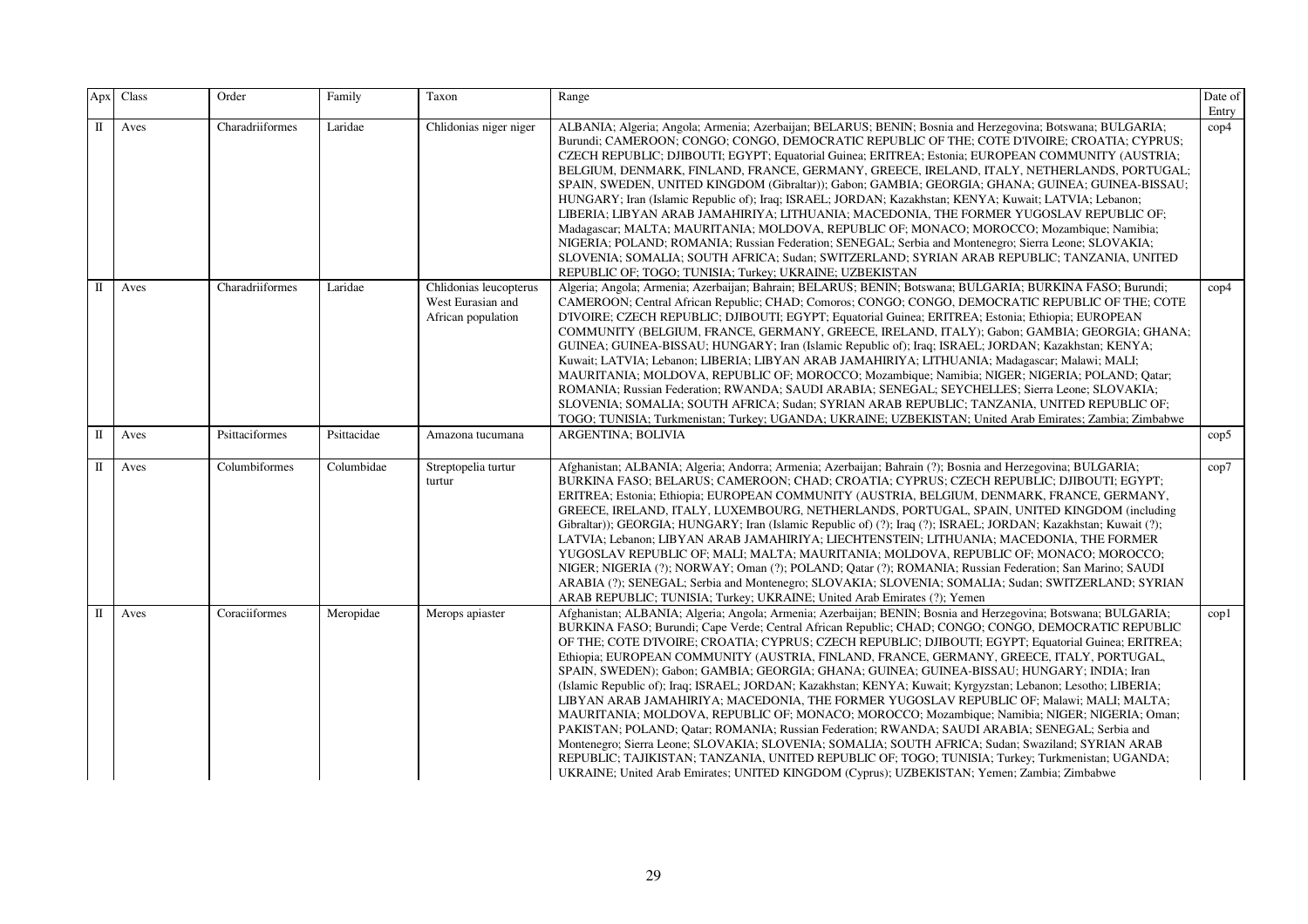| Apx          | Class    | Order         | Family        | Taxon                                | Range                                                                                                                                                                                                                                                                                                                                                                                                                                                                                                                                                                                                                                                                                                                                                                                                                                                                                                                                                                                                                                                                                                                                                                                                                                                                                                                                                                                                                                                                                                                                                                                                                                                                                                                                                                           | Date of<br>Entry |
|--------------|----------|---------------|---------------|--------------------------------------|---------------------------------------------------------------------------------------------------------------------------------------------------------------------------------------------------------------------------------------------------------------------------------------------------------------------------------------------------------------------------------------------------------------------------------------------------------------------------------------------------------------------------------------------------------------------------------------------------------------------------------------------------------------------------------------------------------------------------------------------------------------------------------------------------------------------------------------------------------------------------------------------------------------------------------------------------------------------------------------------------------------------------------------------------------------------------------------------------------------------------------------------------------------------------------------------------------------------------------------------------------------------------------------------------------------------------------------------------------------------------------------------------------------------------------------------------------------------------------------------------------------------------------------------------------------------------------------------------------------------------------------------------------------------------------------------------------------------------------------------------------------------------------|------------------|
| $\mathbf{I}$ | Aves     | Coraciiformes | Coraciidae    | Coracias garrulus                    | Afghanistan; ALBANIA; Algeria; Angola; Armenia; Azerbaijan; BELARUS; BENIN; Bosnia and Herzegovina; Botswana;<br>BULGARIA; BURKINA FASO; Burundi; CAMEROON; Central African Republic; CHAD; China; CONGO; CONGO,<br>DEMOCRATIC REPUBLIC OF THE; COTE D'IVOIRE; CROATIA; CYPRUS; CZECH REPUBLIC; DJIBOUTI; EGYPT;<br>Equatorial Guinea; ERITREA; Estonia; Ethiopia; EUROPEAN COMMUNITY (AUSTRIA, FINLAND, FRANCE,<br>GERMANY, GREECE, ITALY, PORTUGAL, SPAIN, SWEDEN); Gabon; GAMBIA; GEORGIA; GHANA; GUINEA;<br>GUINEA-BISSAU; HUNGARY; INDIA; Iran (Islamic Republic of); Iraq; ISRAEL; JORDAN; Kazakhstan; KENYA;<br>Kyrgyzstan; LATVIA; Lebanon; LIBERIA; LIBYAN ARAB JAMAHIRIYA; LIECHTENSTEIN; LITHUANIA;<br>MACEDONIA, THE FORMER YUGOSLAV REPUBLIC OF; Malawi; MALI; MALTA; MAURITANIA; MOLDOVA,<br>REPUBLIC OF; MONACO (?); MOROCCO; Mozambique; Namibia; NIGER; NIGERIA; Oman; PAKISTAN; POLAND;<br>ROMANIA; Russian Federation; RWANDA; SAUDI ARABIA; SENEGAL; Serbia and Montenegro; SLOVAKIA;<br>SLOVENIA; SOMALIA; SOUTH AFRICA; Sudan; Swaziland; SWITZERLAND; SYRIAN ARAB REPUBLIC;<br>TAJIKISTAN; TANZANIA, UNITED REPUBLIC OF; TOGO; TUNISIA; Turkey; Turkmenistan; UGANDA; UKRAINE;<br>UZBEKISTAN; Yemen; Zambia; Zimbabwe                                                                                                                                                                                                                                                                                                                                                                                                                                                                                                                                    | $\text{cop}1$    |
| П            | Aves     | Passeriformes | Hirundinidae  | Hirundo atrocaerulea *               | Burundi; CONGO, DEMOCRATIC REPUBLIC OF THE: KENYA; Lesotho; Malawi; Mozambique; RWANDA; SOUTH<br>AFRICA; Swaziland; TANZANIA, UNITED REPUBLIC OF; UGANDA; Zambia; Zimbabwe                                                                                                                                                                                                                                                                                                                                                                                                                                                                                                                                                                                                                                                                                                                                                                                                                                                                                                                                                                                                                                                                                                                                                                                                                                                                                                                                                                                                                                                                                                                                                                                                      | $\text{cop}5$    |
| П            | Reptilia | Testudinata   | Cheloniidae   | Caretta caretta *                    | ALBANIA; Algeria; ARGENTINA; Angola; Antigua and Barbuda; AUSTRALIA; Bahamas; Bahrain; Bangladesh; Barbados;<br>Belize; BENIN; Brazil; Brunei Darussalam; Canada; Cambodia; CAMEROON; Cape Verde; CHILE; China; Colombia;<br>CONGO; CONGO, DEMOCRATIC REPUBLIC OF THE; Costa Rica; Comores; COTE D'IVOIRE; CROATIA; Cuba;<br>CYPRUS; DJIBOUTI; Dominica; Dominican Republic; ECUADOR; EGYPT; El Salvador; Equatorial Guinea; ERITREA; Fiji;<br>FRANCE (including Corsica, French Guiana, New Caledonia, Réunion); GAMBIA; Gabon; GHANA; GREECE; Guatemala;<br>GUINEA; GUINEA-BISSAU; Guyana; Haiti; Honduras; INDIA; Indonesia; Iran (Islamic Republic of); Iraq; ISRAEL; ITALY;<br>Jamaica; Japan; KENYA; Korea Democratic People's Republic of; Korea, Republic of; Kuwait; Lebanon; LIBERIA; LIBYAN<br>ARAB JAMAHIRIYA; Madagascar; Malaysia; Maldives; MALTA; MAURITANIA; MAURITIUS; Mexico; MONACO;<br>MOROCCO; Mozambique; Myanmar; Namibia; NETHERLANDS (Aruba, Saba, Sint Eustatius, Sint Maarten); NEW<br>ZEALAND; Nicaragua; NIGERIA; Oman; PAKISTAN; PANAMA; Papua New Guinea; PERU; PHILIPPINES; PORTUGAL;<br>Qatar; Saint Kitts and Nevis; Saint Lucia; Saint Vincent and the Grenadines; Samoa; SAUDI ARABIA; SENEGAL; Serbia and<br>Montenegro; SEYCHELLES; Sierra Leone; SLOVENIA; Solomon Islands; SOMALIA; SOUTH AFRICA (Natal); SPAIN; SRI<br>LANKA; Sudan; Suriname; SYRIAN ARAB REPUBLIC; TANZANIA, UNITED REPUBLIC OF; Thailand; Tonga; TOGO;<br>Trinidad and Tobago; TUNISIA; Turkey; Tuvalu; United Arab Emirates; United Kingdom (Anguilla); UNITED KINGDOM<br>(Cyprus); United States (including Puerto Rico); URUGUAY; Vanuatu; Venezuela; Viet Nam; Yemen; international waters<br>(Mediterranean Sea, Atlantic Ocean, Indian Ocean, Pacific Ocean) | 1979             |
| П            | Aves     | Passeriformes | Tyrannidae    | Pseudocolopteryx<br>dinellianus      | ARGENTINA; BOLIVIA; PARAGUAY                                                                                                                                                                                                                                                                                                                                                                                                                                                                                                                                                                                                                                                                                                                                                                                                                                                                                                                                                                                                                                                                                                                                                                                                                                                                                                                                                                                                                                                                                                                                                                                                                                                                                                                                                    | cop7             |
| П            | Aves     | Passeriformes | Tyrannidae    | Polystictus pectoralis<br>pectoralis | ARGENTINA; Brazil; BOLIVIA; PARAGUAY; URUGUAY                                                                                                                                                                                                                                                                                                                                                                                                                                                                                                                                                                                                                                                                                                                                                                                                                                                                                                                                                                                                                                                                                                                                                                                                                                                                                                                                                                                                                                                                                                                                                                                                                                                                                                                                   | cop7             |
| П            | Aves     | Passeriformes | Emberizidae   | Sporophila ruficollis                | ARGENTINA; BOLIVIA; PARAGUAY                                                                                                                                                                                                                                                                                                                                                                                                                                                                                                                                                                                                                                                                                                                                                                                                                                                                                                                                                                                                                                                                                                                                                                                                                                                                                                                                                                                                                                                                                                                                                                                                                                                                                                                                                    | cop7             |
| П            | Reptilia | Testudinata   | Pelomedusidae | Podocnemis expansa *                 | BOLIVIA; Brazil; Colombia; ECUADOR; Guyana; PERU; Venezuela                                                                                                                                                                                                                                                                                                                                                                                                                                                                                                                                                                                                                                                                                                                                                                                                                                                                                                                                                                                                                                                                                                                                                                                                                                                                                                                                                                                                                                                                                                                                                                                                                                                                                                                     | 1979             |
| П            | Reptilia | Crocodylia    | Crocodylidae  | Crocodylus porosus                   | AUSTRALIA; Bangladesh; Brunei Darussalam; Cambodia; China (Hong Kong); Fiji; FRANCE (New Caledonia); INDIA<br>(including Andaman Islands, Nicobar Islands); Indonesia; Kiribati; Malaysia; Marshall Islands; Micronesia (Federated States of);<br>Myanmar; Nauru; Palau; Papua New Guinea; PHILIPPINES; Samoa; Singapore; Solomon Islands; SRI LANKA; Thailand;<br>Tonga; Tuvalu; Vanuatu; Viet Nam                                                                                                                                                                                                                                                                                                                                                                                                                                                                                                                                                                                                                                                                                                                                                                                                                                                                                                                                                                                                                                                                                                                                                                                                                                                                                                                                                                             | 1979             |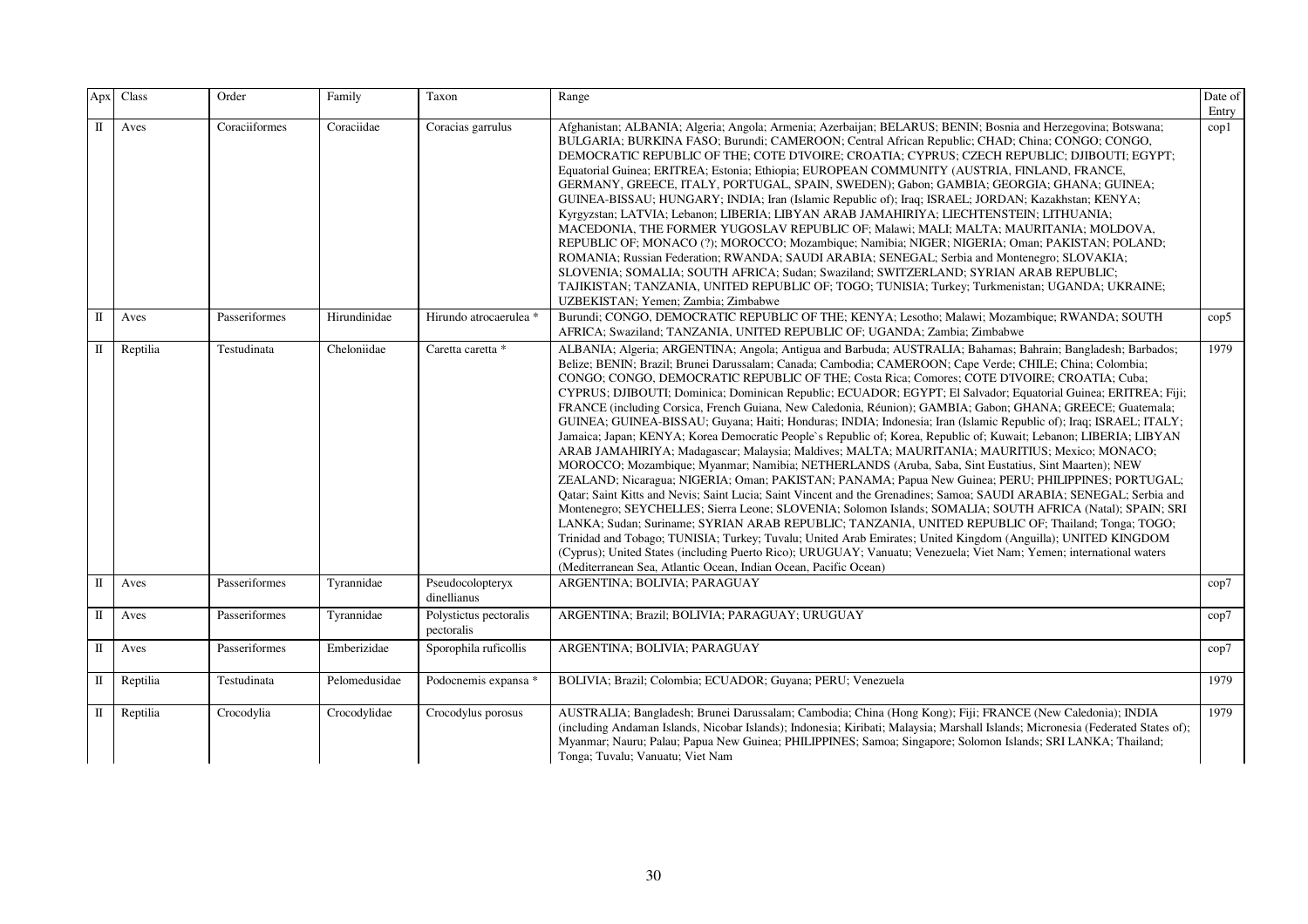| Apx          | Class                                    | Order            | Family         | Taxon                                   | Range                                                                                                                                                                                                                                                                                                                                                                                                                                                                                                                                                                                                                                                                                                                                                                                                                                                                                                                                                                                                                                                                                                                                                                                                                                                                                                                                                                                                                                                                                                                                                                                                                                                                                                                                                                                                                                                          | Date of<br>Entry |
|--------------|------------------------------------------|------------------|----------------|-----------------------------------------|----------------------------------------------------------------------------------------------------------------------------------------------------------------------------------------------------------------------------------------------------------------------------------------------------------------------------------------------------------------------------------------------------------------------------------------------------------------------------------------------------------------------------------------------------------------------------------------------------------------------------------------------------------------------------------------------------------------------------------------------------------------------------------------------------------------------------------------------------------------------------------------------------------------------------------------------------------------------------------------------------------------------------------------------------------------------------------------------------------------------------------------------------------------------------------------------------------------------------------------------------------------------------------------------------------------------------------------------------------------------------------------------------------------------------------------------------------------------------------------------------------------------------------------------------------------------------------------------------------------------------------------------------------------------------------------------------------------------------------------------------------------------------------------------------------------------------------------------------------------|------------------|
| $\mathbf I$  | Pisces<br>(Elasmobranchi<br>$\ddot{i}$   | Orectolobiformes | Rhincodontidae | Rhincodon typus                         | Angola; Antigua; ARGENTINA; AUSTRALIA; Bahamas; Bahrain; Bangladesh; Barbados; Barbuda; Belize; BENIN; Brazil;<br>Cambodia; CAMEROON; Cape Verde; CHILE; China; Colombia; CONGO; CONGO, DEMOCRATIC REPUBLIC OF THE;<br>Costa Rica; COTE D'IVOIRE; Cuba; DJIBOUTI; Dominica; Dominican Republic; ECUADOR; EGYPT; El Salvador; Federated<br>States of Micronesia; Fiji; FRANCE (New Caledonia, Réunion, French Guiana, French Polynesia and other South Pacific<br>possessions, Clipperton Island, Guadalupe, Martinique and other Caribbean possessions); Gabon; GAMBIA; GHANA; Grenada;<br>Guatemala; GUINEA; GUINEA-BISSAU; Guyana; Haiti; INDIA; Indonesia; Iran, Islamic Republic of; Iraq; Jamaica; Japan;<br>KENYA; Kiribati; Korea, Democratic People's Republic of; Korea, Republic of; Kuwait; LIBERIA; Madagascar; Malaysia;<br>Maldives; Marshall Islands; MAURITANIA; MAURITIUS; Mexico; MOROCCO; Mozambique; Myanmar; Namibia; Nauru;<br>NETHERLANDS (Netherlands Antilles, Curacao and other Caribbean possessions); NEW ZEALAND (including South Pacific<br>possessions); Nicaragua; NIGERIA; Oman; PAKISTAN; Palau; PANAMA; Papua New Guinea; PERU; PHILIPPINES;<br>PORTUGAL (Azores, Madeira); Qatar; Saint Kitts-Nevis; Saint Lucia; Saint Vincent and the Grenadines; SAO TOME AND<br>PRINCIPE; SAUDI ARABIA; SENEGAL; SEYCHELLES; Sierra Leone; Singapore; Solomon Islands; SOMALIA; SOUTH<br>AFRICA; SPAIN (Canary Islands); SRI LANKA; Sudan; Suriname; TANZANIA, UNITED REPUBLIC OF; TOGO; Tonga;<br>Trinidad and Tobago; Tuvalu; United Arab Emirates; UNITED KINGDOM (St. Helena, Ascension, Bermuda, Virgin Islands,<br>Anguilla, Turks and Caicos, Montserrat and other Caribbean and South Pacific possessions); United States (including Northern<br>Mariana Islands); URUGUAY; Vanuatu; Venezuela; Viet Nam; Western Samoa; Yemen | $\rm cop6$       |
| $\mathbf{I}$ | Pisces<br>(Elasmobranchi<br>$\mathbf{i}$ | Lamniformes      | Lamnidae       | Carcharodon carcharias                  | ARGENTINA; AUSTRALIA; Bahamas; Brazil; Canada; CHILE; China; CONGO; Cuba; FRANCE; GHANA; Indonesia;<br>Japan; KENYA; Korea, Democratic People's Republic of; Korea, Republic of; LIBERIA; Marshall Islands; NEW ZEALAND;<br>PANAMA; PHILIPPINES; PORTUGAL; Russian Federation; SENEGAL; SEYCHELLES; SOUTH AFRICA; SPAIN; United<br>States; international waters                                                                                                                                                                                                                                                                                                                                                                                                                                                                                                                                                                                                                                                                                                                                                                                                                                                                                                                                                                                                                                                                                                                                                                                                                                                                                                                                                                                                                                                                                                | cop7             |
| $\;$ II      | Pisces<br>(Actinopterygii)               | Acipenseriformes | Acipenseridae  | Huso huso                               | AUSTRIA (Ex); Azerbaijan; BULGARIA; CROATIA (?); GEORGIA (?); GERMANY (Ex); HUNGARY (Ex); Iran, Islamic<br>Republic of; Kazakhstan; MOLDOVA, REPUBLIC OF (?); ROMANIA; Russian Federation; Serbia and Montenegro;<br>SLOVAKIA (Ex); Turkey; Turkmenistan; UKRAINE                                                                                                                                                                                                                                                                                                                                                                                                                                                                                                                                                                                                                                                                                                                                                                                                                                                                                                                                                                                                                                                                                                                                                                                                                                                                                                                                                                                                                                                                                                                                                                                              | $\rm cop6$       |
| $\;$ II      | Pisces<br>(Actinopterygii)               | Acipenseriformes | Acipenseridae  | Huso dauricus                           | China; Japan (?); Korea, Democratic People's Republic of (?); Korea, Republic of (?); Russian Federation                                                                                                                                                                                                                                                                                                                                                                                                                                                                                                                                                                                                                                                                                                                                                                                                                                                                                                                                                                                                                                                                                                                                                                                                                                                                                                                                                                                                                                                                                                                                                                                                                                                                                                                                                       | $\rm cop6$       |
| $\mathbf{I}$ | Pisces<br>(Actinopterygii)               | Acipenseriformes | Acipenseridae  | Acipenser baerii<br>baicalensis         | China; Russian Federation                                                                                                                                                                                                                                                                                                                                                                                                                                                                                                                                                                                                                                                                                                                                                                                                                                                                                                                                                                                                                                                                                                                                                                                                                                                                                                                                                                                                                                                                                                                                                                                                                                                                                                                                                                                                                                      | $\rm cop6$       |
| $\mathbf{I}$ | Pisces<br>(Actinopterygii)               | Acipenseriformes | Acipenseridae  | Acipenser fulvescens                    | Canada; United States                                                                                                                                                                                                                                                                                                                                                                                                                                                                                                                                                                                                                                                                                                                                                                                                                                                                                                                                                                                                                                                                                                                                                                                                                                                                                                                                                                                                                                                                                                                                                                                                                                                                                                                                                                                                                                          | 1979             |
| $\;$ II      | Pisces<br>(Actinopterygii)               | Acipenseriformes | Acipenseridae  | Acipenser<br>gueldenstaedtii            | AUSTRIA (Ex); Azerbaijan; BULGARIA; CROATIA (Ex); GERMANY (Ex); GEORGIA; HUNGARY; Iran (Islamic Republic<br>of); Kazakhstan; MOLDOVA, REPUBLIC OF; ROMANIA; Russian Federation; Serbia and Montenegro; SLOVAKIA; Turkey<br>(?); Turkmenistan; UKRAINE                                                                                                                                                                                                                                                                                                                                                                                                                                                                                                                                                                                                                                                                                                                                                                                                                                                                                                                                                                                                                                                                                                                                                                                                                                                                                                                                                                                                                                                                                                                                                                                                          | $\rm cop6$       |
| $\;$ II      | Pisces<br>(Actinopterygii)               | Acipenseriformes | Acipenseridae  | Acipenser medirostris                   | Canada; Mexico; United States                                                                                                                                                                                                                                                                                                                                                                                                                                                                                                                                                                                                                                                                                                                                                                                                                                                                                                                                                                                                                                                                                                                                                                                                                                                                                                                                                                                                                                                                                                                                                                                                                                                                                                                                                                                                                                  | $\rm cop6$       |
| $\rm II$     | Pisces<br>(Actinopterygii)               | Acipenseriformes | Acipenseridae  | Acipenser mikadoi                       | China; Japan; Russian Federation                                                                                                                                                                                                                                                                                                                                                                                                                                                                                                                                                                                                                                                                                                                                                                                                                                                                                                                                                                                                                                                                                                                                                                                                                                                                                                                                                                                                                                                                                                                                                                                                                                                                                                                                                                                                                               | $\rm cop6$       |
| $\mathbf{I}$ | Pisces<br>(Actinopterygii)               | Acipenseriformes | Acipenseridae  | Acipenser naccarii                      | ALBANIA; CROATIA (?); GREECE (?); ITALY                                                                                                                                                                                                                                                                                                                                                                                                                                                                                                                                                                                                                                                                                                                                                                                                                                                                                                                                                                                                                                                                                                                                                                                                                                                                                                                                                                                                                                                                                                                                                                                                                                                                                                                                                                                                                        | $\rm cop6$       |
| $\;$ II      | Pisces<br>(Actinopterygii)               | Acipenseriformes | Acipenseridae  | Acipenser nudiventris                   | AUSTRIA (Ex); Azerbaijan; BULGARIA; CROATIA (?); GEORGIA (?); HUNGARY (?); Iran (Islamic Republic of);<br>Kazakhstan; MOLDOVA, REPUBLIC OF; ROMANIA; Russian Federation; SLOVAKIA; Turkmenistan; UKRAINE;<br><b>UZBEKISTAN</b>                                                                                                                                                                                                                                                                                                                                                                                                                                                                                                                                                                                                                                                                                                                                                                                                                                                                                                                                                                                                                                                                                                                                                                                                                                                                                                                                                                                                                                                                                                                                                                                                                                 | $\rm cop6$       |
| $\mathbf{I}$ | Pisces<br>(Actinopterygii)               | Acipenseriformes | Acipenseridae  | Acipenser persicus                      | Azerbaijan; GEORGIA (?); Iran (Islamic Republic of); Kazakhstan; Russian Federation; Turkey (?); Turkmenistan                                                                                                                                                                                                                                                                                                                                                                                                                                                                                                                                                                                                                                                                                                                                                                                                                                                                                                                                                                                                                                                                                                                                                                                                                                                                                                                                                                                                                                                                                                                                                                                                                                                                                                                                                  | $\rm cop6$       |
| $\mathbf{I}$ | Pisces<br>(Actinopterygii)               | Acipenseriformes | Acipenseridae  | Acipenser ruthenus<br>Danube population | AUSTRIA (Ex?); BULGARIA; CROATIA; CZECH REPUBLIC; GERMANY (Ex); HUNGARY; MOLDOVA, REPUBLIC<br>OF; ROMANIA; Serbia and Montenegro; SLOVENIA; SLOVAKIA; UKRAINE                                                                                                                                                                                                                                                                                                                                                                                                                                                                                                                                                                                                                                                                                                                                                                                                                                                                                                                                                                                                                                                                                                                                                                                                                                                                                                                                                                                                                                                                                                                                                                                                                                                                                                  | $\rm cop6$       |
| $\mathbf{I}$ | Pisces<br>(Actinopterygii)               | Acipenseriformes | Acipenseridae  | Acipenser schrenckii                    | China; Russian Federation                                                                                                                                                                                                                                                                                                                                                                                                                                                                                                                                                                                                                                                                                                                                                                                                                                                                                                                                                                                                                                                                                                                                                                                                                                                                                                                                                                                                                                                                                                                                                                                                                                                                                                                                                                                                                                      | $\rm cop6$       |